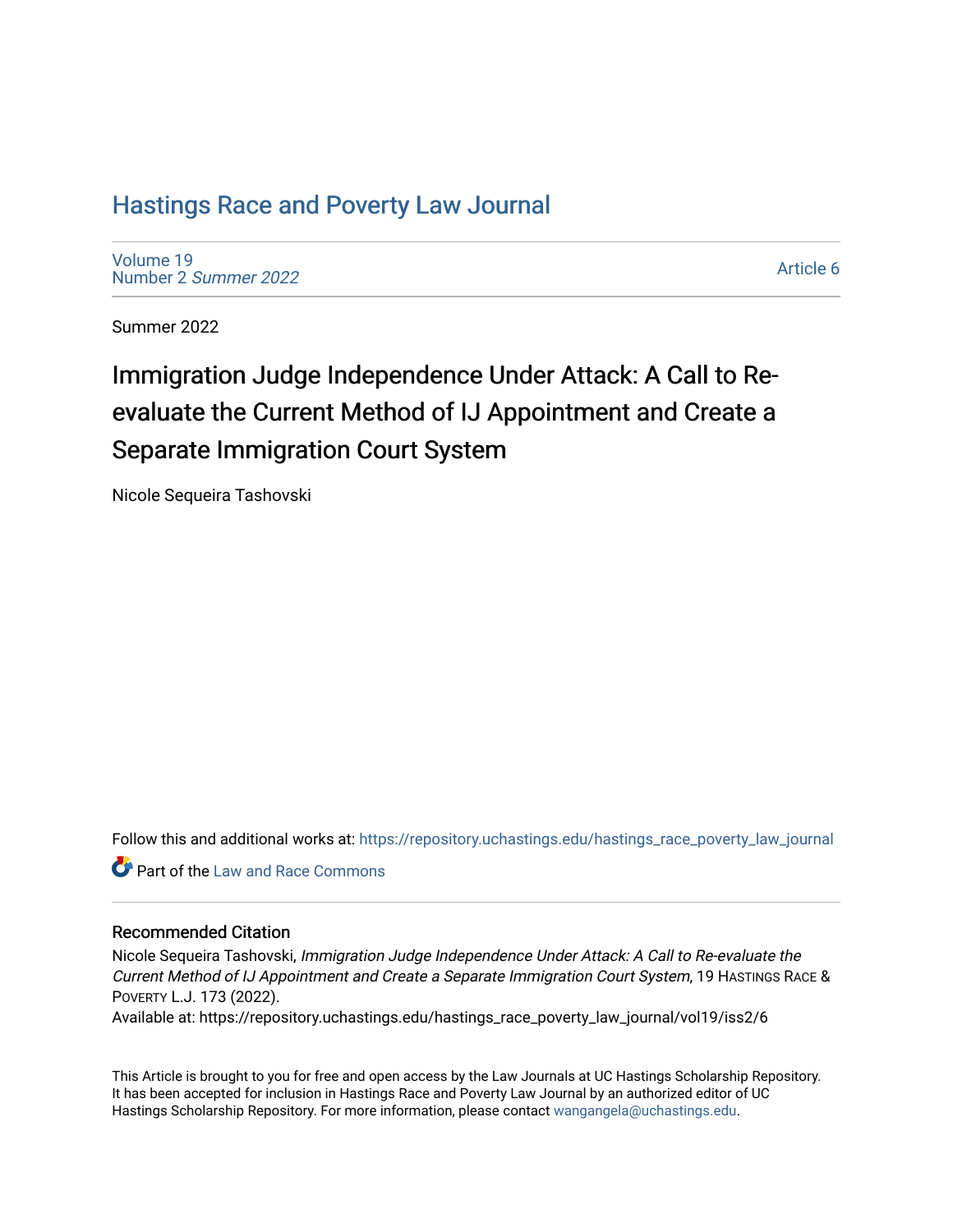# **Immigration Judge Independence Under Attack: A Call to Re-evaluate the Current Method of IJ Appointment and Create a Separate Immigration Court System**

NICOLE SEQUEIRA TASHOVSKI\*

# **TABLE OF CONTENTS**

|                                                         |                | A. History of IJs and Their Role Within the Immigration Court        |  |
|---------------------------------------------------------|----------------|----------------------------------------------------------------------|--|
|                                                         |                |                                                                      |  |
|                                                         | $\mathbf{B}$ . |                                                                      |  |
|                                                         | $C_{\cdot}$    |                                                                      |  |
|                                                         |                | a. The DOJ is a Law Enforcement Agency with Law                      |  |
|                                                         |                |                                                                      |  |
|                                                         |                | b. Enormous Caseloads and Case Completion Metrics                    |  |
|                                                         |                |                                                                      |  |
|                                                         |                | c. DOJ's Hiring Practices Are Politicized  186                       |  |
|                                                         |                | D. Political Pressure and Presidential Control 189                   |  |
| Part II: The Appointments Clause and IJ Appointment 191 |                |                                                                      |  |
|                                                         |                | A. The Appointments Clause: Are IJ Appointments by the               |  |
|                                                         |                |                                                                      |  |
|                                                         |                | Officers Under the Appointments Clause 192<br>a.                     |  |
|                                                         |                | b. Principal and Inferior Officers Under the Appointments            |  |
|                                                         |                |                                                                      |  |
|                                                         |                | Principal and Inferior Officers Are Appointed Through<br>$c_{\cdot}$ |  |
|                                                         |                |                                                                      |  |
|                                                         | В.             | IJs are Constitutionally Appointed Inferior Officers 195             |  |
|                                                         |                | IJs Exercise Significant Authority, Serve on an<br>a.                |  |
|                                                         |                | Ongoing Basis, and Are Supervised by a Higher-level                  |  |
|                                                         |                | Official Who Has the Discretion to Review Their                      |  |
|                                                         |                |                                                                      |  |
|                                                         | C.             | Separation of Powers and the Appointments Clause 198                 |  |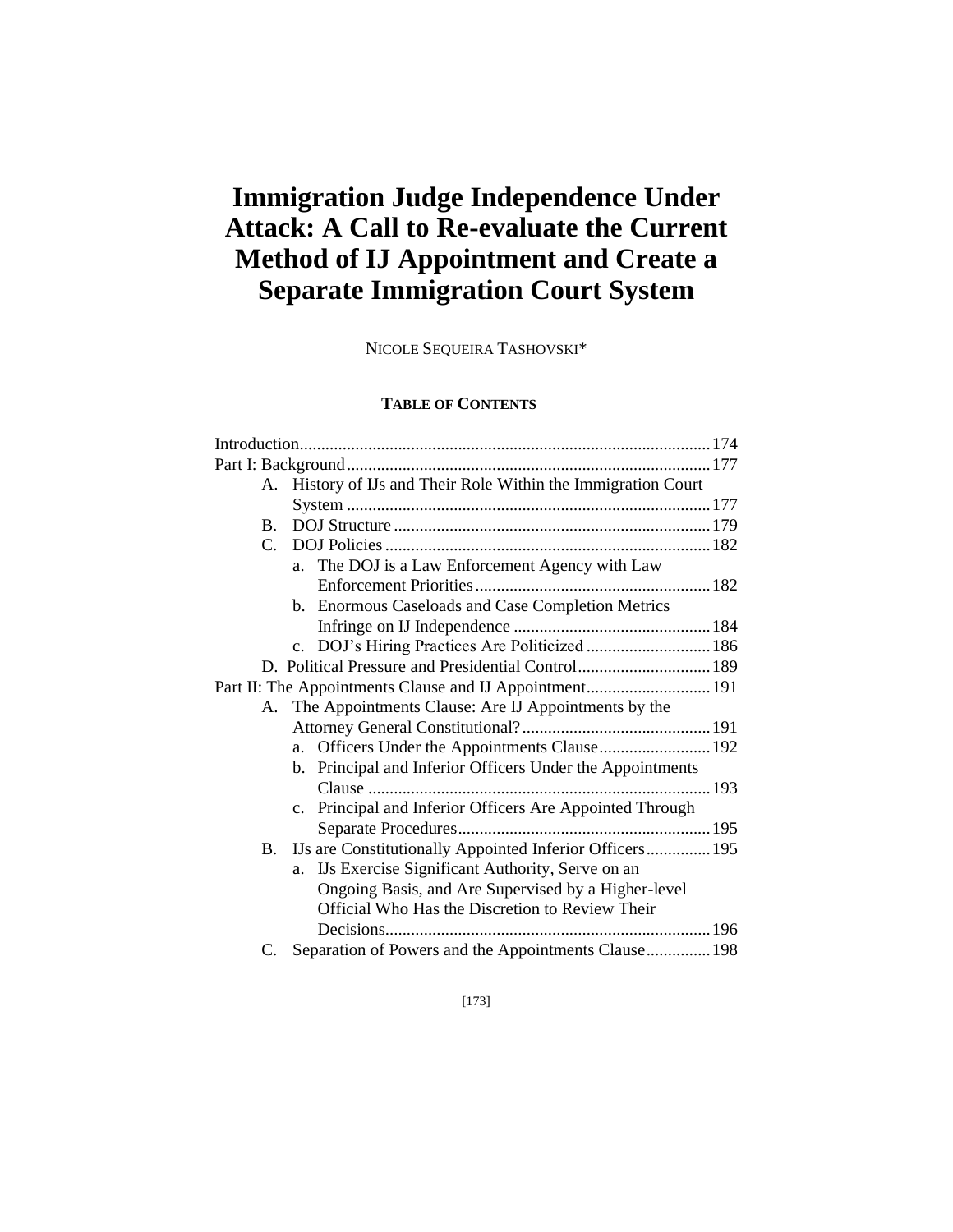#### **INTRODUCTION**

Every day, immigration judges (IJ) make decisions to grant or deny noncitizens relief from removal. A removal hearing<sup>1</sup> can have serious consequences for the respondent. Removal can separate families and deprive people of "all that makes life worth living."<sup>2</sup> It can also serve as a death sentence for those escaping persecution or a fearing of persecution in their country of origin.<sup>3</sup> For these reasons, among others, it is critical that removal hearings be conducted by impartial and independent adjudicators. However,

2*. Ng Fung Ho v. White*, 259 U.S. 276, 284 (1922) (describing the risk for respondent in deportation proceedings); *see also* Will Maslow, *Recasting our Deportation Law: Proposals for Reform*, 56 COLUM. L. REV. 309, 310 (1956) (describing deportation as "tearing" a non-citizen "physically" from their home, job, spouse, and children). Despite these consequences, the Court has held that deportation, although "burdensome and severe," "is not a punishment." *See Mahler v. Eby*, 264 U.S. 32, 39 (1924) (citing *Fong Yue Ting v. U.S.*, 149 U.S. 698, 730 (1893)); *see also Bugajewitz v. Adams*, 228 U.S. 585, 591 (1913) (stating deportation is not a punishment, "it is simply a refusal by the government to harbor persons whom it does not want.").

3. Many of those seeking admission to the United States are applying for asylum relief. Asylum relief is a discretionary form of relief provided to persons within the United States who show they are unable or unwilling to return to their country of origin because of persecution or a well-founded fear of persecution based on race, religion, nationality, membership in a particular social group or political opinion. 8 U.S.C. § 1101 (a)(42) (defining "refugee"); *see also* 8 U.S.C. § 1158 (providing that an applicant must establish persecution based on one of the five protected classes: race, religion, nationality, membership in a particular social group, or political opinion); *see also*, Joel Rose & Marisa Peñaloza, *Denied Asylum, But Terrified To Return Home*, NPR (July 20, 2018), https://www.npr.org/2018/07/20/630877498/denied-asylum-but-terrified-to-returnhome (describing the story of one asylum seeker escaping gang violence in Honduras). Yet not all who apply for asylum and meet the definition of refugee are entitled to asylum. *See I.N.S. v. Stevic*, 467 U.S. 407, 430 n.18 (1984) (providing that "[m]eeting the definition of 'refugee,' however, does not entitle the alien to asylum—the decision to grant a particular application rests in the discretion of the Attorney General" under 8 U.S.C. § 208(a)).

<sup>\*</sup>J.D. Candidate 2022, University of California, Hastings College of the Law, Master of Social Work, 2017 University of Southern California. I would like to thank Professor Richard Boswell and Professor Dave Owen for their feedback, support, and guidance during the writing and editing process. I dedicate this article to my parents and husband who over the years have shared their experiences with immigrating to the United States, fueling my interest in immigration law.

<sup>1.</sup> Removal hearings are governed by 8 U.S.C. § 1229a. *See* 8 U.S.C. § 1229a. Although removal is the current term used to describe these proceedings, they were previously referred to as deportation hearings. In 1997, the Illegal Immigration Reform and Immigrant Responsibility Act (IIRIRA) of 1996 revised procedures, combining deportation proceedings and exclusion proceedings (used to determine whether a non-citizen can be admitted to the United States) into a single proceeding called a removal proceeding. The term removal now replaces the term deportation and exclusion. *See generally* 8 U.S.C. §§ 1229, 1229(a); *see generally* 8 C.F.R. §§ 1003.12 et seq., 1240.1 et seq. In this paper, both deportation and removal will be used to describe the legal procedure by which non-citizens are removed from the United States.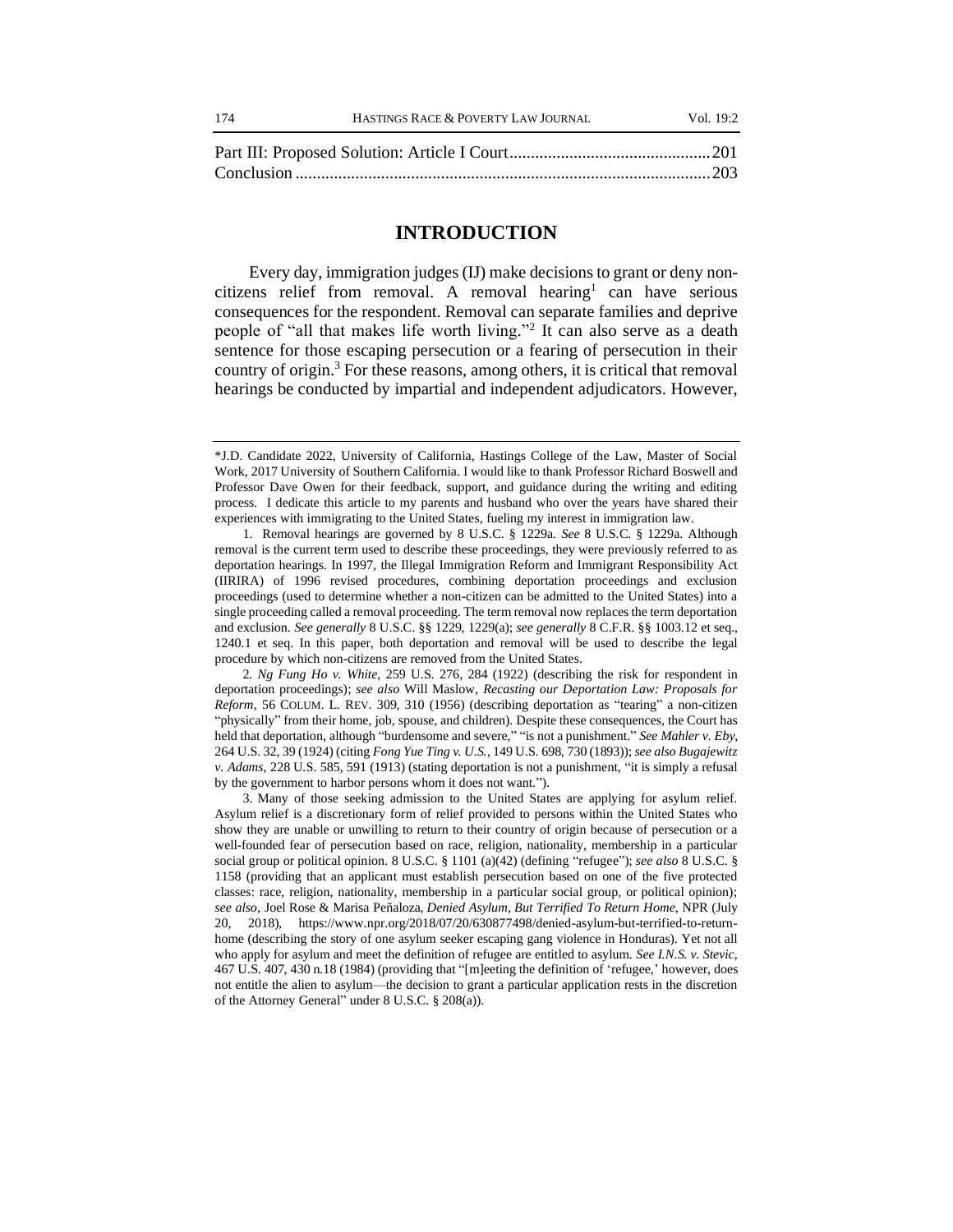judicial impartiality and independence are undermined<sup>4</sup> when there is prosecutorial control<sup>5</sup> of adjudicators.<sup>6</sup> This paper will show how prosecutorial control continues to permeate the United States Immigration Court system, threatens judicial independence and impartiality in immigration cases, and undermines justice through the perception—real or not —that adjudicators are not independent. It will also discuss the role of the United States Constitution's Appointments Clause and how the current method of IJ appointment contributes to prosecutorial control.<sup>7</sup>

Concerns regarding prosecutorial control of adjudicatory functions is not new, and in 1946 the Administrative Procedure Act (APA) was enacted, in part, to address these concerns.<sup>8</sup> Yet, in the Supplemental Appropriation Act of 1951 Congress determined the APA does not apply to removal proceedings.<sup>9</sup> This was reinforced by the Court's ruling in *Marcello v. Bonds*, <sup>10</sup> where the Court not only found the APA inapplicable to deportation

8. Pub. L. No. 404, 60 Stat. 237; 5 U.S.C. § 1001 et seq.; *see also* Sidney B. Rawitz, *From Wong Yang Sung to Black Robes*, 65 INTERPRETER RELEASES 453, 456 (1988) (explaining that prior to the APA's enactment there was a "strong demand" for reform of agency hearing procedures).

<sup>4.</sup> "Judicial Independence means that judges are not subject to external pressure and influence and are free to make impartial decisions based solely on fact and law." *For the Rule of Law, An Independent Immigration Court: Hearing Before the Subcomm. on Immigr. & Citizenship of the H. Comm. on the Judiciary*, 117th Cong. (2022) (statement of Karen T. Grisez, Former Chair, American Bar Association). Throughout this paper the term "judicial" will be used in reference to immigration judges and their adjudicatory function within EOIR.

<sup>5.</sup> Throughout this paper, "prosecutorial control" will be used to describe control by the Attorney General and the law enforcement functions of the Executive Branch.

<sup>6</sup>*. See* Hon. Dana Leigh Marks, *An Urgent Priority: Why Congress Should Establish. An Article I Immigration Court*, 13 BENDER'S IMMIGR. BULL. 3, 16 (2008), https://www.naijusa.org/images/uploads/publications/Urgent-Priority\_1-1-08\_1.pdf (describing the need to create an independent Article I Court to separate the Immigration Court from law enforcement); *see also* Harry N. Rosenfield, *Necessary Administrative Reforms in the Immigration and Nationality Act of 1952*, 27 FORDHAM L.REV. 145, 172 (1958) (discussing how an IJ who is appointed and supervised by a law enforcement official may not exercise full judicial independence); see also *Courts in Crisis: The State of Judicial Independence and Due Process in U.S. Immigration Courts: Hearing Before the Subcomm. on Immigr. & Citizenship of the H. Comm. on the Judiciary*, 116th Cong. 3 (2020) (statement of Hon. A. Ashley Tabaddor, President, National Association of Immigration Judges) (discussing the structural flaws and politization of the United States Immigration Court System).

<sup>7.</sup> The Appointments Clause designates the procedures by which officers, such as IJs, are appointed. *See* U.S. CONST. art. II, § 2, cl. 2.

<sup>9.</sup> Supplemental Appropriation Act of 1951, 64 Stat.1048 (establishing the APA does not apply to deportation proceedings). Through this act Congress amended the law after the Supreme Court's holding in *Sung v. McGrath*. *See Sung v. McGrath*, 339 U.S. 33, 35, 41 (1950) (superseded by statute).

<sup>10</sup>*. Marcello v. Bonds*, 349 U.S. 302, 311, 315 (1955). Petitioner was a native of Tunis, Africa who was lawfully brought to the United States when he was eight months old and resided there since. He was married to an American citizen and had four American citizen children. He was convicted of a violation of the Marihuana Tax Act and sentenced to one year imprisonment. The conviction was grounds for deportation and his case was heard before a Special Inquiry Officer of the Immigration and Naturalization Service (INS) who was under the control and supervision of an official who participated in investigative and prosecutorial functions. In a writ of habeas corpus,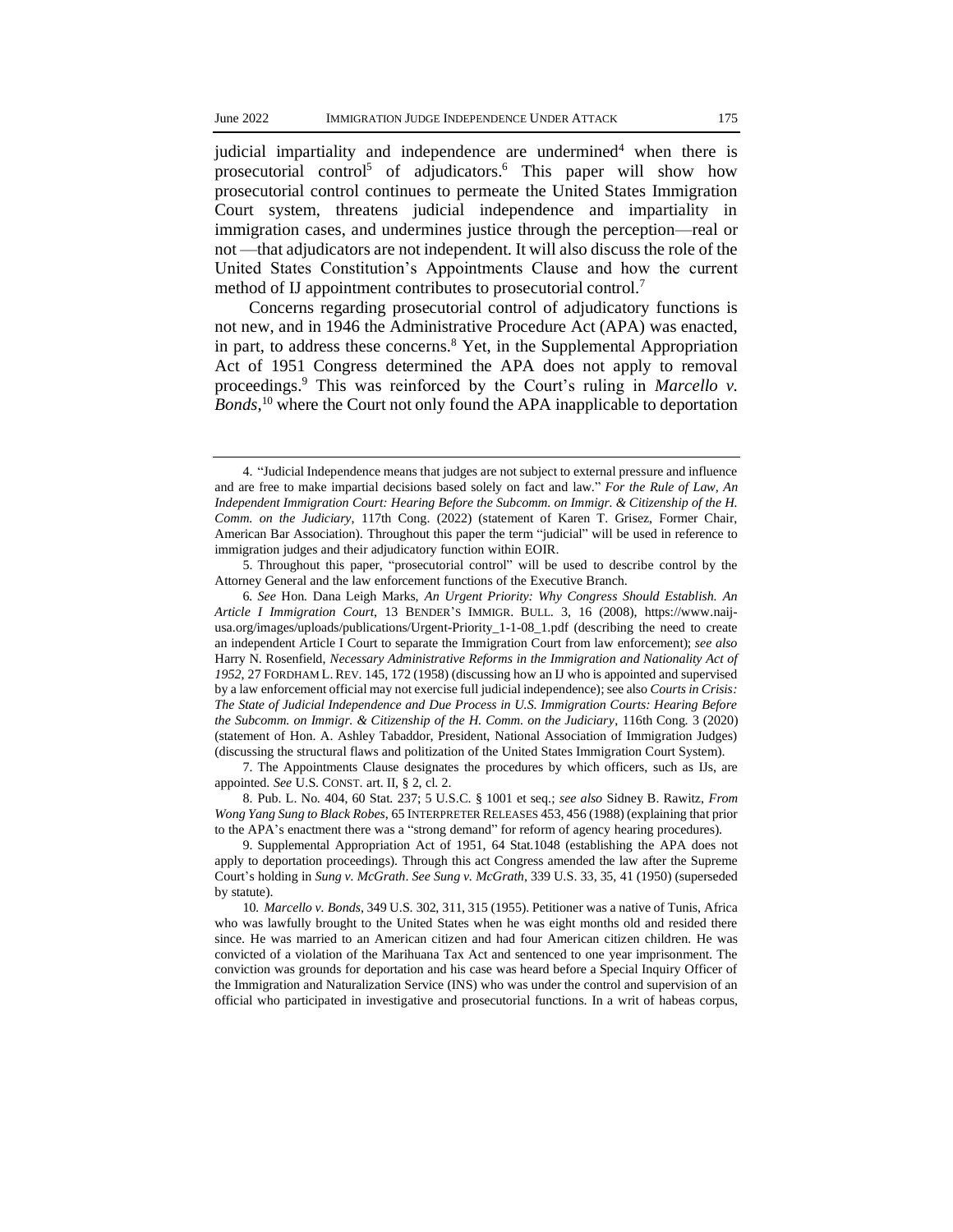proceedings, but also found that supervision and control of immigration adjudicators by prosecuting and investigating officials does not call into question the fairness and impartiality of a hearing or violate the Fifth Amendment's Due Process Clause.<sup>11</sup>

At the time of the *Marcello* ruling, IJs were supervised by the Immigration and Naturalization Service (INS), which performed prosecutorial, investigatory, and adjudicatory functions.<sup>12</sup> Today, although IJs are no longer part of the INS, they remain under the control of the Attorney General, the country's chief prosecutor, within the Department of Justice  $(DOJ).<sup>13</sup>$ 

Part I of this paper will provide background on IJs, their role within the immigration court system, and the current state of prosecutorial control within immigration courts. Part II will analyze whether the current method of IJ appointment is constitutional under the Appointments Clause of the Constitution.<sup>14</sup> It will also discuss the importance of the Appointments Clause and its role in Separation of Powers.<sup>15</sup> Part III will propose a new appointment scheme which is not only constitutional, but also considers the Separation of Powers principle<sup>16</sup> embedded in the Constitution.

petitioner challenged the validity of the deportation order because the hearing did not comply with the APA and violated the Fifth Amendment's Due Process Clause. *Id*.

<sup>11</sup>*. Id.* at 311 (finding a Special Inquiry Officer who is subject to the supervision and control of officials with investigative and prosecuting functions does not strip a proceeding of "fairness and impartiality as to make [it] violative of due process."). *But see* U.S. CONST. amend. V (Due Process Clause) (stating no person " shall be deprived of life, liberty or property without due process of law."); *see also Matthews v. Eldridge*, 424 U.S. 319, 333 (stating "the fundamental requirement of due process is the opportunity to be heard 'at a meaningful time and in a meaningful manner'") (quoting *Armstrong v. Manzo*, 380 U.S. 545, 552 (1965)); *see also Morrissey v. Brewer*, 408 U.S. 471, 481 (1972) (describing due process as a "flexible" standard which "calls for such procedural protections as the particular situation demands.") (internal quotation omitted).

<sup>12</sup>*. Marcello v. Bonds*, 349 U.S. at 311; *see* Rawitz, *supra* note 8, at 458.

<sup>13</sup>*. See* 28 U.S.C. § 503 (establishing the Attorney General as the head of the Department of Justice); *see also Organizational Chart*, U.S. DEP'T OF JUST. (2018), https://www.justice.gov/agencies/chart [hereinafter *DOJ Organizational Chart*] (providing an illustration of all the agencies within the DOJ, including the Executive Office for Immigration Review which houses IJs). This change was made, in part, to protect IJs from having the same supervisors as INS prosecutors under the INS. *See* Hon. A. Ashley Tabaddor, *supra* note 6, at 3.

<sup>14</sup>*. See* U.S. CONST. art. II, § 2, cl. 2; *see generally Buckley v. Valeo*, 424 U.S. 1 (1976); *see generally Freytag v. C.I.R.*, 501 U.S. 868 (1991); *see generally Edmond v. U.S.*, 520 U.S. 651 (1997); *see generally Lucia v. S.E.C.*, 138 S. Ct. 2044 (2018); see generally *U.S. v. Arthrex*, 141 S. Ct. 1970 (2021).

<sup>15.</sup> The Appointments Clause has Separation of Powers principles built into it. Its purpose is not only to designate the procedure that principal and inferior officers are appointed by, but also to ensure a separation of power among the three branches of government*. See Edmond*, 520 U.S. at 660; *see also Buckley*, 424 U.S. at 685 (describing how Separation of Powers is "woven into" the Constitution).

<sup>16.</sup> The purpose of this principle is to prevent the comingling of judicial, executive, and legislative functions. *See Buckley*, 424 U.S. at 159 (using Montesquieu's "well known maxim" to discuss the purpose of Separation of Powers within the United States Constitution).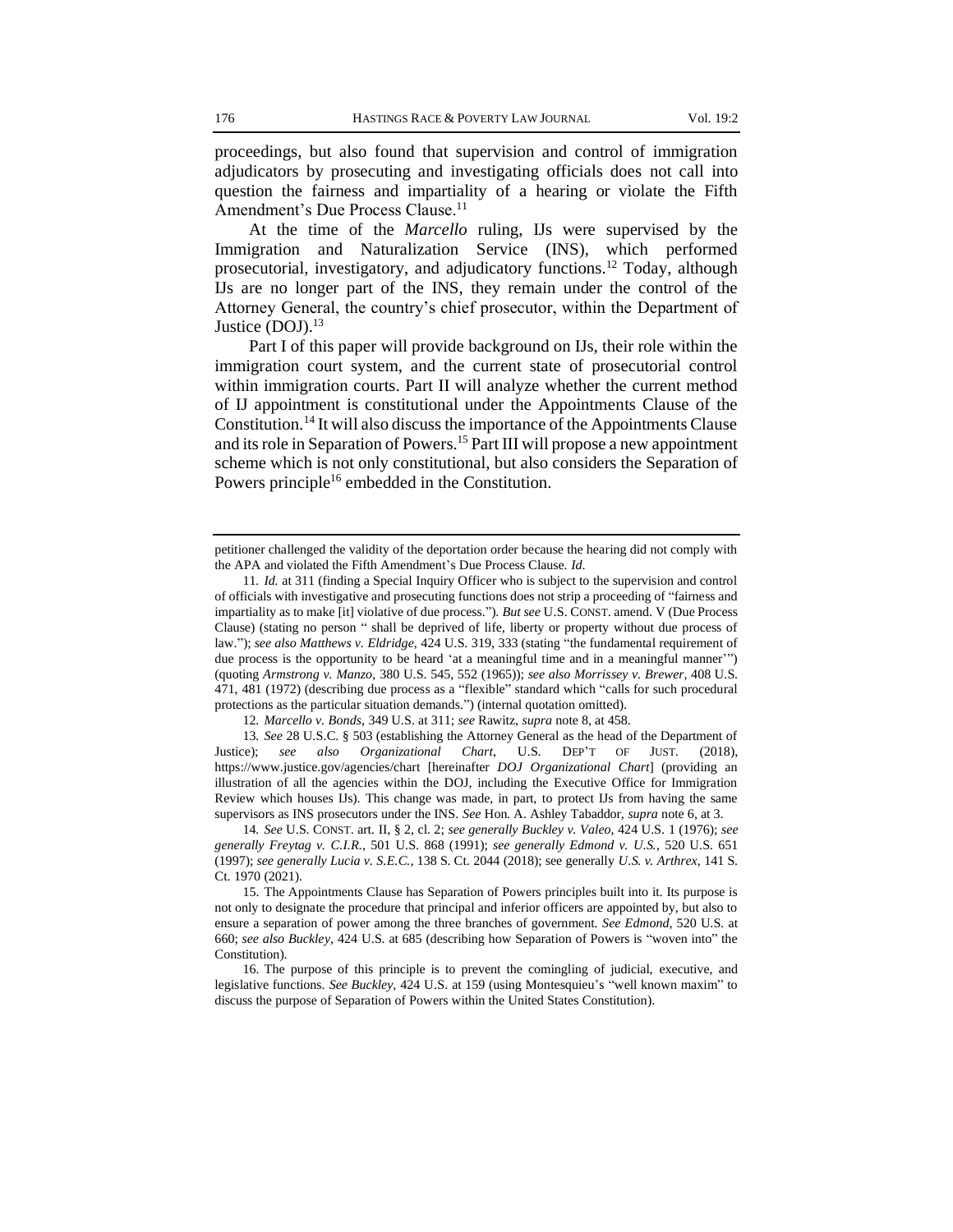# **PART I: BACKGROUND**

#### **A. History of IJs and Their Role Within the Immigration Court System**

Although today it may seem inconceivable, people at risk of deportation did not always have a right to a hearing before an IJ. Prior to 1952, the statute governing deportation, the Immigration Act of 1917, did not explicitly require a deportation hearing, allowing non-citizens to be taken into custody and deported at the discretion of the Secretary of Labor.<sup>17</sup> This was despite the Supreme Court's decision in *Yamataya v. Fisher*, also known as *The Japanese Immigrant Case*, which determined that immigrants, even those who entered the United States illegally, could not be deported without an opportunity to be heard as required by the Due Process Clause. <sup>18</sup>

Early deportation hearings were conducted by an "immigrant inspector" who held various roles, including the investigation of cases involving deportable non-citizens.<sup>19</sup> Although an immigrant inspector who had participated in the investigation phase of a case was not allowed to preside over the hearing, the early model of immigration adjudication effectively allowed the "presiding inspector" to participate in both adjudicatory and prosecutorial functions.<sup>20</sup> Respondents were allowed to have counsel present,

<sup>17</sup>*. See* Immigration Act of 1917, 39 Stat. 874, 889. Until 1933 immigration services were housed within the Department of Labor and the Immigration Act of 1917 allowed for deportation at the discretion of the Secretary of Labor. *Id*. *See also Overview of INS History*, U.S. CITIZENSHIP AND IMMIGR. SERV. 5 (2012), https://www.uscis.gov/sites/default/files/document/factsheets/INSHistory.pdf. In 1952, Congress finally provided procedural requirements for deportation hearings, which contained the minimum required due process requirements. *See* 8 U.S.C. § 1252(b) (1995); *see also* 6 CHARLES GORDON ET AL., IMMIGRATION LAW AND PROCEDURE § 72.04 (Matthew Bender & Company, Inc., rev. ed. 2022) (stating the statute contains the minimum requirement for due process).

<sup>18</sup>*. Yamataya v. Fisher*, 189 U.S. 86, 100-01 (1903). The petitioner, Yamataya, was a non-English speaking Japanese immigrant who was found to be a public charge and ordered deported. The Court found due process had been satisfied because Yamataya had notice that an investigation about her immigration status was underway and she also had the opportunity to deny the claims made against her and answer questions before the immigration officer. This finding came despite Yamataya being unable to speak English, understand the nature or importance of the questions she was asked, or know that she could be deported. The Court reasoned these concerns were not for the Court to address, but rather was an issue for the immigration officers handling her case. *Id* at 101- 02. This case also created a distinction between those at the border seeking admission and noncitizens within the United States, guaranteeing due process rights only to those already within the United States. *See id*. at 100; *see also Reno v. Flores*, 507 U.S. 292, 306 (1993) ("it is well established that the Fifth Amendment entitles aliens to due process of law in deportation proceedings.").

<sup>19</sup>*. See* 8 U.S.C. § 1229a(a)(1) (providing an IJ conducts deportation proceedings). An IJ was formerly known as an immigrant inspector. *See* Rawitz, *supra* note 8, at 454 (describing the various roles held by immigrant inspectors).

<sup>20</sup>*. See* Rawitz, *supra* note 8, at 455 ("the presiding inspector combined functions of a prosecutor and judge and at each level the entire file, regardless of the contaminating nature of its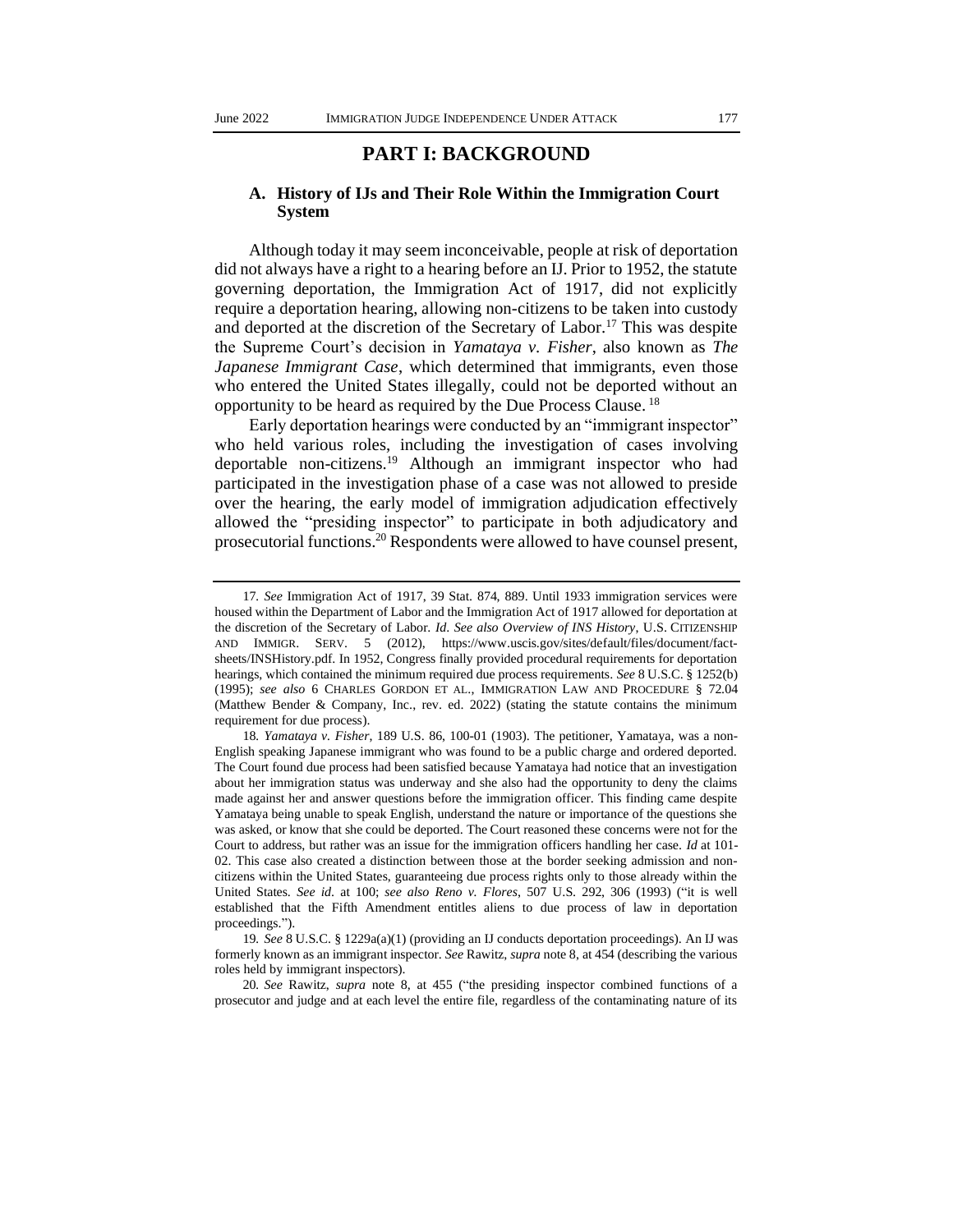but they were not entitled to have an attorney provided for them. This remains the case today.<sup>21</sup>

In 1946, the APA was enacted to help ensure independence and impartiality by administrative adjudicators and to invalidate the practice of "embodying in one person or agency the duties of prosecutor and judge."<sup>22</sup> The court later reinforced the APA's application to deportation proceedings in *Sung v. McGrath*. <sup>23</sup> There, the Court addressed the need for impartial adjudication that was separate from investigative and prosecutorial functions and found the APA applied to deportation proceedings. $^{24}$ 

However, the APA's protections were short lived. In the 1951 Supplemental Appropriations Act, Congress stated that exclusion and expulsion were not governed by Sections 5, 7, and 8  $25$  of the APA.<sup>26</sup> The Supreme Court later reinforced this principle in *Marcello v. Bonds*, stating

contents, was in the hands of the reviewing authority"). There, Rawitz describes how presiding inspectors "extracted testimony" and "interrogated" non-citizens, reviewed the non-citizen's entire file including "hearsay, 'spite' letters, classified information, or other prejudicial material." *Id*.

<sup>21</sup>*. Gideon v. Wainwright* held the Sixth Amendment's right to counsel (in criminal cases) was made obligatory on the states by the Fourteenth Amendment. Thus, a defendant who could not afford an attorney was entitled to have counsel appointed for them. 372 U.S. 335, 342 (1963). But because immigration law is considered civil and not criminal law, the Sixth Amendment right to counsel does not apply. *See* U.S. CONST. amend. VI, ("[i]n all criminal prosecutions the accused shall enjoy… assistance of counsel for his defense."); *see also Fong*, 149 U.S. at 730 ("the order of deportation is not a punishment for crime."). However, in *Franco-Gonzalez v. Holder*, the United States District Court for the Central District of California found that immigrant detainees with mental disabilities are entitled to the reasonable accommodation of a qualified representative to assist them in removal and detention proceedings under Section 504 of the Rehabilitation Act. 2013 WL 3674492 at 3 (not reported in F. Supp. 2d). *See also Franco Gonzalez v. Holder*, ACLU (Apr. 24, 2013), https://www.aclu.org/cases/franco-gonzalez-v-holder (explaining that Mr. Franco-Gonzalez filed suit after being detained for almost five years without a hearing or a lawyer). For additional information on the importance of counsel in deportation proceedings, *see generally The Right to Counsel*, ACLU, https://www.aclu.org/sites/default/files/field\_document/right\_to\_counsel\_final.pdf (last visited Jan. 20, 2022); *see also Access to Counsel in Immigration Court*, AM. IMMIGR. COUNS., https://www.americanimmigrationcouncil.org/research/access-counsel-immigration-court (last visited Jan. 20, 2022).

<sup>22</sup>*. See Sung v. McGrath*, 339 U.S. 33, 35, 41 (1950) (superseded by statute); *see also* 5 U.S.C. § 554(d)(2) (providing that "an employee or agent engaged in the performance of investigative or prosecuting functions for an agency in a case may not, in that or a factually related case, participate or advise in the decision.").

<sup>23</sup>*. Sung*, 339 U.S. at 35, 41. This case addressed a habeas corpus proceeding brought by a native citizen of China who was charged with being in the United States unlawfully. It involved "a single ultimate question − whether administrative hearings in deportation cases must conform to requirements of the Administrative Procedure Act of June 11, 1946." *Id*.

<sup>24</sup>*. Id.* 

<sup>25</sup>*. See* 5 U.S.C. § 554 (pertaining to adjudications); *see also* 5 U.S.C. § 701-706 (pertaining to judicial review); *see also* 5 U.S.C. §§ 801-900 (pertaining to Congressional review of agency rulemaking).

<sup>26</sup>*. See* Supplemental Appropriation Act of 1951, *see also Marcello*, 349 U.S. at 306 (finding the APA does not apply to deportation proceedings).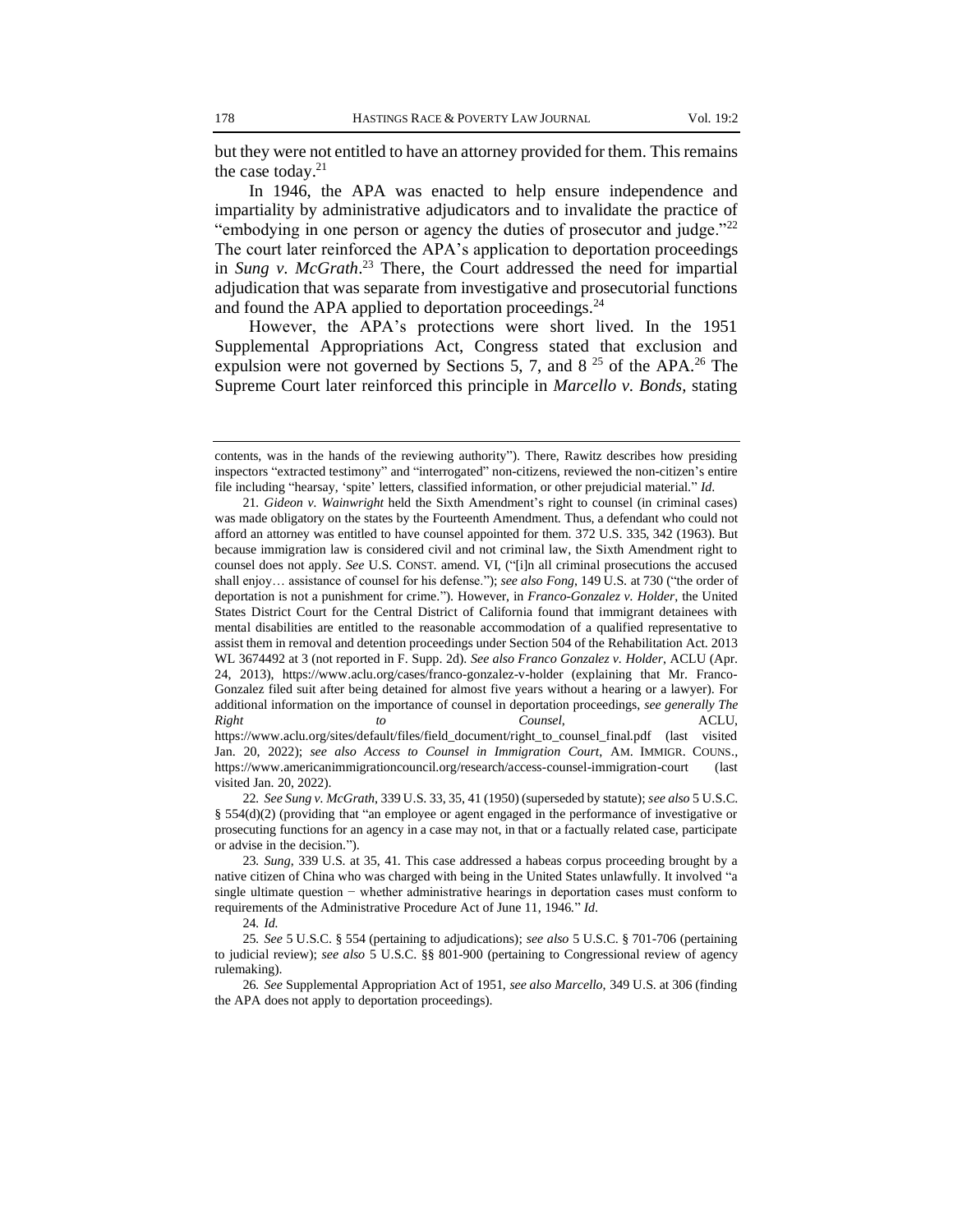Congress had created an exemption to the APA in deportation proceedings under section  $242(b)^{27}$  of the Immigration and Nationality Act (INA).<sup>28</sup>

From 1950 to 1952, officers adjudicating deportation hearings were called hearing examiners.<sup>29</sup> Then, in 1952 the INA designated them "special inquiry officers" (SIOs).<sup>30</sup> Finally, in 1973 SIOs were given the title of immigration judges.<sup>31</sup> In 1983 their positions were removed altogether from the INS, becoming part of the newly created Executive Office for Immigration Review (EOIR), under the DOJ.<sup>32</sup> This change was made in part due to "perceived and actual conflicts of interest" due to IJs and INS prosecutors having the same supervisors under the former INS.<sup>33</sup> This was another attempt to protect the judicial independence of IJs, separating them from INS law enforcement priorities.<sup>34</sup> However, removing IJs from the control of the INS, although well-reasoned, did not serve its intended outcome, as IJs remain under the control of the DOJ—a law enforcement agency—and the Attorney General, the nation's chief prosecutor.<sup>35</sup>

#### **B. DOJ Structure**

The Attorney General is the head of the DOJ, which is the main law enforcement agency in the United States.<sup>36</sup> As the head of the DOJ, the Attorney General has the power to appoint and supervise  $\text{Us.}^{37}$  The Office of the Attorney General's mission is to "supervise and direct the administration

<sup>27</sup>*. Marcello*, 349 U.S. at 310; *see* Immigration and Nationality Act of 1952, Pub. L. 414, 66 Stat. 163, 209 (setting forth the procedure for proceedings before a special inquiry officer) (codified as amended at 8 U.S.C. § 1252 (b)).

<sup>28</sup>*. Id*. at 208-09 (providing the procedures for determining deportability by a special inquiry officer); *Marcello*, 349 U.S. at 302. The Plenary Power Doctrine, which is a deferential standard recognizing that "the power to expel or exclude aliens… [is] largely immune from judicial control," may also have played a role in the Court's decision to exclude deportation from APA protections. *See Fiallo v. Bell*, 430 U.S. 787, 792 (1977) (quoting *Shaughnessy v. Mezei*, 345 U.S. 206, 210 (1953)). The Plenary Power Doctrine also includes the procedures by which to admit or exclude non-citizens. "Whatever the procedure authorized by Congress is, it is due process as far as an alien denied entry is concerned." *U.S. ex rel*. *Knauff v. Shaughnessy*, 338 U.S. 537, 544 (1950).

<sup>29</sup>*. See* Rawitz, *supra* note 8, at 457 (discussing hearing examiners).

<sup>30</sup>*. See* 8 C.F.R. § 215.5 (pertaining to hearings before a Special Inquiry Officer).

<sup>31</sup>*. See* Rawitz, *supra* note 8, at 458 (stating that IJs were now also allowed to wear traditional black judge's robes); *see also* 8 C.F.R. § 1003.10(a) (defining IJ).

<sup>32.</sup> 8 C.F.R. § 1003.0 (a) (describing the organization of the EOIR). *See* also *Evolution of the U.S. Immigration Court System: Pre-1983*, U.S. DEP'T OF JUST. (Apr. 30, 2015), https://www.justice.gov/eoir/evolution-pre-1983 (describing the evolution of the immigration court system).

<sup>33</sup>*. See* Hon. A. Ashley Tabaddor, *supra* note 6, at 3.

<sup>34</sup>*. See id*.

<sup>35</sup>*. See id.*

<sup>36.</sup> 28 U.S.C. § 503 ("the Attorney General is the head of the Department of Justice."); *see also* 28 U.S.C. § 501 (stating the DOJ is an executive department).

<sup>37</sup>*. See* 8 C.F.R. § 1003.10(a) (describing appointment of IJs by the Attorney General); *see also* 8 U.S.C. § 1103 (pertaining to powers and duties of the Attorney General).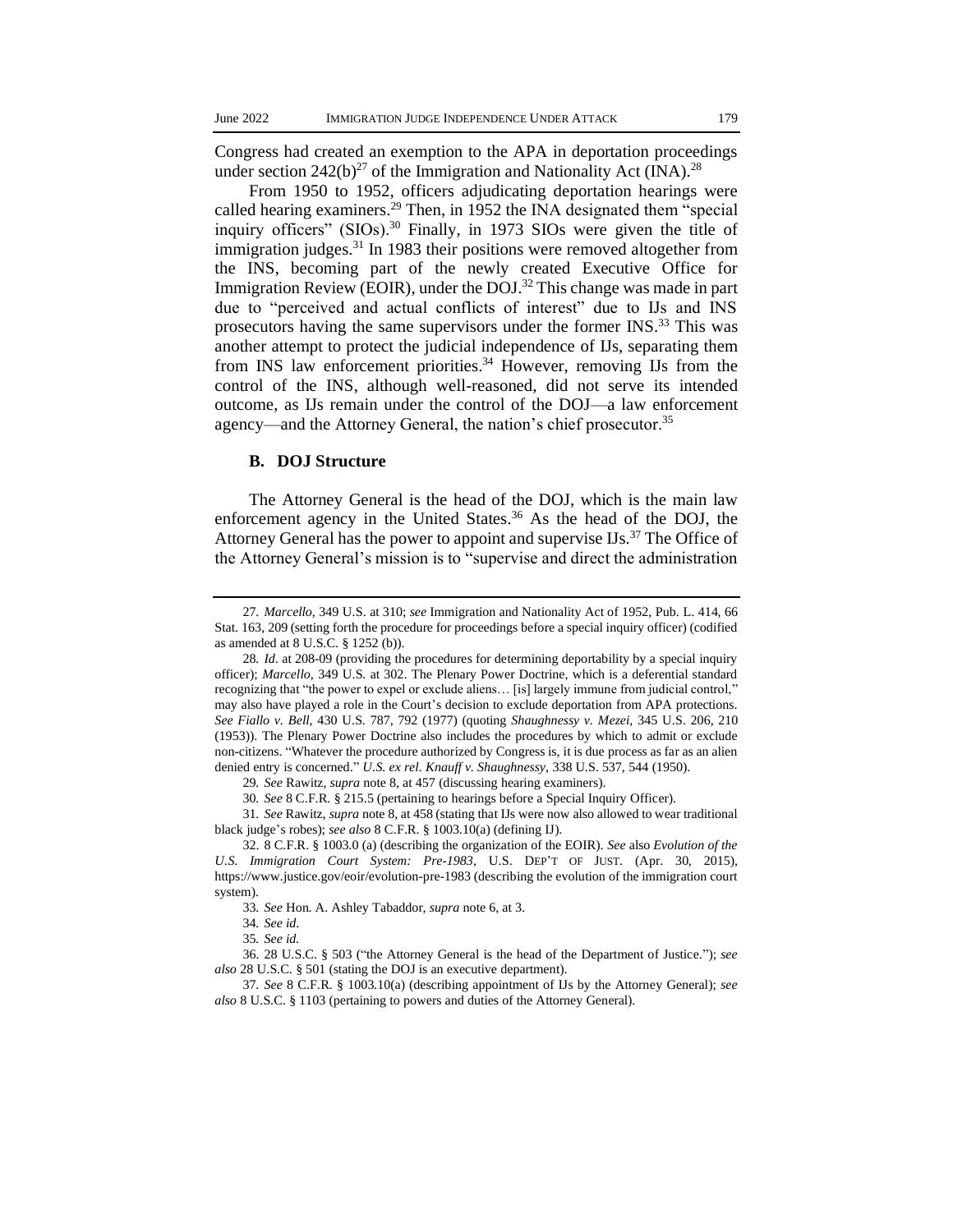and operation" of the DOJ, including the Federal Bureau of Investigation, Drug Enforcement Administration, Bureau of Alcohol, Tobacco, Firearms and Explosives, Bureau of Prisons, Office of Justice Programs, United States Attorneys, and the United States Marshall Service, which are all housed within the DOJ.<sup>38</sup>

Because the EOIR is housed within the DOJ, it is especially vulnerable to "executive branch interference."<sup>39</sup> EOIR was created in 1983 and acts under the delegated authority of the Attorney General to adjudicate immigration cases.<sup>40</sup> EOIR is comprised of five parts, three are relevant for our purposes.<sup>41</sup> First is the Office of the Chief Immigration Judge, which manages the immigration courts where removal proceedings are initially heard.<sup>42</sup> It "provides overall program direction and establishes priorities" for more than 500 IJs in 66 immigration courts across the country.<sup>43</sup> Second is the Office of the Chief Administrative Hearing Officer, which primarily adjudicates immigration-related employment cases.<sup>44</sup> And third is the Board of Immigration Appeals (BIA), which is the highest-level administrative body for immigration cases and conducts appellate review of IJ decisions.<sup>45</sup>

39*. See AILA and the American Immigration Council Obtain EOIR Hiring Plan via FOIA litigation*, AM. IMMIGR. LAW. ASS'N (May 5, 2020), https://www.aila.org/EOIRHiringPlan. *See also Organization, Mission and Functions Manual: Executive Office for Immigration Review*, U.S. DEP'T OF JUST. (Oct. 5, 2020), https://www.justice.gov/jmd/organization-mission-and-functionsmanual-executive-office-immigration-review [hereinafter *Functions Manual EOIR*] (describing EOIR's structure within the DOJ).

40. 6 U.S.C. § 521 ("there is in the Department of Justice the Executive Office for Immigration Review, which shall be subject to the direction and regulation of the Attorney General…"); *see also Functions Manual EOIR*, *supra* note 39.

41. 8 C.F.R. § 1003.0(a) ("EOIR shall include the Board of Immigration Appeals, the Office of the Chief Immigration Judge, the Office of the Chief Administrative Hearing Officer, the Office of Policy, the Office of the General Counsel, and such other components.").

42*. See* 8 C.F.R. § 1003.9(b).

43*. See Office of the Chief Immigration Judge*, U.S. DEP'T OF JUST. (Dec. 7, 2020), https://www.justice.gov/eoir/office-of-the-chief-immigration-judge.

44*. See id*; *see also* 8 C.F.R. § 1003.0(a).

45. 8 C.F.R. § 1003.1 provides the BIA's organization, jurisdiction and powers. The BIA has appellate jurisdiction to review decisions in many different types of cases, including but not limited to, removal and deportation. 8 C.F.R. § 1003.1(b). The BIA does not conduct *de novo* review of facts, using the findings of fact determined by IJs. But the board does complete *de novo* review in questions of law. §1003.1(d)(3)(i), (ii). *See also Functions Manual EOIR*, *supra* note 39 (providing the BIA conducts appellate review of IJ decisions).

<sup>38</sup>*. Organization, Mission & Functions Manual: Attorney General, Deputy and Associate*, U.S. DEP'T OF JUST. (Oct. 8, 2021), https://www.justice.gov/jmd/organization-mission-andfunctions-manual-attorney-

general#:~:text=The%20mission%20of%20the%20Office,United%20States%20in%20legal%20m atters. *See* 28 U.S.C. §§ 501-530(D) (pertaining to the Office of the Attorney General); *see also* §§ 531-540(C) (pertaining to the Federal Bureau of Investigation within the DOJ); *see also* §§ 541-550 (pertaining to the United States Attorney within the DOJ); *see also* §§ 561-575 (pertaining to the United States Marshall Service within the DOJ); *see also* §§ 599(A)-599(B) (pertaining to the Bureau of Alcohol, Tobacco, Firearms and Explosives within the DOJ); *see also DOJ Organizational Chart*, *supra* note 13.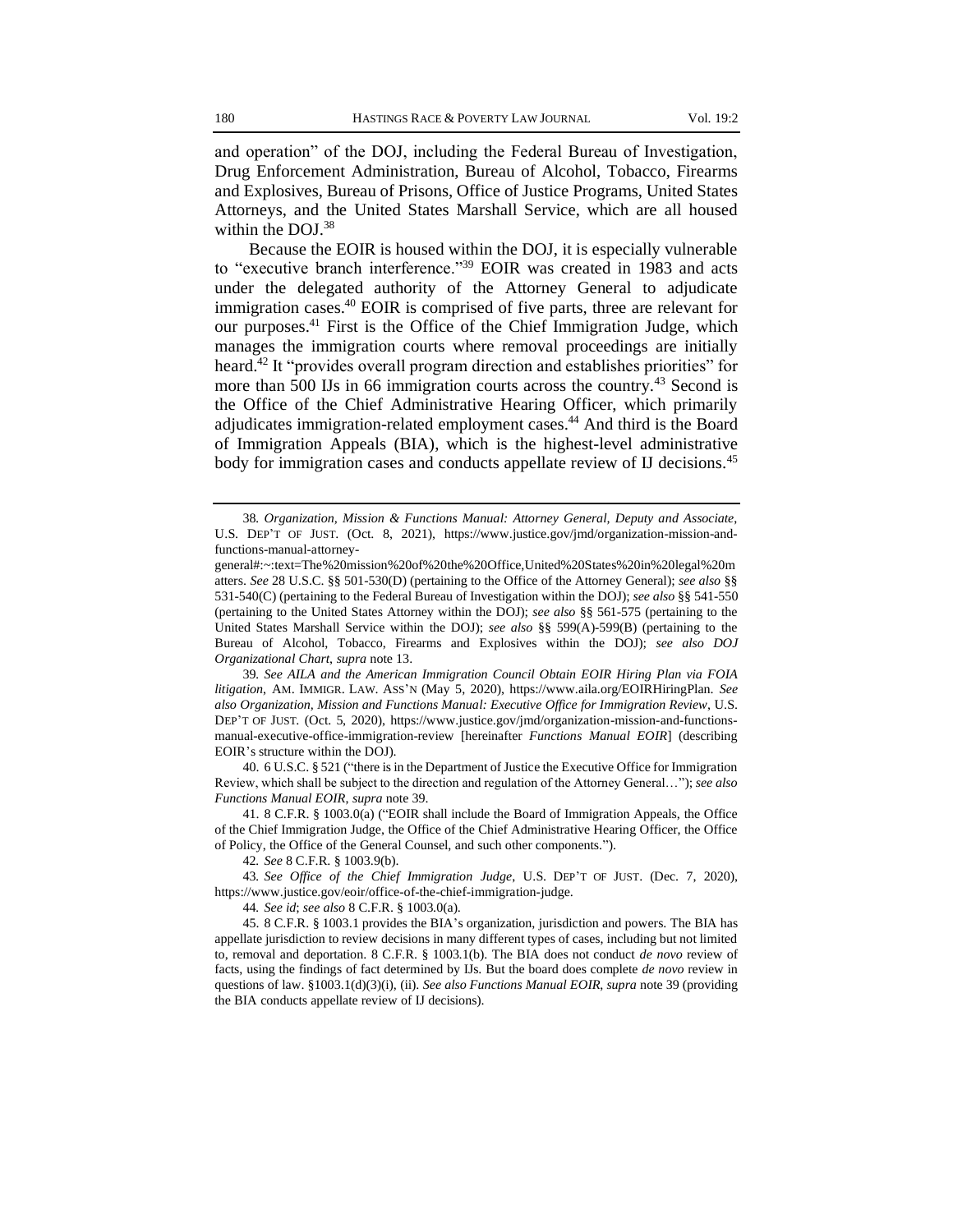Under 8 U.S.C. § 1003.1(g)-(h), IJs apply the law provided to them by the BIA and the Attorney General, and they conduct proceedings consistent with 8 U.S.C. § 1229a, enforcing the Code of Federal Regulations according to precedent, statute, and regulations.<sup>46</sup>

In 2002, INS functions were transferred to the newly created Department of Homeland Security (DHS).<sup>47</sup> The former INS was moved out of the DOJ to provide "EOIR with some degree of independence."<sup>48</sup> But because EOIR was kept within the DOJ, this change did not create the level of independence intended—the Attorney General remains the head of the DOJ.<sup>49</sup> Under this current structure, the IJs' quasi-judicial role is diminished because they are labeled DOJ attorneys, designated by the Attorney General to conduct immigration proceedings under their direction and control.<sup>50</sup> The immigration court structure, as part of the DOJ, is sufficient alone to call into question the perception of impartiality among immigration adjudications.<sup>51</sup> This structure also gives way to the current method of IJ appointment by the Attorney General.<sup>52</sup>

48*. See* Marks, *supra* note 6, at 3.

<sup>46.</sup> The BIA also sets precedent through the publication of selected decisions. 8 C.F.R. §  $1003.1(g)(2)$ . 8 U.S.C. § 1229a is the statute governing deportation proceedings.

<sup>47.</sup> Homeland Security Act of 2002, Pub. L. No. 107-296, 116 Stat. 2135 (2002). *See also* 68 Fed. Reg. 9824 (2003) (describing the transfer of INS functions to DHS and its three parts: U.S. Citizenship and Immigration Services ("USCIS"), Customs and Border Protection ("CBP"), and U.S. Immigration and Customs Enforcement ("ICE")).

<sup>49</sup>*. See* 28 U.S.C. § 503; *see also id*. (stating the change did not create the desired level of independence).

<sup>50.</sup> See 8 C.F.R. § 1003.10(a) (providing "immigration judges are attorneys whom the Attorney General appoints…").

<sup>51.</sup> Immigration adjudication has also come under scrutiny from several circuit courts. *See Fiadjoe v. Attorney General of U.S.*, 411 F.3d 135, 154-55 (3rd Cir. 2005) (describing the IJs questioning of respondent as "hostile" and "extraordinarily abusive."); *see also Reyes v. I.N.S*., 342 F.3d 1001, 1007 (9th Cir. 2003) (stating the IJ departed from their neutral fact finding role by being hostile towards respondent, judging his behavior as being "morally bankrupt."); *see also Huang v. Gonzalez*, 403 F.3d 945, 949 (7th Cir. 2005) (stating the IJ substituted their personal knowledge and beliefs for the record in their decision). The treatment of non-citizens with mental disabilities in deportation proceedings is also a concern. For example, in 2013, a Mexican immigrant with cognitive disabilities, Jose Antonio Franco-Gonzalez, filed a lawsuit after being detained for almost five years without a hearing or a lawyer. *Franco-Gonzalez v. Holder*, ACLU, *supra* note 21; *see also*, *Franco-Gonzalez v. Holder*, 2013 WL 3674492 (not reported in F. Supp. 2d) (finding plaintiffs are entitled to a reasonable accommodation of a qualified representative to assist them in removal and detention proceedings under Section 504 of the Rehabilitation Act).

<sup>52</sup>*. See* 8 C.F.R. § 1003.10 (stating immigration judges are appointed by the Attorney General).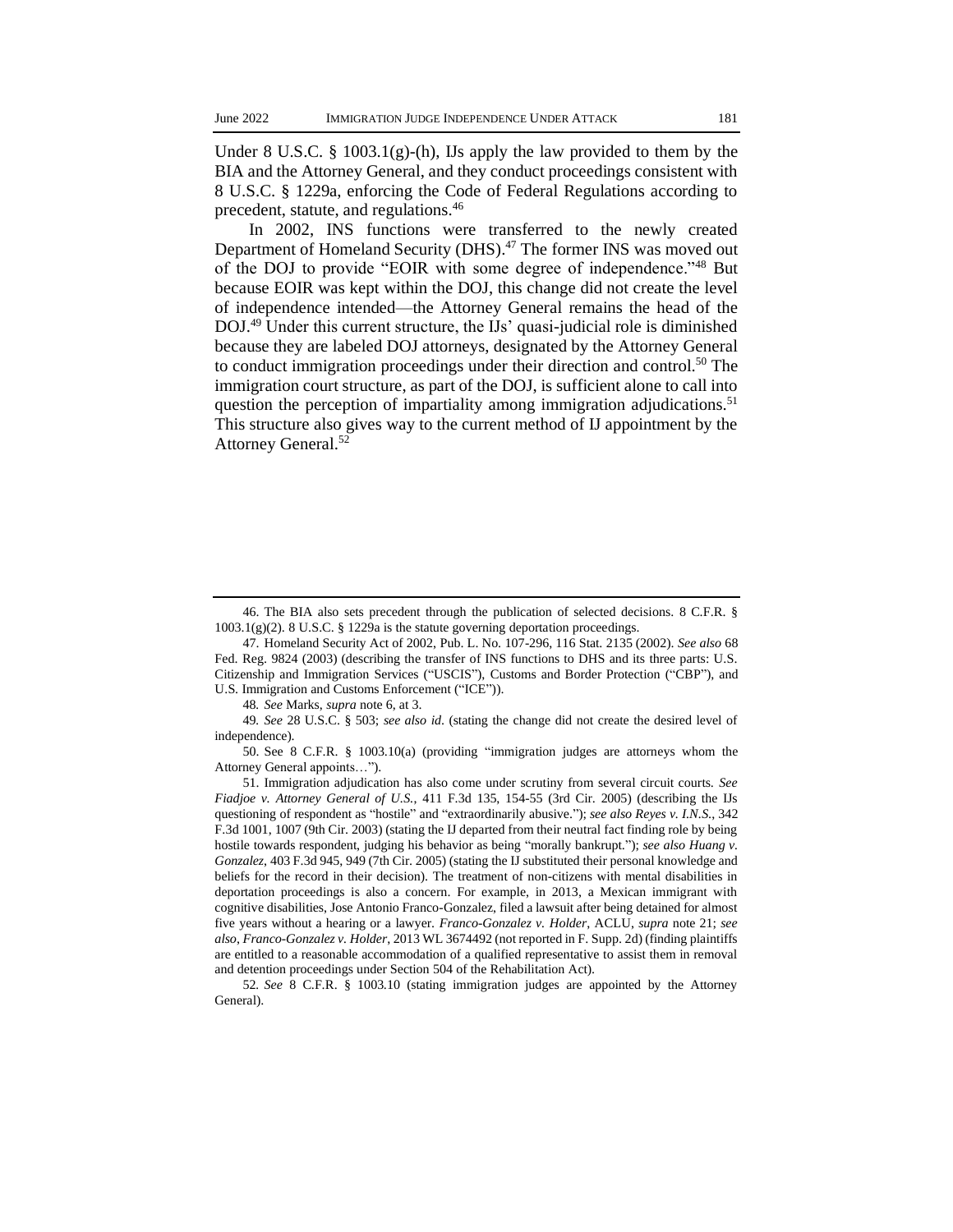#### **C. DOJ Policies**

#### **a. The DOJ is a Law Enforcement Agency with Law Enforcement Priorities**

The DOJ's mission is "to enforce the law and defend the interests of the United States according to the law; to ensure public safety against threats foreign and domestic; to provide federal leadership in preventing and controlling crime; to seek just punishment for those guilty of unlawful behavior; and to ensure fair and impartial administration of justice for all *Americans*."<sup>53</sup> Although the DOJ lists the fair and impartial administration of justice as one of its priorities, it is hard to imagine how this task can be accomplished when the agency's mission is to prosecute alleged "unlawful behavior." This combination of law enforcement and impartial adjudication within one department or agency is antithetical because it undermines judicial impartiality and independence.

Under the Bush Administration, immigration decisions came under criticism by several federal circuit judges.<sup>54</sup> In response, Deputy Assistant Attorney General, Jonathan Cohn, made the DOJ's law enforcement priorities clear, defending the quality of IJ decisions by reasoning that decisions could not be inadequate because the government had "prevailed in 91.5% of its immigration cases."<sup>55</sup> Under the Obama Administration, Attorney General Eric Holder was criticized for tripling the rate of illegal entry or re-entry deportations<sup>56</sup> and in January 2014, the majority of

<sup>53</sup>*. About DOJ*, *Our Mission Statement*, U.S. DEP'T OF JUST. (Mar. 9, 2021), https://www.justice.gov/about (emphasis added).

<sup>54</sup>*. See Benslimane v. Gonzalez*, 430 F.3d 828, 830 (7th Cir. 2005) (explaining that "adjudication of [immigration cases] at the administrative level has fallen below the minimum standards of legal justice.") (citing *Niam v. Ashcroft*, 354 F.3d 652, 654 (7th Cir. 2005); *see also Dawoud v. Gonzalez*, 424 F.3d 608, 610 (7th Cir. 2005) ("the IJs opinion is riddled with inappropriate and extraneous comments."); *see also* Adam Liptak, *Courts Criticize Judges' Handling of Asylum Cases*, N.Y. TIMES (Dec. 26, 2005), https://www.nytimes.com/2005/12/26/us/courts-criticize-judges-handling-of-asylum-cases.html (reporting on the criticism of IJs by circuit court judges).

<sup>55</sup>*. See Concerning Immigration: Hearing Before the S. Comm. on the Judiciary*, 109th Cong. 3 (2006) (testimony of Jonathan Cohn, Deputy Assistant Attorney General, U.S. Department of Justice) (stating that the BIA's reversal rate "in a single circuit court" should not be used as evidence that judges are "doing an inadequate job of deciding cases."); *see also* Liptak, *supra* note 54; *see also Benslimane v. Gonzalez*, 430 F.3d at 830 (providing cases in which several circuit courts criticized IJ decisions).

<sup>56</sup>*. See Homeland Security Department Oversight Hearin*g, U.S. DEP'T OF HOMELAND SEC. (May 29, 2014), https://www.c-span.org/video/?319614-1/homeland-security-departmentoversight-hearing (discussing concerns about the "large number" of people who were being deported for violations related to their undocumented status. "These are people who've lived [in the United States] for years, some for decades…they have jobs and families, including U.S. citizen spouses and children or… other close family who have legal status. Their only offense arises from not being [in the United States] lawfully."); *see also* Lynn Tramonte*, Stop Prosecuting Immigrants*,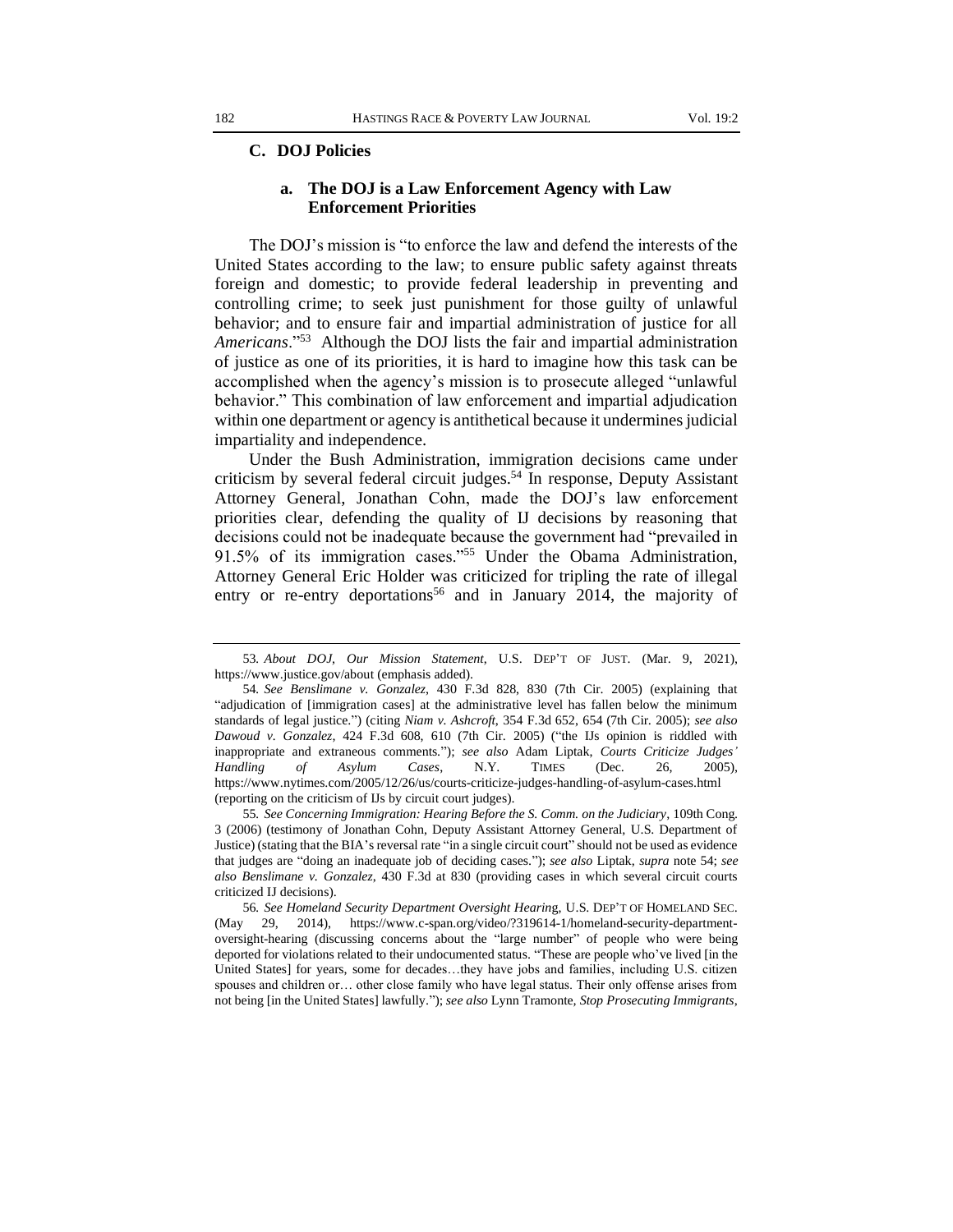prosecutions were those arising under immigration law.<sup>57</sup> This accounted for 52.3 percent of prosecutions, with prosecutions for "drugs-drug trafficking" coming in second at 11.7 percent.<sup>58</sup>

More recently, in 2018, then-Attorney General Jeff Sessions announced the DOJ's immigration priorities under the Trump Administration.<sup>59</sup> He framed immigration as a national security issue, effectively equating immigration policies to the Department's law enforcement policies. This brought immigration within the domain of the Department's mission to police both citizens and non-citizens. Rather than recognizing immigration as a distinct and separate area meriting impartial adjudication, immigration and law enforcement were now formally intertwined.<sup>60</sup> Referring to the changes, Attorney General Sessions remarked,

"our immigration policies…do not promote our national interest, but instead select a vast majority of legal immigrants without any respect to merit… [law enforcement has] had to go into more dangerous situations and confront more criminals—criminals who often shouldn't be allowed in this country in the first place."<sup>61</sup>

Establishing perceived immigrants as criminals, Sessions' message was clear: sweeping immigration enforcement was a top DOJ priority under the Trump Administration.

58. TRAC*, supra* note 57.

59*. See Attorney General Sessions Delivers Remarks on National Security and Immigration Priorities of Administration,* U.S. DEP'T OF JUST. (Jan. 26, 2018), https://www.justice.gov/opa/speech/attorney-general-sessions-delivers-remarks-national-securityand-immigration-priorities.

60*. See id. See also For the Rule of Law, An Independent Immigration Court: Hearing Before the Subcomm. on Immigr. & Citizenship of the H. Comm. on the Judiciary*, 117th Cong. 2 (2022) (statement of Hon. Mimi Tsankov, President, National Association of Immigration Judges) (explaining that the DOJ is a law enforcement agency which "prioritizes its law enforcement functions at the expense of immigration courts.").

61*. See id*.

THE HILL (Apr. 15, 2014), https://thehill.com/blogs/congress-blog/civil-rights/203369-stoppersecuting-immigrants.

<sup>57</sup>*. Prosecutions for January 2014*, TRAC (Mar. 2014)*,*  https://trac.syr.edu/tracreports/bulletins/overall/monthlyjan14/fil/. Although the criminal and immigration law systems are thought of as separate systems, they have a "collaborative relationship." Eagly, Ingrid V., *Prosecuting Immigration*, 104 NW. UNIV. L. REV., no. 4, 2010, 10 UCLA SCH. OF L.RSCH. PAPER 30, 1281, 1288. This allows "criminal prosecutors to take advantage of the resources of the immigration system, which are largely unconstrained by the Constitution. Detention without bond, interrogation without *Miranda*, arrest without probable cause of a crime, and sentencing without probation all become available to the criminal prosecutor in varying degrees as a result." *Id*. An example of this can be seen in large scale prosecution of workers at a meatpacking plant in Postville, IA. For complete analysis of how this case depicts the "collaborative relationship" between the immigration and criminal law systems. *See id*. at 1301-03; *see Miranda v. Arizona*, 384 U.S. 436, 444 (1966) (holding that during custodial interrogations a person "must be warned [they] ha[ve] a right to remain silent, that any statement [they] make may be used as evidence against [them], and that [they] have the right to the presence of an attorney, retained or appointed.").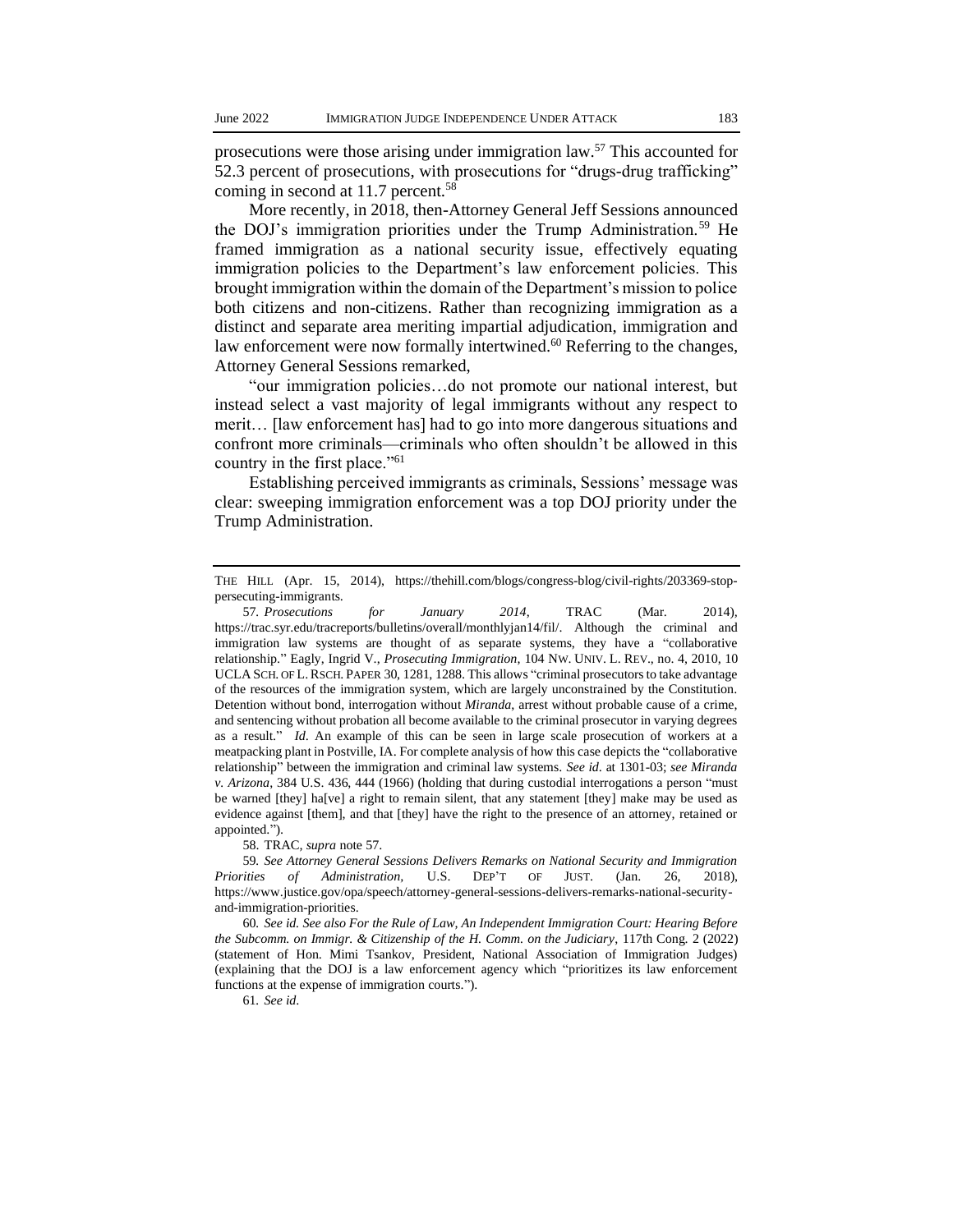#### **b. Enormous Caseloads and Case Completion Metrics Infringe on IJ Independence**

The enormous IJ caseload has come under scrutiny not only by the media but also by the federal courts.<sup>62</sup> Testimony at the 2006 Senate Judiciary Committee Hearing on Immigration Reform referred to immigration courts as suffering from a "severe lack of resources and manpower at the IJ and BIA levels."<sup>63</sup> At the time, there were 215 IJs, meaning that a single judge needed to "dispose of 1,400 cases a year or nearly twenty-seven cases a week, or more than five each business day, to simply stay abreast of his docket."<sup>64</sup> The staggering number of cases raised an important question: whether IJs could be "expected to make thorough and competent findings of fact and conclusions of law."<sup>65</sup>

In 2020, the backlog of cases reached almost 1.1 million.<sup>66</sup> Citing this backlog, the agency imposed performance requirements based on quotas and deadlines, though little suggests these metrics accurately measure performance.<sup>67</sup> Under these metrics, judges are required to complete 700 cases per year, and no more than 15 percent of their cases can be remanded.<sup>68</sup> The metrics appear arbitrary and there has been no explanation as to how they

<sup>62</sup>*. See Hearing Before the S. Comm. on the Judiciary*, 109th Cong. (2006) (statement of Hon. John M. Walker, U.S. Court of Appeals for the Second Circuit). During the Bush Administration, Attorney General Ashcroft implemented administrative policies modifying the structure and review processes of the Bureau of Immigration Appeals (BIA). The number of judges on the BIA was cut from 21 to 11 and cases were increasingly referred for single member review summary. *De novo* review of an IJ's factual findings was also eliminated and grounds for case dismissal were broadened. By limiting opportunities for meaningful review by the BIA, the BIA backlog was reduced, but not without consequence. The burden was simply shifted to the Federal Circuit Courts, with caseloads rising from three percent to fifteen percent of the total caseload for many Courts of Appeals.

<sup>63</sup>*. See id*. These concerns became even more apparent following the COVID-19 pandemic. While state and federal courts across the country began quickly holding online hearings, it took immigration courts seven months to allow "a handful of judges to conduct remote hearings." The immigration court's software programs, printers, and computers were outdated and there were "too few laptops that [were] capable of letting judges adjudicate cases while on telework. . ." While other state and federal courts have moved to electronic filing and records, the immigration court continues to operate with hardcopy files. Many immigration courts have inadequate space for storing files, which forces staff to share cubicles and use workspaces that are "cramped," "unhealthy" and "unsafe." *See* Hon. Mimi Tsankov, *supra* note 60, at 2-3.

<sup>64</sup>*. See* Hon. John M. Walker, *supra* note 62.

<sup>65</sup>*. Id.*

<sup>66.</sup> Hon. A. Ashley Tabaddor, *supra* note 6, at 4.

<sup>67</sup>*. See id*. (testifying that case completion metrics cannot accurately measure a judge's performance, because many factors such as the "complexity of a claim, the availability of evidence, the involvement of counsel, and region-specific case law" all play a role in how promptly cases can be decided).

<sup>68</sup>*. See id*. at 5; *see also EOIR Performance Plan, Adjudicative Employees*, EOIR (Mar. 30, 2018), https://www.aila.org/infonet/eoir-memo-immigration-judge-performance-metrics (outlining IJ performance metrics implemented on Oct. 1, 2018).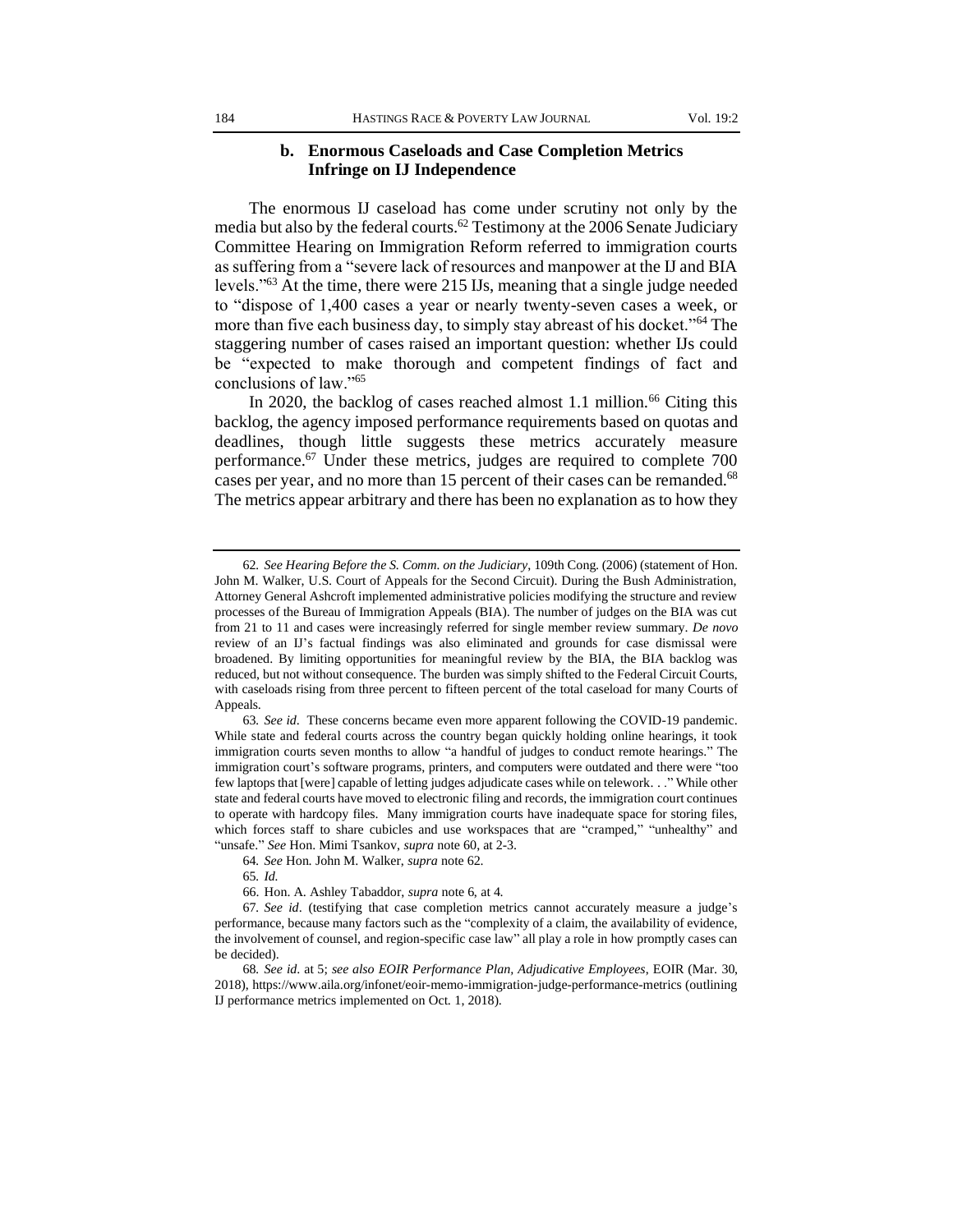were developed.<sup>69</sup> This has raised concerns as to whether the metrics are a pretext to interfere with judicial independence.<sup>70</sup>

These metrics also disproportionately impact the parties. Experienced attorneys acting on behalf of the United States can easily prepare for trial on a "shortened time frame" because they have handled "hundreds, if not thousands of cases."<sup>71</sup> Respondents appearing in immigration court, however, are often not represented by counsel, do not speak English, and have limited knowledge of the law.<sup>72</sup> When these factors are coupled with a judge "who is penalized for slowing down to provide more guidance," respondents are not only on an unequal "playing field" but at a severe disadvantage.<sup>73</sup>

In the past, a number of federal appellate courts have also criticized immigration courts for poor decisions, reflecting a "pattern of biased and incoherent decisions in asylum cases."<sup>74</sup> In those cases, the circuit judges noted that "adjudication… had fallen below the minimum standards of legal justice,"<sup>75</sup> and that there was a pattern of misconduct in which people were

71. Hon. A. Ashley Tabaddor, *supra* note 6, at 5.

72*. Id.* at 5.

73*. See id*. Judges who could not meet quotas were subject to negative performance reviews which could result in termination. At the time more than 75% of IJs were on probation. In a hearing before the U.S. House of Representatives, the President of the National Association of Immigration Judges commented "we know it weighed heavily on [judges] as they made decisions on the bench — should I grant a continuation and risk termination?" Hon. Mimi Tsankov, *supra* note 60, at 4.

74. Liptak, *supra* note 54; *see* Jonathan Cohn, *supra* note 55; *see also Dawoud*, 424 F.3d at 610 (stating the "IJs opinion is riddled with inappropriate and extraneous comments, such as references to the IJ's personal experiences with alcohol in Egypt, commentary on the state if the tourism industry there, and speculation about the attractiveness of the United States to asylum seekers in general."); *see also Ssali v. Gonzalez*, 424 F.3d 556, 563 (7th Cir. 2005) (noting the IJ and BIA made a "very significant mistake [that] suggests that the Board was not aware of the most basic facts of Mr. Ssali's case…"); see also *Grupee v. Gonzalez*, 400 F.3d 1026, 1028 (7th Cir. 2005) (stating the IJ's statement "is hard to take seriously."); *see also Wang v. Attorney General*, 423 F.3d 260, 269 (3rd Cir. 2005) (stating "the tone tenor, the disparagement and sarcasm of the [IJ] seem more appropriate to a court television show than a federal court proceeding."); see also, *Chen v. U.S. Dep't of Justice*, 426 F.3d 104, 115 (2d Cir. 2005) (stating the IJs findings were "grounded solely on speculation and conjecture.").

75*. Benslimane*, 430 F.3d at 828.

<sup>69.</sup> Hon. A. Ashley Tabaddor, *supra* note 6, at 6.

<sup>70</sup>*. See id*. ("This benchmark clearly has no statistical value whatsoever, other than to give management a pretext to interfere with the decisional independence of judges in the guise of evaluating judges' decisions… In the Court system, this is the job of appellate judges, not court managers."). In *Las Americas v. Trump*, an immigration advocacy group challenged, among other things, the performance metrics and quotas imposed by the Trump Administration. This case is still in its early stages, but as of July 2020 the U.S. District Court for the District of Oregon has denied, in part, a motion to dismiss the case. 475 F. Supp. 3d 1194, 1200 (2020). In October of 2021, the Biden Administration also announced suspension of the Trump-era performance metrics in an internal memo to immigration judges. Priscilla Alvarez, *Justice Department eliminated Trump-era case quotas for immigration judges*, CNN (Oct. 20, 2021), https://www.cnn.com/2021/10/20/politics/immigration-judges-quotas/index.html.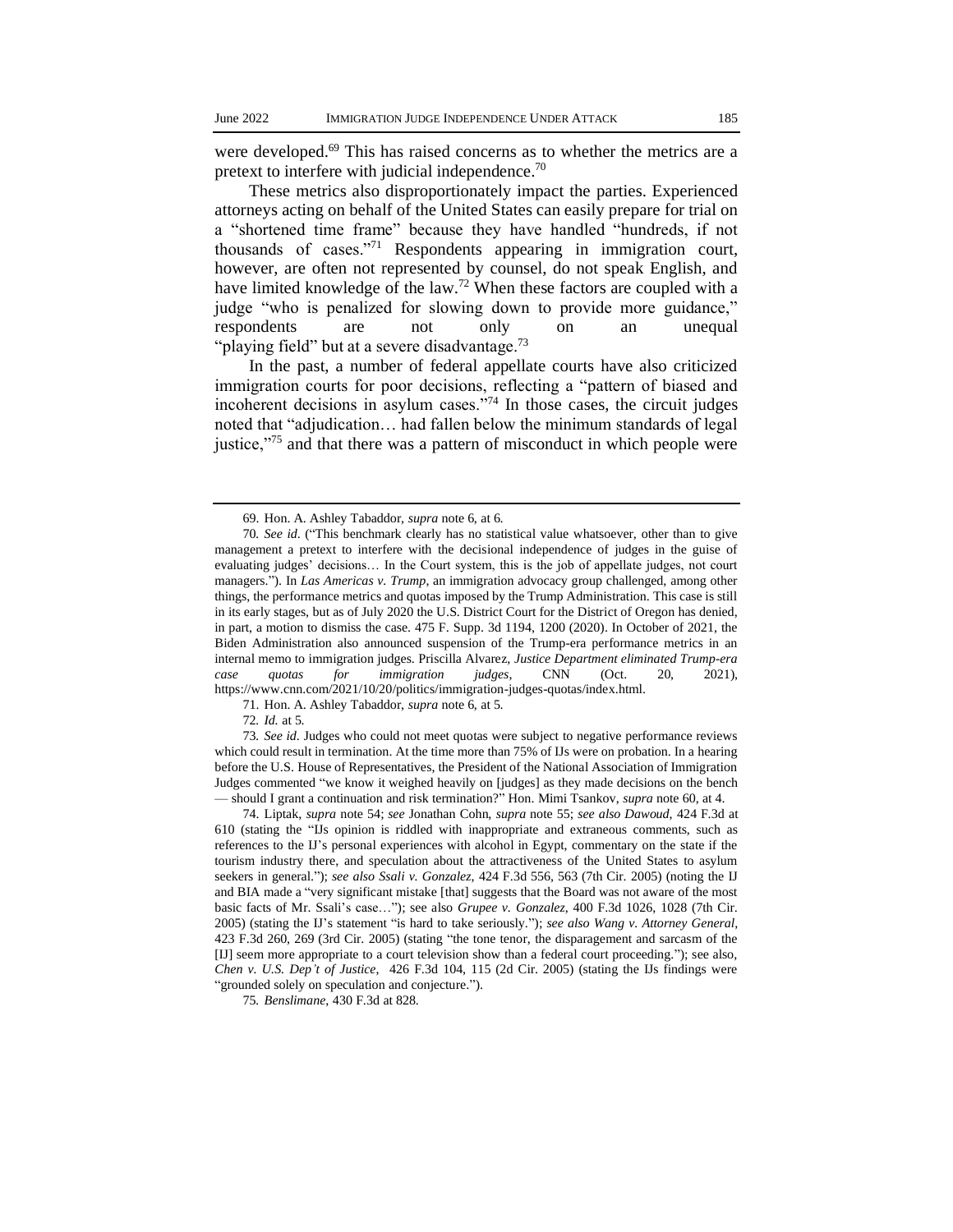sent back to countries where they would face persecution.<sup>76</sup> It is hard to imagine how immigration adjudications could be improved by forcing judges to hasten their decision-making process. Rather, it seems more likely that the metrics imposed are a pretext to "incentivize" deportations,  $\frac{7}{7}$  supporting the notion that prosecutorial priorities are woven into our current immigration court system.

#### **c. DOJ's Hiring Practices Are Politicized**

The DOJ has also come under scrutiny for its politicized hiring of IJs. This is especially concerning because while other administrative adjudicators have the safeguards of the competitive examination process, IJ hiring does not.<sup>78</sup> Adopting merit-based appointment or hiring of IJs would require agencies to consider relevant hiring criteria, helping to limit agency ability to engage in "partisan hiring."<sup>79</sup>

In the immigration court context, there have been concerns regarding politicized hiring throughout various presidential administrations. During the Bush Administration, the DOJ engaged in politicized hiring of immigration judges in which a candidate's "political leanings" were evaluated.<sup>80</sup> During interviews, candidates were asked about their voting record and their views

<sup>76.</sup> Liptak, *supra* note 54.

<sup>77</sup>*. See* Hon. A. Ashley Tabaddor, *supra* note 6, at 6 ("This program appears designed to mask its true underlying purpose, which is to incentivize judges to issue more orders of deportation, faster, at the risk of losing their jobs.").

<sup>78</sup>*. See* Kent Barnett, *Regulating Impartiality in Agency Adjudication*, 69 DUKE L.J. 1695, 1702-3 (2020). Agency adjudications are divided into two categories. The first category of agency adjudication is subject to the APA and is presided over by an Administrative Law Judge ("ALJ"). Until 2018, ALJs were subject to competitive examination process. The second category of adjudications are presided over by non-ALJs whose proceedings are not all subject to the APA. IJs are non-ALJs who are not hired through a competitive examination process and their proceedings are not subject to the APA. *See id*; *see also* Exec. Order No. 13843, 83 Fed. Reg. 32755 (July 10, 2018) (excepting ALJs from the competitive service).

<sup>79</sup>*. See* Barnett, *supra* note 78, at 1739 (explaining merit-based hiring helps ensure that the only factors considered in hiring are those "germane to the judge's ability to adjudicate fairly, efficiently and competently."). *See also*, Jaya Ramji-Nogales, et al., *Refugee Roulette: Disparities in Asylum Adjudication*, 60 STAN. L. REV. 295, 380 (2007) (providing that IJ candidates "should have to demonstrate [they] are sensitive to cultural differences and likely to treat all parties respectfully; capable of managing a large docket without becoming impatient; predisposed to be very careful in judging the credibility of people who claim to be victims of trauma or torture; and able to produce well-reasoned decisions that take into account all of the evidence and arguments presented by the parties.").

<sup>80.</sup> Gabriel Pacyniak, *Controversy Reemerges Over Hiring, Review of Immigration Judges*, 22 Geo. IMMIGR. L.J. 805, 807 (2008); *see also* Office of Inspector Gen. & Office of Pro. Resp., *An Investigation of Allegations of Politicized Hiring by Monica Goodling and Other Staff in the Office of the Attorney General*, DEP'T OF JUST. 103 (July 28, 2008), https://oig.justice.gov/sites/default/files/legacy/special/s0807/final.pdf [hereinafter Politicized Hiring by Monica Goodling] (detailing the methods of political screening used to hire IJs).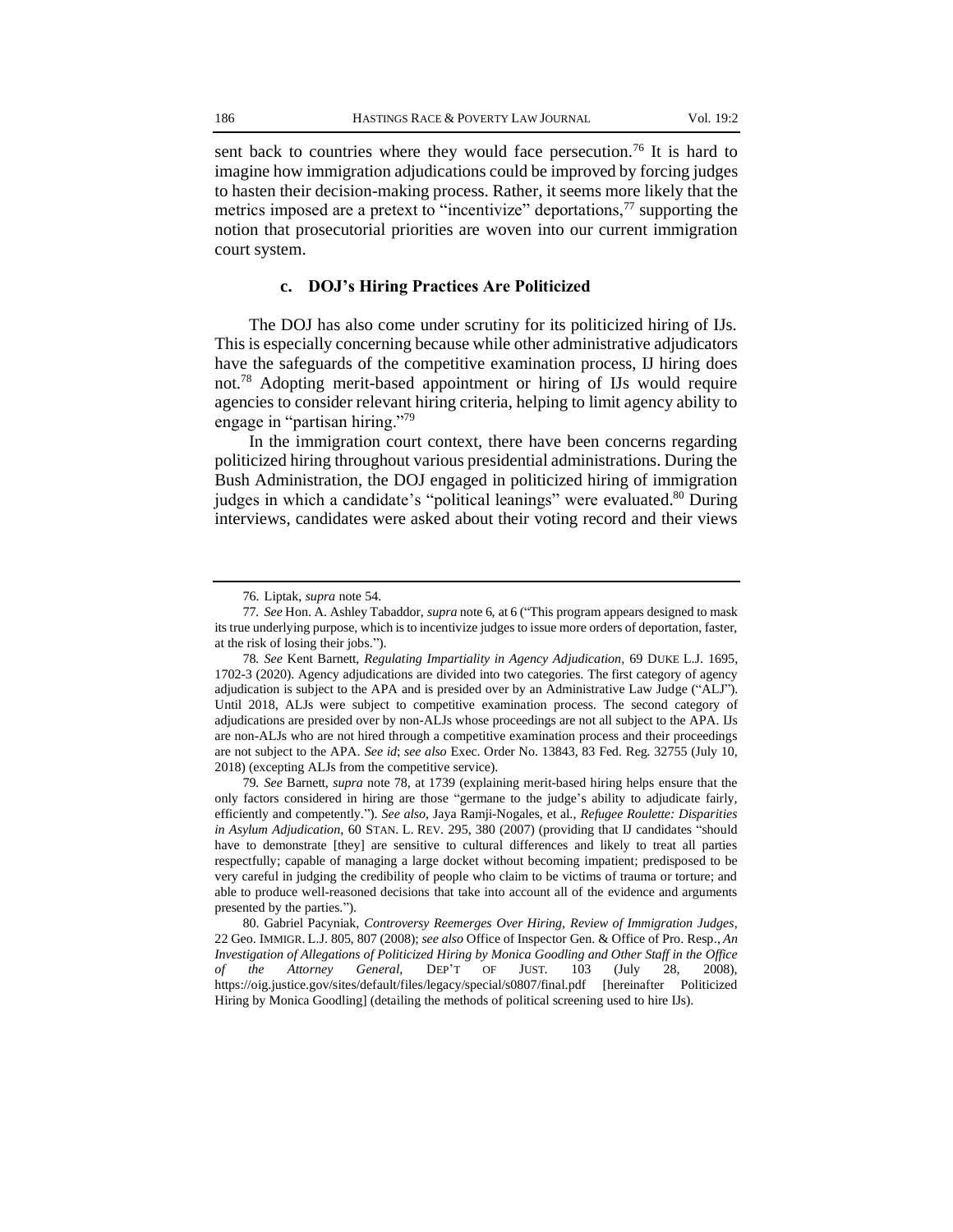on immigration and other social issues.<sup>81</sup> Further, EOIR was prohibited from announcing IJ vacancies and candidates were solicited from the White House, who in turn solicited candidates from groups affiliated with the Republican party.<sup>82</sup> Recommendations were then forwarded to EOIR.<sup>83</sup>

By January 2020, three years into the Trump Administration, the DOJ appointed 237 IJs, which is more than the Obama Administration appointed in eight years. $84$  As a result, there were concerns over politicized hiring practices, with one IJ applicant attributing withdrawal of a job offer by the Trump Administration to her "political ideology."<sup>85</sup> Senate Democrats also had similar concerns, warning that politicized hiring practices would not only undermine the independence of immigration courts, but also cause "lasting damage to public confidence in the immigration court system."<sup>86</sup>

In May 2020, documents detailing changes the Trump Administration made to the IJ hiring plan were brought to light. $87$  Among the changes was a shortening of the hiring timeline, presumably to allow for faster hiring of politically desirable candidates.<sup>88</sup> The shortened timeline raised concerns

85*. See* Tal Kopan, *Immigration Judge Applicant Says Trump Administration Blocked Her over Politics*, CNN (June 21, 2018), https://www.cnn.com/2018/06/21/politics/immigration-judgeapplicant-says-trump-administration-blocked-her-over-politics/index.html.

<sup>81.</sup> Pacyniak, *supra* note 80, at 806-7; *see also,* Politicized Hiring by Monica Goodling, *supra* note 80, at 104 (stating candidates were asked who they voted for, their political affiliation, and their views on the death penalty and abortion).

<sup>82</sup>*. See* Politicized Hiring by Monica Goodling, *supra* note 80, at 102-3. The White House solicited IJ candidates from the Republican National Lawyers Association, Republican National Committeemen, state and local Republican Party officials, the Federalist Society, and prominent Republicans. *See also* Pacyniak, *supra* note 80, at 806-807.

<sup>83</sup>*. See* Politicized Hiring by Monica Goodling, *supra* note 80, at 104 (reporting candidates were forwarded to EOIR after taking "political considerations into account.").

<sup>84.</sup> Catherine Kim & Amy Semet, *An Imperial Study of Political Control Over Immigration Adjudication*, 180 GEO. L.J. 579, 584 (2020).

<sup>86</sup>*. See* Sheldon Whitehouse et al., *Letter to Hon. William P. Barr*, U.S. SENATE 1 (Feb. 13, 2020), https://www.whitehouse.senate.gov/imo/media/doc/2020-02- 13%20Ltr%20to%20AJ%20Barr%20re%20independence%20of%20immigration%20courts%20( 004).pdf (writing to express "deep" concern that "the Trump administration is undermining the independence of immigration courts."); *see also* Joel Rose, *Senate Democrats Accuse Justice Department of Politicizing Immigration Courts*, NPR (Feb. 13, 2020), https://www.npr.org/2020/02/13/805657208/senate-democrats-accuse-justice-department-ofpoliticizing-immigration-courts (providing news coverage regarding concerns of politicized IJ hiring by the Trump administration).

<sup>87</sup>*. See* James McHenry III, *Memorandum for Attorney General*, AM. IMMIGRI. LAW. ASS'N 2-22 (Feb. 19, 2020), https://www.aila.org/EOIRHiringPlan (detailing the new IJ and appellate IJ hiring process).

<sup>88</sup>*. See id*. at 2 (shortening the time an IJ vacancy posting remains active and reducing the time allotted for interviewing candidates). *See also* Tanvi Misra, *DOJ Hiring Changes May Help Trump's Plan to Curb Immigration*, ROLL CALL (May 4, 2020), https://www.rollcall.com/2020/05/04/doj-hiring-changes-may-help-trumps-plan-to-curbimmigration (describing concerns that the new IJ hiring system will favor political hiring).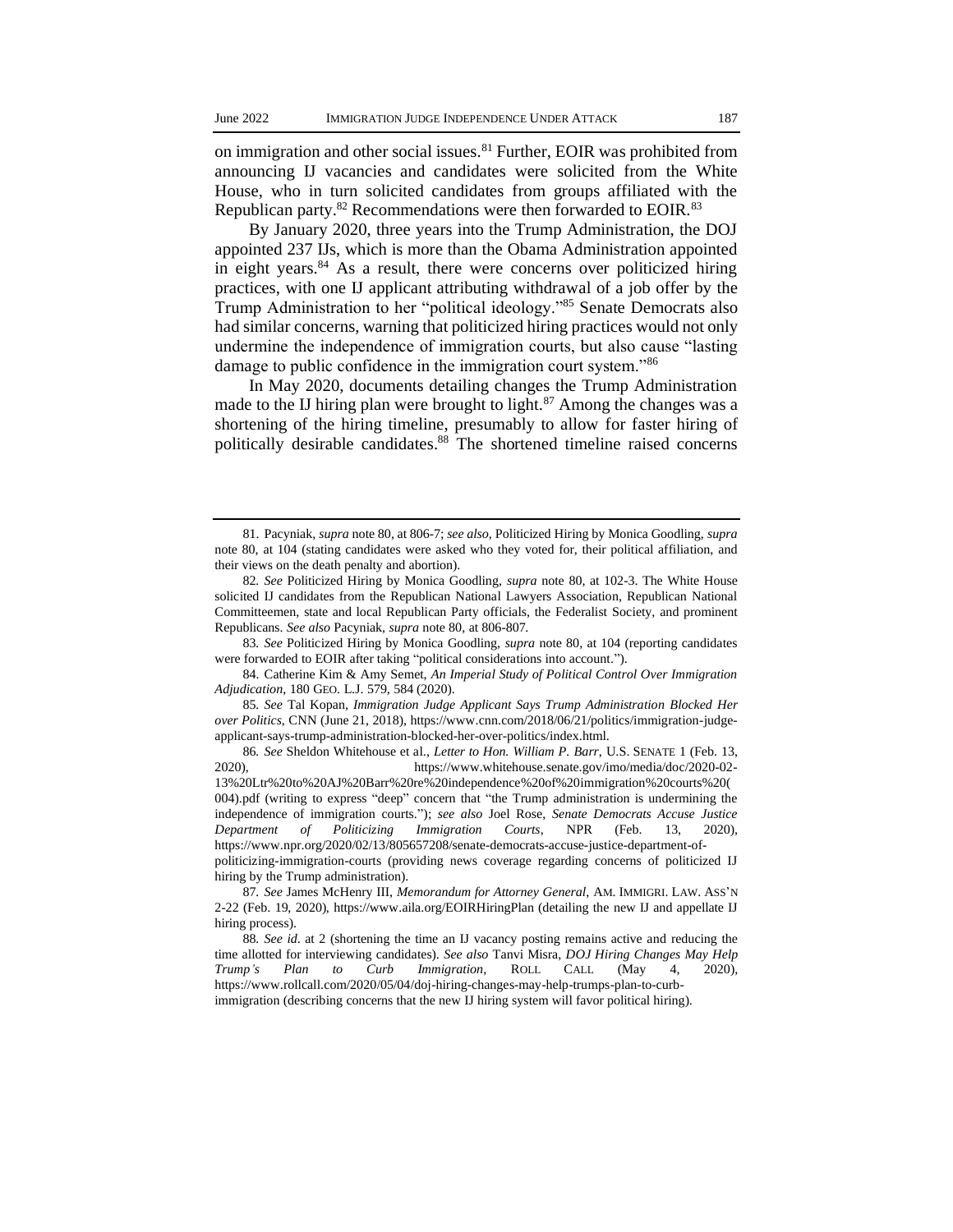regarding the "rushing" of "preferred candidates" to create an "expedited, predetermined, ideologically-based, insider hiring" process. <sup>89</sup>

IJs hired under the Trump, Obama, and Bush administrations have also come from similar backgrounds, typically coming from prior employment at the former INS, DHS, or other offices within the DOJ.<sup>90</sup> This matters, in part, because there are great inconsistencies in the outcome of asylum cases,  $91$ which are just one category of immigration court proceedings with the potential for grave consequences—an incorrect ruling resulting in the denial of a claim and forced removal could send someone back to their country of origin to be tortured or killed.<sup>92</sup> Some of the differences in adjudication outcomes can be attributed to where a judge worked prior to becoming an immigration judge. $93$  A study on factors affecting asylum outcomes found that judges who had prior DHS or INS experience only granted asylum 38.9 percent of the time, while those who did not granted asylum claims 48.2 percent of the time.<sup>94</sup> Judges who previously worked in a private firm, a nonprofit organization, or had experience in academia also granted asylum at higher rates.<sup>95</sup>

Perhaps of even greater concern is the question of whether IJs impose their own "philosophical attitude" or skepticism about an applicant's testimony to cases under their consideration.<sup>96</sup> This question comes after the "central finding" of a study that found deportation in asylum cases to be "seriously influenced by the spin of a wheel" in that a clerk's random

91*. See* Amanda Frost, *Deportation Without Disclosure: Immigration Court Needs Transparency*, BLOOMBERG L. (Feb. 23, 2021), https://news.bloomberglaw.com/us-lawweek/deportation-without-disclosure-immigration-courts-need-transparency (highlighting disparities in asylum case outcomes by noting that some judges grant 60 percent of asylum cases while others deny every case they hear).

(describing the story of one asylum seeker escaping gang violence in Honduras).

<sup>89</sup>*. See* Misra, *supra* note 88.

<sup>90.</sup> Kim & Semet, *supra* note 84, at 579. Many of the Biden Administration's first seventeen IJ hires, some of which were selected by the Trump Administration, are prosecutors and former ICE attorneys. *See EOIR Announces 17 New Immigration Judges*, EOIR (May 6, 2021), https://www.justice.gov/eoir/file/1392116/download. The Administration also appointed 24 IJs in October 2021 and December 2021. *See EOIR Announces 22 Immigration Judges*, AM. IMMIGRI. LAW. ASS'N (Dec. 17, 2021), https://www.aila.org/infonet/eoir-announces-22-new-immigrationjudges; see also *EOIR Announces 24 Immigration Judges*, EOIR (Oct. 27, 2021), https://www.justice.gov/eoir/page/file/1444911/download.

<sup>92.</sup> See 8 U.S.C. § 1101(a)(42) (defining "refugee"); *see also* 8 U.S.C. § 1158 (providing that an applicant must establish persecution based on one of the five protected classes: race, religion, nationality, membership in a particular social group, or political opinion); *see also*, Joel Rose & Marisa Peñaloza, *Denied Asylum, But Terrified To Return Home*, NPR (July 20, 2018) https://www.npr.org/2018/07/20/630877498/denied-asylum-but-terrified-to-return-home

<sup>93.</sup> Ramji-Nogales et al., *supra* note 79, at 346.

<sup>94</sup>*. Id*.

<sup>95</sup>*. Id*. (providing that judges having worked in nonprofits granted asylum at a rate of 55.4%; judges who worked in private firms granted asylum at a rate of 46.3%; and judges who worked in academia granted asylum at a rate of 52.3%).

<sup>96</sup>*. See id*. at 378.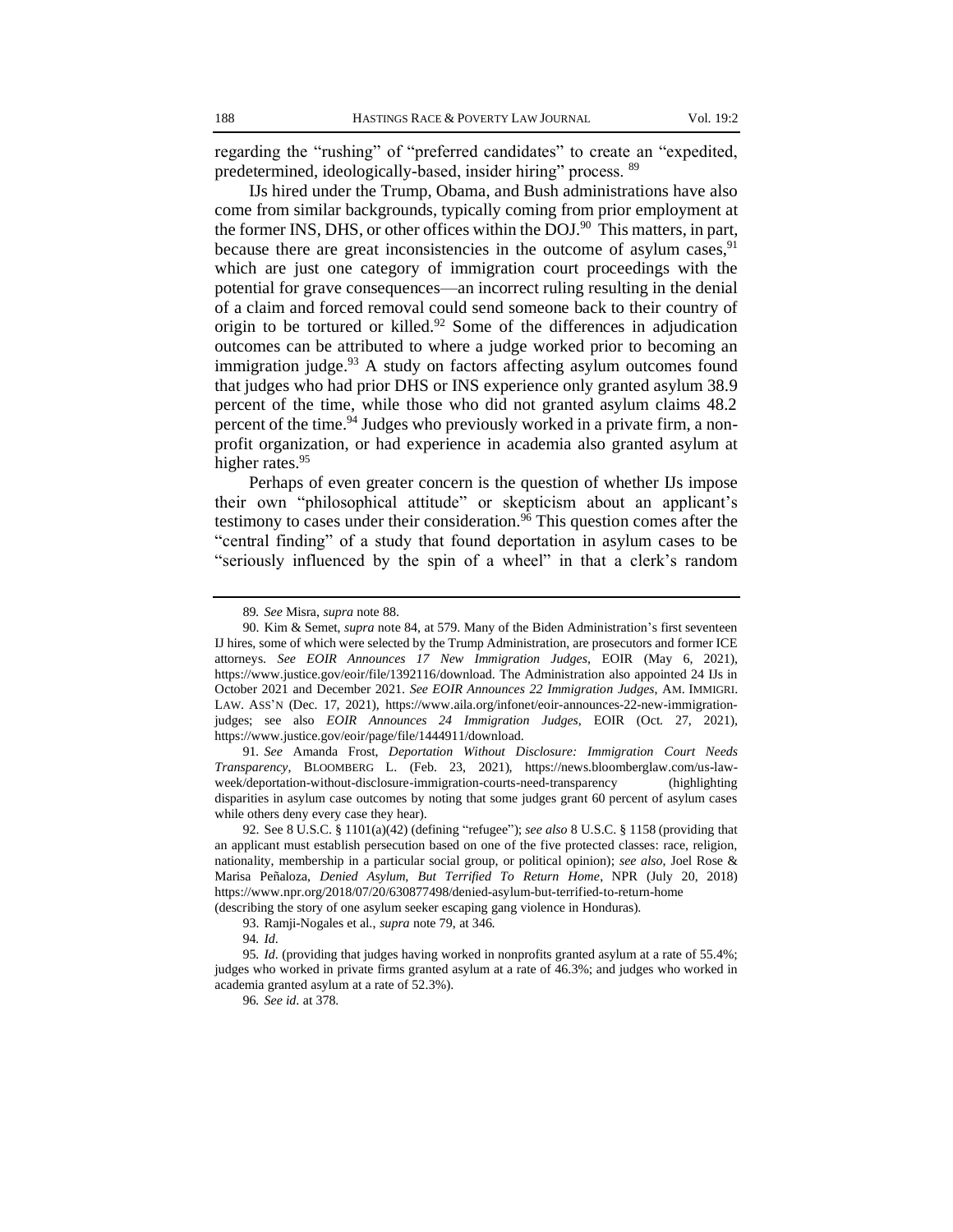assignment of a case to one immigration judge over another influenced whether asylum seekers could remain in the United States.<sup>97</sup> These findings provide support for the importance of a true merit-based hiring system, rather than one which imposes partisan and political hiring. However, because the Attorney General appoints IJs, it is unlikely that this can be achieved under the current system.

#### **D. Political Pressure and Presidential Control**

Presidential administrations<sup>98</sup> have also tried to influence immigration decisions both directly and indirectly.<sup>99</sup> In a 2018 news conference, President Trump stated "[w]e have to have a real border, not judges….We don't want judges, we want security at the border."<sup>100</sup> This implies that judges are not important and that case adjudication is not a priority; rather, the priority is having a "real" border to keep immigrants out of the United States.<sup>101</sup> On at

100*. See Breaking News Trump on Potential Judges: "Who Are These People?"*, CNN POLITICS, https://www.cnn.com/videos/politics/2018/06/19/donald-tump-immigration-judgesborder-security-sot.cnn (last visited May 16, 2022).

101*. See* Brett Samuels, *Trump rejects calls for more immigration judges: "we have to have a real border, not judges"*, THE HILL (June 19, 2018), https://thehill.com/homenews/administration/393031-trump-rejects-calls-for-additional-

immigration-judges-we-have-to-have ("ultimately, we have to have a real border, not judges"). This statement parallels the sentiments held by the Regan Administration in the 1980's regarding Haitian immigrants fleeing violence and persecution. In 1964 Haitian President Fracois Duvalier "declared himself President-for-Life." He controlled the country through "terror" until his son Jean-Claude Duvalier took over. The Duvaliers had one the "Western Hemisphere's worst human rights records." Jean-Claude Duvalier eventually left Haiti in 1986, leaving a "civilian, military junta," the National Council of Government, in control. *See* Carlos O. Miranda, *Haiti and the United States During the 1980s and 1990s: Refugees, Immigration and Foreign Policy*, 32 SAN DIEGO L. REV. 673, 673, n.5, 676, n.11 (1995). During this time, the United States saw an increase in Haitian migrants and entered into an interdiction agreement with Haiti's dictator, allowing the U.S. Coast Guard and former INS to stop and search vessels traveling by sea and check the immigration status of the passengers. Those without proper documentation were sent back to Haiti. "From 1981-1990, 22,940 Haitians were

<sup>97</sup>*. See id*. (citing concerns that "an adjudicator's deviation by more than 50% from the mean rate for similar cases in that adjudicator's own office raises serious questions about whether the adjudicator is imposing his or her own philosophical attitude.").

<sup>98.</sup> For purposes of this paper, presidential administrations will include both the President and Attorney General. The Attorney General of the United States is chosen by the President and appointed with advice and consent of the Senate. This means that the President specifically choses an Attorney General who can carry out their duties in accordance with the President's policy initiatives.

<sup>99.</sup> IJs are subordinate to two executive branch officials. IJs are subordinate to the Attorney General, who is subordinate to the President; this makes an IJ indirectly subordinate to the President. *See* 8 C.F.R. § 1003.10(a) (providing IJs are appointed by the Attorney General and "shall act as the Attorney General's delegates in the cases that come before them."); *see also* 28 U.S.C. § 503 (providing that the President appoints the Attorney General through advice and consent of the Senate); *see For the Rule of Law, An Independent Immigration Court: Hearing Before the Subcomm. on Immigr. & Citizenship of the H. Comm. on the Judiciary*, 117th Cong. 4 (2022) (statement of Elizabeth J. Stevens, Member, Federal Bar Association) (stating "political influence means that [IJs] cannot ensure . . . decisions [are] made solely according to law.").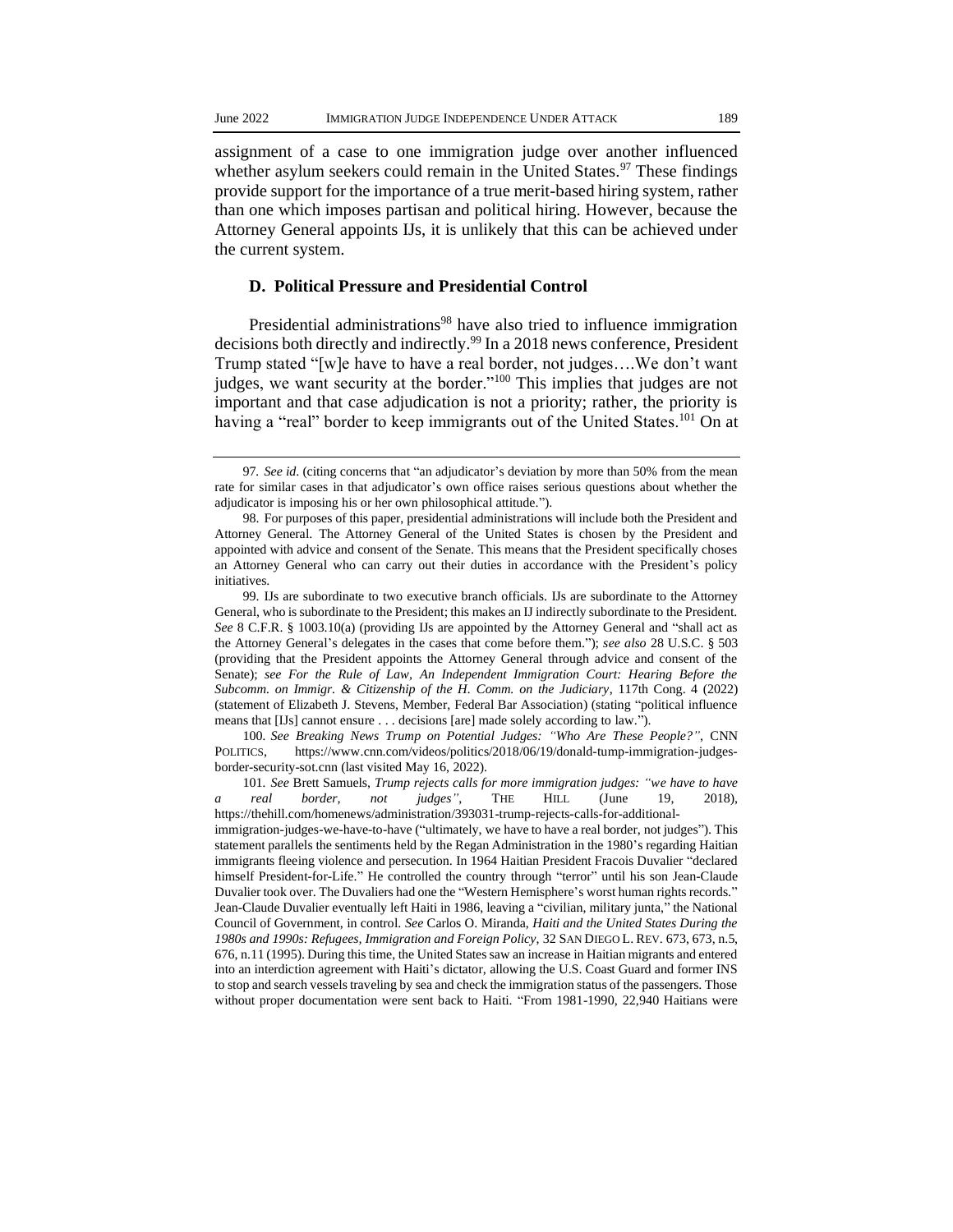least two occasions, Attorney General Sessions used authority granted under 8 C.F.R. § 1003.1(h)(1)(i) to refer cases to himself for review.<sup>102</sup> This led to at least one IJ being removed from office, in one case for delaying the deportation of a Guatemalan immigrant.<sup>103</sup> On March 7, 2018 Attorney General Sessions also reversed a ruling granting asylum to a Salvadorean woman who had been physically and emotionally abused by her ex-husband and told IJs that domestic abuse and gang violence were no longer sufficient grounds for asylum.<sup>104</sup> These statements and actions are especially concerning given the results of a study detailing the effect a sitting president can have on immigration adjudication.<sup>105</sup> The study suggests that the president in power at the time an IJ is appointed does not have influence over removal rates, but the president in power at the time an immigration case is adjudicated does.<sup>106</sup> In other words, political pressure by those who supervise IJs may also be a significant factor in removal rates.

Given the current state of the United States Immigration Court system, it is especially important to ensure that IJs are appointed and supervised by people who do not engage in prosecutorial functions. First and foremost, it is important to ensure that IJ appointments adhere to constitutional

103*. See Matter of Castro-Tum*, *supra* note 102, at 272. The case was decided by Attorney General Sessions on May 17, 2018, through authority granted by 8 C.F.R. § 1003.1(h)(1)(i) after he requested to review the case. The case involved a man who came to the United States as a 17-yearold unaccompanied minor. *Id*. *See also*, Jeff Gummage, *Immigration Judges File Grievance Over Justice Dept.'s Removal of Philly Jurist Who Delayed Man's Deportation*, THE PHILA. INQUIRER (Aug. 8, 2018), https://www.inquirer.com/philly/news/immigration-judges-association-grievancephiladelphia-steven-morley-removal-deportation-case-20180808.html (stating when the judge on the case tried to ensure the non-citizen had been "properly notified" to appear in court, a replacement judge was sent to take over the proceedings ordering the non-citizen deported "without further inquiry." The DOJ also removed approximately 60 cases from the judge's docket.).

104*. See Matter of A-B-*, 27 I&N Dec. 316, 320-21 (A.G. 2018) (vacating the BIA's decision and remanding the case before an IJ); *see also* Jeff Gummage, *Immigration judges accuse DOJ of undermining a Philadelphia judge's authority*, PITT. POST-GAZETTE (Aug. 8, 2018), https://www.post-gazette.com/news/state/2018/08/08/Immigration-judges-accuse-DOJundermining-independence-authority-steven-morley-philadelphia/stories/201808080134. In

*Matter of A-B*-, Attorney General Sessions also stated that *Matter of A-R-C-G*, which established "married women in Guatemala who are unable to leave their relationship" as a particular social group, was incorrectly decided. *Matter of A-B-*, 27 I&N Dec. at 346. Attorney General Garland has since vacated *Matter of A-B*, directing IJs to follow previous precedent including *Matter of A-R-C-G. Matter of A-B,* 28 I &N Dec. 307 (A.G. 2021). *See Matter of A-R-C-G*, 26 I&N Dec. 388 (BIA 204).

105*. See* Kim & Semet, *supra* note 84, at 622-23, 630.

106*. Id*. Explaining that IJ decisions "do not discernably differ based on which President appointed them," but IJs regardless of their appointment were more likely to order deportation during the Trump administration. Although the study cannot confirm what the precise cause of this is, the results suggest that IJs "decided cases differently during different presidential eras." *Id*.

interdicted at sea. Of this number, INS considered 11 Haitians qualified to apply for asylum." Ruth Ellen Wasem, *U.S. Immigration Policy on Haitian Migrants*, CONG. RSCH. SERV. 3 (Jan. 15, 2010), https://fas.org/sgp/crs/row/RS21349.pdf.

<sup>102</sup>*. See Matter of Castro-Tum*, 27 I&N Dec. 271, 272 (A.G. 2018*); see also*, *Matter of A-B*, 28 I&N Dec. 199 (A.G. 2021).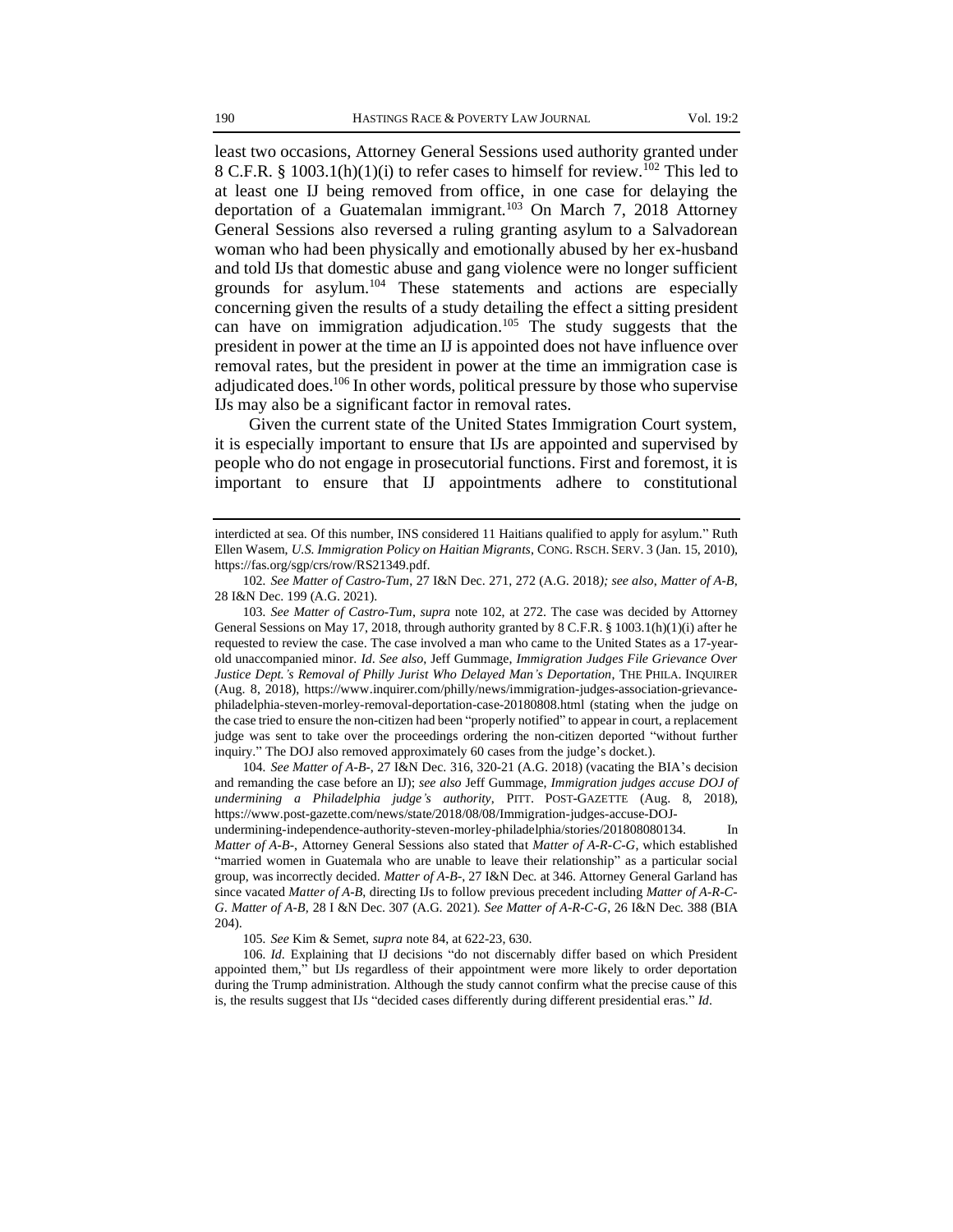requirements. Yet, it is equally important to ensure that the current method of appointment guarantees hearings are being conducted by impartial adjudicators because justice is undermined by even the perception, real or not, that adjudicators are not impartial. $107$ 

# **PART II: THE APPOINTMENTS CLAUSE AND IJ APPOINTMENT**

### **A. The Appointments Clause: Are IJ Appointments by the Attorney General Constitutional?**

The Appointments Clause of the U.S. Constitution designates the procedures for appointing two different classes of officers.<sup>108</sup> First, it designates the procedures for appointing principal officers who are selected by the President, with the advice and consent of the senate.<sup>109</sup> Second, it designates the procedures for appointing inferior officers who may be appointed by either the President alone, the Courts of Law, or the Heads of Departments.<sup>110</sup> IJs are appointed by the Attorney General of the United States.<sup>111</sup> If IJs are inferior officers under the Appointments Clause then their appointment by the Attorney General is constitutional.<sup>112</sup> This would mean that the nation's chief prosecutor, who is the head of the DOJ, and is appointed by the President of the United States, can constitutionally appoint  $\overline{\text{IJS}}$ .<sup>113</sup>

To determine whether IJs are constitutionally appointed there are two issues to resolve. First, whether IJs are officers (vs.  $\epsilon$ mployees<sup>114</sup>), and if so, what type of officers they are (principal or inferior).<sup>115</sup> Second, whether their

<sup>107</sup>*. See* Rosenfield, *supra* note 6, at 171 ("The fact that all of the quasi-judicial proceedings are conducted by personnel who are subject to appointment by the Attorney General may raise some doubt in the minds of respondents as to the complete impartiality of the hearings…").

<sup>108</sup>*. See* U.S. CONST. art. II, § 2, cl. 2 (stating "…. and he shall nominate, and by and with the Advice and Consent of the Senate, shall appoint Ambassadors, other public Ministers and Consuls, Judges of the [S]upreme Court, and all other Officers of the United States, whose Appointments are not herein otherwise provided for, and which shall be established by Law: *but the Congress may by Law vest the Appointment of such Inferior Officers, as they think proper, in the President alone, in the Courts of Law, or in the Heads of Departments*.") (emphasis added).

<sup>109</sup>*. See id.*; *see also Morrison v. Olson*, 487 U.S. 654, 670 (1988).

<sup>110</sup>*. See* U.S. CONST. art. II, § 2, cl 2.

<sup>111</sup>*. See* 8 C.F.R. § 1003.10(a) (describing appointment of IJs by the Attorney General).

<sup>112</sup>*. See* U.S. CONST. art. II, § 2, cl. 2 (providing the procedure for appointing inferior officers, "Congress may vest the Appointment of …inferior officers… in the President alone, in the Courts of Law, or in the *Heads of Departments*." (emphasis added); *see also* 28 U.S.C. § 503 (providing that "[t]he Attorney General is the head of the Department of Justice.").

<sup>113</sup>*. See id.*

<sup>114</sup>*. See Lucia*, 138 S. Ct. at 2051 ("For if that is true, the Appointments Clause cares not a whit about who named them"). Explaining that non-officer employees are not appointed under the Appointments Clause. *See id*.

<sup>115</sup>*. See Edmond*, 520. U.S. at 660-62.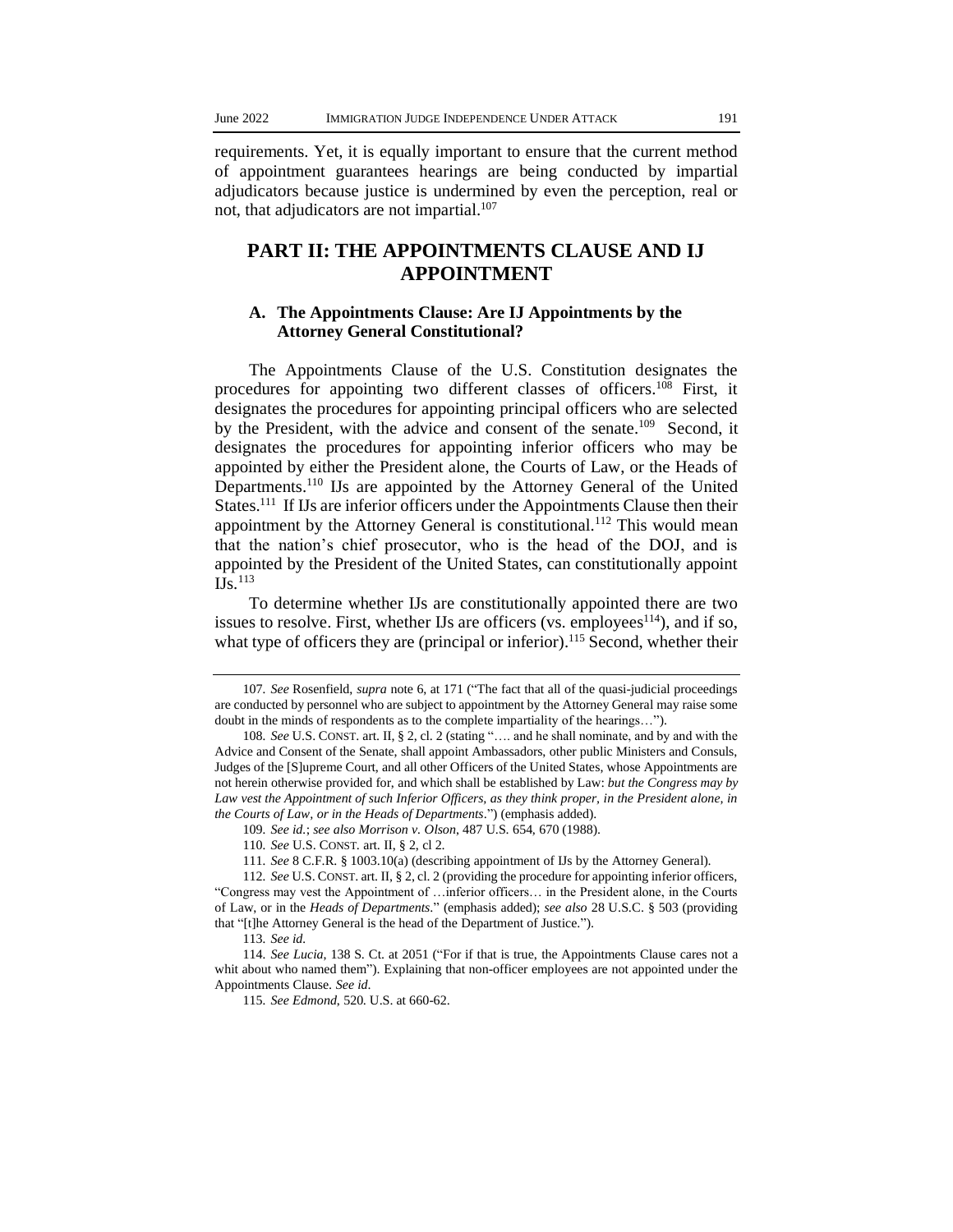appointment by the Attorney General of the United States is constitutional. 116 The Supreme Court has decided cases under the Appointments Clause, <sup>117</sup> but it has not specifically addressed whether IJs are officers, what kind of officers they are, or whether they are constitutionally appointed.<sup>118</sup> However, the Ninth Circuit has addressed the issue twice, in *Hurtado v. Barr* and *Ramirez v. Barr*, yielding unpublished opinions in both cases.<sup>119</sup>

#### **a. Officers Under the Appointments Clause**

To determine whether someone is an officer of the United States, there are two questions. First, does the appointee hold a continuing or permanent office? $120$  Second, does the appointee exercise "significant authority pursuant to the laws of the United States?"<sup>121</sup> If an appointee holds continuing office and exercises significant authority, they must be appointed in a manner consistent with the Appointments Clause.<sup>122</sup>

Although the Court has not explicitly defined "significant authority," it has determined that the Tax Court's Special Trial Judges (STJs) (in *Freytag v. Commissioner*) and the Securities and Exchange Commission's (SEC) Administrative Law Judges (ALJs) (in *Lucia v. SEC*) exercise significant authority.<sup>123</sup> In *Freytag*, the Court found that STJs exercise significant

118. In *Arthrex*, the Court in dicta listed IJs as an example of inferior officers who are appointed by heads of departments and are supervised by a principal officer who has discretion to review their decisions. *Arthrex,* 141 S. Ct. at 1984.

119*. Hurtado v. Barr*, 817 F. App'x 310, 313 (9th Cir. 2020), *cert. denied* (discussing whether IJs are constitutionally appointed); *see Ramirez v. Barr*, 814 F. App'x 259, 265 (9th Cir. 2020) (discussing whether IJs are constitutionally appointed).

120*. States v. Germaine*, 99 U.S. 508, 511-12 (1879) (holding civil surgeons were not officers because their duties were occasional or temporary instead of continuing or permanent."); *see also Lucia*, 138 S. Ct. at 2052 (citing *Germaine*).

121*. Buckley*, 424 U.S. at 124, 126 (determining the line between an officer and non-officer is the "exercis[e] of significant authority pursuant to the laws of the United States.").

122*. See id*.

<sup>116</sup>*. See id.*

<sup>117.</sup> For example, *see Morrison*, 487 U.S. at 673 (discussing the appointment of Special Inquiry Officer Alexia Morrison); *see also Buckley*, 424 U.S. at 143 (addressing whether the appointment of FEC members by the heads of the two houses of Congress was constitutional); see also *Freytag*, 501 U.S. at 881 (addressing the appointment of the Tax Court's special trial judges); see also *Lucia,* 138 S. Ct. at 2052 (addressing the appointment of the SEC's administrative trial judges; *see also U.S. v Arthrex, Inc.*, 141 S. Ct. 1970, 1988 (2021) (addressing the appointment of the Patent and Trademark Office's administrative patent judges).

<sup>123</sup>*. See Freytag*, 501 U.S. at 881-82 (finding the Tax Court's STJ's exercise significant authority); *see also Lucia*, 138 S. Ct. at 2052-56 (finding the SEC's ALJs exercise significant authority); *see also id*. at 2056 (J. Thomas, concurring) ("while precedents like *Freytag* discuss what is sufficient to make someone an officer of the United States, our precedents have never really described what is necessary"). In *Arthrex* the Court does not fully reach the issue of whether administrative patent judges are officers. Instead, the Court notes the parties do not dispute the issue, and the Court agrees they are officers because they exercise significant authority by issuing patent decisions. 141 S. Ct. at 1980.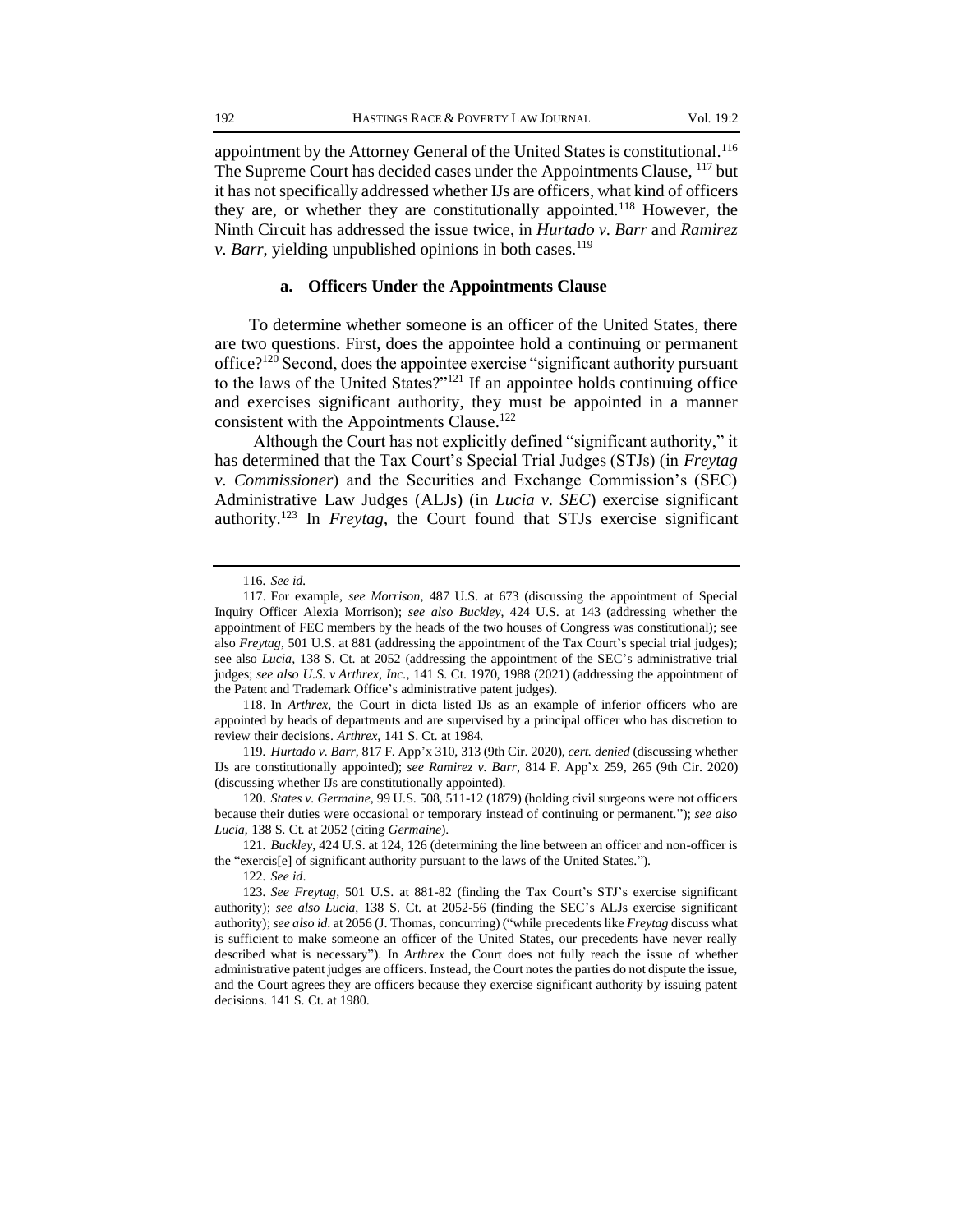authority because they take testimony, conduct trials, rule on the admissibility of evidence, have the power to issue final decisions in at least some cases, and have the power to enforce compliance with discovery.<sup>124</sup> More recently in *Lucia*, the court reaffirmed the principles described in *Freytag* by comparing the SEC's ALJs to the Tax Court's STJs, stating that they are "near carbon copies" of each other.<sup>125</sup> In doing so, the majority stated that SEC ALJs exercise significant authority because they take testimony, conduct trials, rule on admissibility of evidence, and enforce discovery orders.<sup>126</sup>

Regarding a judge's power to enforce discovery orders, the *Lucia* Court explicitly states it is not limited to holding parties in contempt or punishment through fines.<sup>127</sup> This elaborates on *Freytag,* which only required "the general power to enforce compliance with discovery orders" and did not require "any particular means of doing so."<sup>128</sup> The majority remarked that "a judge who will, in the end, issue an opinion with factual findings, legal conclusions, and sanctions has substantial informal power to ensure the parties stay in line."<sup>129</sup> This reinforces that the power to enforce discovery orders is broad, and most, if not all, administrative judges wield it in some capacity.<sup>130</sup> Therefore, under the Appointment's Clause, an Officer of the United States is someone who holds a continuing or permanent position and exercises significant authority pursuant to the laws of the United States.

#### **b. Principal and Inferior Officers Under the Appointments Clause**

Determining if someone is an Officer of the United States is only the threshold question. The next step is to determine what type of officer they

<sup>124</sup>*. Freytag*, 501 U.S. at 881. The Court explained that STJs were officers in part because they had the authority to issue final decisions in at least some cases, specifically those arising under 26 U.S.C. § 7443A(b)(1), (2), and (3). Because STJs could issue final decisions in cases arising under those sections, they were inferior officers under the Appointments Clause. *Id*.

<sup>125</sup>*. Lucia*, 138 S. Ct. at 2052. There are two types of adjudicators that preside over agency proceedings, Administrative Law Judges (ALJs) and non-ALJs adjudicators. Although the standard in *Lucia* specifically focuses on SEC ALJs, it has implications for non-ALJ adjudicators, such as immigration judges, who have similar power and authority to the ALJs at issue in *Lucia*. *See* Judge Michael Devine, Judge Erin Wirth, *ALJ Independence Under the Federal Administrative Procedure Act in the Wake of the Supreme Court's Decision in Lucia v. SEC*, 58 JUDGES' J. no. 2, 6, 8 (2019).

<sup>126</sup>*. Lucia*, 138 S. Ct. at 2053. The Court explains that in taking testimony, SEC ALJs examine witnesses at hearings and take prehearing depositions. In conducting trials, they administer oaths, rule on motions, determine the course of the hearing and the conduct of parties and counsel. They also have the power to rule on the admissibility of evidence, thus shaping the administrative record and lastly, they have the power to enforce discovery orders. *Id*.

<sup>127</sup>*. Id*. at 2054. The STJs in Freytag had the power to punish through fines or imprisonment but SEC ALJs had less power to sanction misconduct.

<sup>128</sup>*. See id*.

<sup>129</sup>*. Id*.

<sup>130</sup>*. See id.*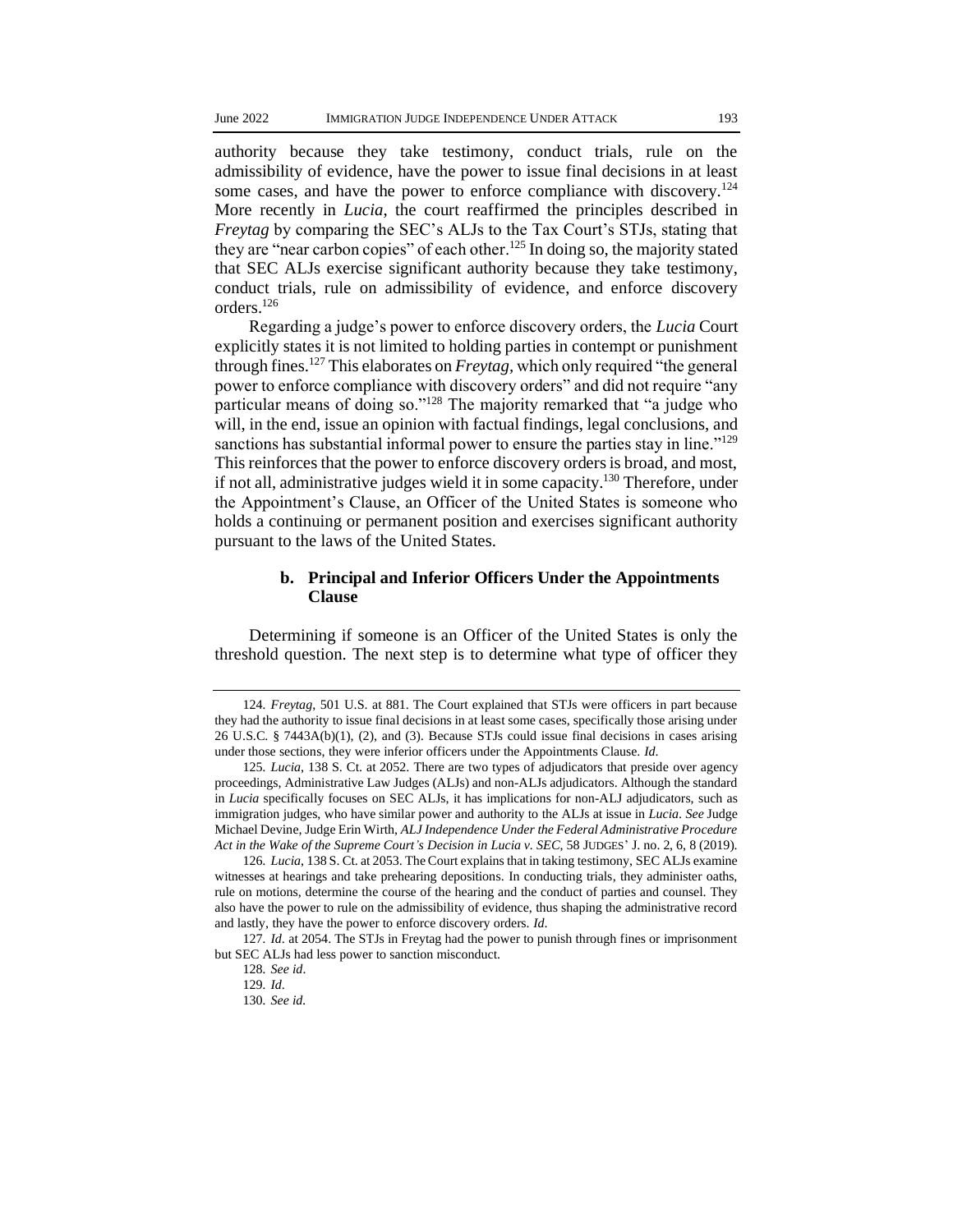are. In *Edmond v. United States*, the Court examines the difference between inferior and principal officers. There, the Court explains that being an inferior officer "connotes a relationship with some higher-ranking officer and officers below the President" and that "whether one is an inferior officer depends on whether he has a superior."<sup>131</sup> The Court explained that if someone's work is supervised and directed at some level by others who were appointed by a Presidential appointee that was confirmed through the advice and consent of the Senate, then they are considered inferior officers.<sup>132</sup> The court also found it "significant" that the Court of Criminal Appeal Judges discussed in *Edmond* had "no power to render a final decision [in their cases] unless permitted to do so by other Executive officers." <sup>133</sup>

Later, in *United States v. Arthrex*, the Court reaffirmed and elaborated the rule from *Edmond*, explaining that the Director of the Patent and Trademark Office (PTO) who supervises and directs the work of administrative patent judges (APJs) must have the "discretion" to review their decisions. There, the Court addressed the appointment of APJs from the PTO who Congress designated as inferior officers appointed by the Secretary of Commerce.<sup>134</sup> Because they are inferior officers, their appointment by the Secretary of Commerce was constitutional, but the scope of their powers as inferior officers was not because their decisions were insulated from review by their director.<sup>135</sup> The Court found this unconstitutional because the President cannot oversee APJs himself "nor can he attribute the Board's failings to those whom he can oversee." $136$  Thus, inferior officers must have their work directed and supervised by a principal officer (appointed by the President with the advice and consent of the Senate) and their decisions must also be reviewable by a principal officer.<sup>137</sup>

<sup>131</sup>*. Edmond*, 520. U.S. at 653-54, 662, 666. In *Edmond*, the Court addressed whether the Secretary of Transportation could constitutionally appoint civilian members of the Coast Guard Court of Criminal Appeals. Petitioners argued the judge who convicted them was unconstitutionally appointed by the Secretary of Transportation because they were principal officers that must be appointed by the President with advice and consent of the Senate. The Court found the Coast Guard Court of Criminal Appeals judges were inferior officers and therefore their appointment by the Secretary of Transportation was constitutional. *Id*.

<sup>132</sup>*. Id*. at 663.

<sup>133</sup>*. Id*. at 665; *see also Arthrex*, 141 S. Ct. at 1981 (citing *Edmond*).

<sup>134</sup>*. Arthrex*, 141 S. Ct. at 1980.

<sup>135</sup>*. Id*. at 1981.

<sup>136</sup>*. Id*. at 1982. *Arthrex* and *Edmond* both recognize the Appointments Clause as a "significant structural safeguard" to preserve political accountability. Political accountability is preserved "through direction and supervision" of subordinates. *Id*.

<sup>137.</sup> It is important to note that *Arthrex* does not require that all decisions be reviewed, only that there be discretion to review them. *Id*. at 1988.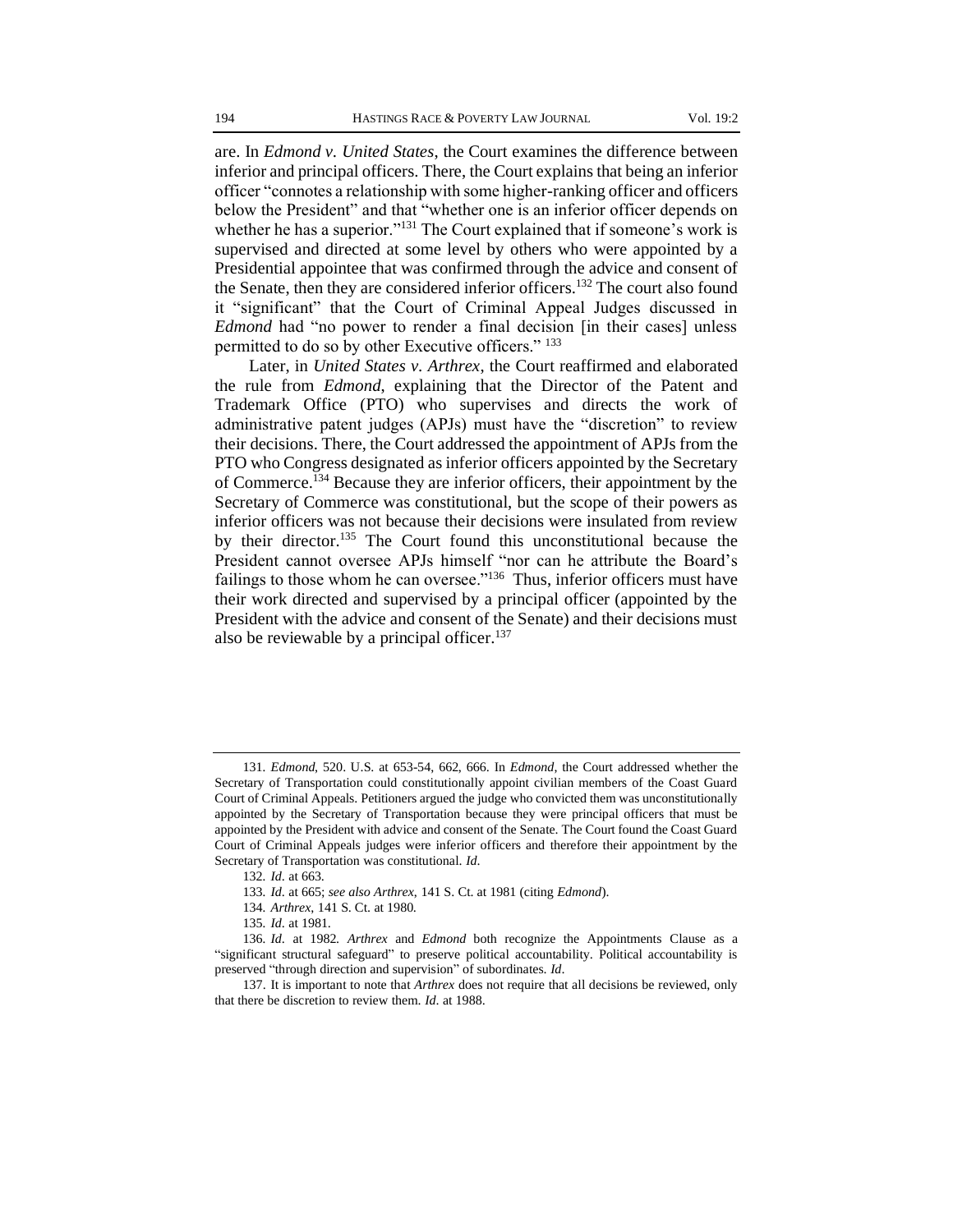#### **c. Principal and Inferior Officers Are Appointed Through Separate Procedures**

The Appointments Clause provides the procedure for appointing both principal and inferior officers.<sup>138</sup> If someone is a principal officer, they must be appointed by the President, with the advice and consent of the Senate.<sup>139</sup> If someone is an inferior officer, they may be appointed either by the President alone, the Courts of Law, or the Heads of Departments.<sup>140</sup> In *Freytag*, because the STJs were found to be inferior officers, their appointment by the Chief Tax Judge was constitutional because it was considered a Court of Law under the Appointments Clause.<sup>141</sup> Similarly, in *Edmond* the Judge of the Coast Guard Court of Criminal Appeals was found to be an inferior officer who was constitutionally appointed by the Secretary of Transportation.<sup>142</sup> In *Lucia* however, the Court found SEC ALJ appointment offended the Appointments Clause, because as inferior officers SEC ALJs could not be appointed by the commission's staff.<sup>143</sup>

## **B. IJs are Constitutionally Appointed Inferior Officers**

Under 8 C.F.R. § 1003.10, IJs are "attorneys" appointed by the Attorney General as administrative judges in the Office of the Chief Immigration Judge.<sup>144</sup> IJs "conduct specified classes of proceedings, including hearings under section 240 of the *Immigration* and Nationalityl Act."<sup>145</sup> IJ proceedings include: deportation, exclusion, removal, recission, and bond

<sup>138</sup>*. See* U.S. CONST. art. II, § 2, cl. 2; *see also Morrison*, 487 U.S. at 670.

<sup>139.</sup> U.S. CONST. art. II, § 2, cl. 2.

<sup>140</sup>*. Id*.

<sup>141</sup>*. Freytag*, 501 U.S. at 890-92. There was a five-to-four split regarding whether the Tax Court as an Article I court and could exercise the appointment power because it was a "Court of Law" or because it was a "Head of Department" under the Appointments Clause. See U.S. CONST. art. II, § 2, cl. 2. The majority found the Tax Court was not an executive department and thus the Chief Tax Judge could not exercise the appointment power as a "Head of Department." *Freytag*, 501 U.S. at 891. The Court explained that "Courts of Law" under the Appointments Clause does not only include Article III courts because the judicial power of the United States can also be exercised by Article I Courts. *Id.* at 889; *American Insurance Co. v. Canter*, 1 Pet. 511, 546 (1828) (stating judicial power can be exercised by legislative courts); *Williams v. U.S.*, 289 U.S. 553, 565- 67 (1933) (same). Thus, the Tax Court is considered a "Court of Law" for purposes of the Appointments Clause. *Freytag*, 501 U.S. at 891. The concurring opinion disagreed, noting that the Tax Court was a department within the executive branch and the Chief Judge was its head. *Id*. at 901. (J. Scalia, concurring in part). See, Theodore B. Olson, *Separation of Powers and the Supreme Court: Implications and Possible Trends*, 6 ADMIN. L.J. AM. UNIV. 266, 270 (1992) (discussing the debate among the Court in *Freytag*).

<sup>142</sup>*. Edmond*, 520 U.S. at 666.

<sup>143</sup>*. Lucia*, 138 S. Ct. at 2055.

<sup>144.</sup> 8 C.F.R. § 1003.10(a).

<sup>145</sup>*. Id*.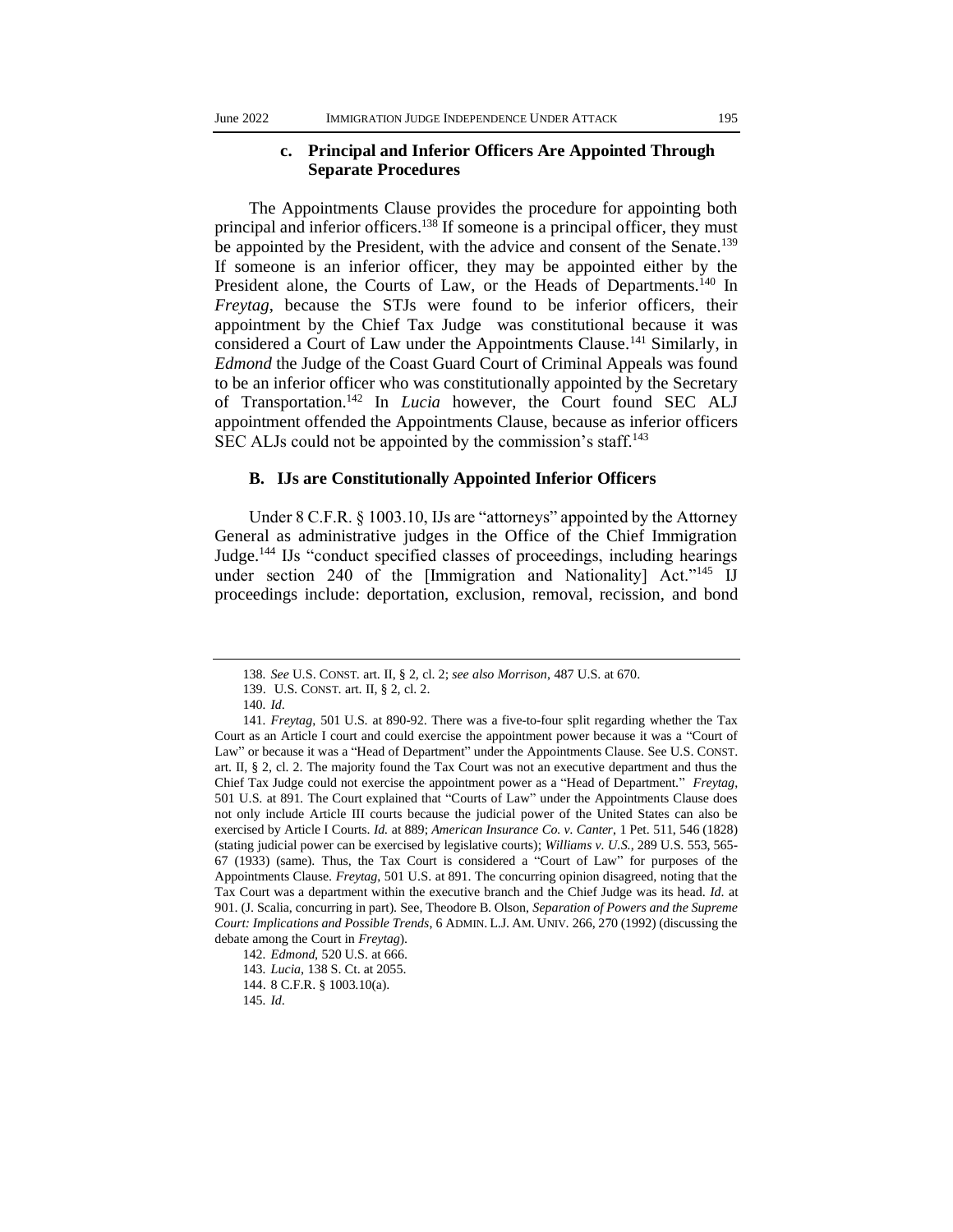hearings.<sup>146</sup> In removal proceedings, IJs determine whether a non-citizen should be allowed to enter the country or whether they should be removed.<sup>147</sup> In doing so, IJs may consider various forms of relief, such as asylum, cancellation of removal, adjustment of status, or voluntary departure.<sup>148</sup> An IJ's powers and duties include exercising independent judgment and discretion, administering oaths, receiving evidence, and interrogating and cross examining non-citizens and witnesses. $^{149}$  They may also issue subpoenas for witnesses and evidence.<sup>150</sup> An IJ's decision is administratively final unless it is appealed or certified to the board or review is requested by the Attorney General.<sup>151</sup>

#### **a. IJs Exercise Significant Authority, Serve on an Ongoing Basis, and Are Supervised by a Higher-level Official Who Has the Discretion to Review Their Decisions**

First, the Tax Court's STJs in *Freytag* were found to exercise significant authority during the course of their duties because they take testimony, rule on the admissibility of evidence, have the power to issue final decisions in at least some cases, and have the general power to enforce compliance with discovery.<sup>152</sup> In *Lucia*, the Court found that SEC ALJs exercise significant authority because they also take testimony, conduct trials, rule on the admissibility of evidence, and have the power to enforce discovery orders.<sup>153</sup> The *Lucia* Court also stated that contempt power is not needed in order to meet the requirement of enforcing compliance with discovery orders, because only a general power to do this is needed.<sup>154</sup>

148*. See* 8 U.S.C. § 1229a(c)(4) (providing the burden of proof the non-citizen must meet to be granted relief); *see also*, *Functions Manual EOIR*, *supra* note 39.

<sup>146</sup>*. See id*.; *see also* 8 U.S.C. § 1229a (governing removal proceedings); *see also Immigration Judge Job Posting*, EOIR (June 15, 2020), https://www.justice.gov/legal-careers/job/immigrationjudge-13 (stating immigration judges preside in "formal, quasi-judicial hearings" which require them to "exercise independent judgement in reaching final decisions.").

<sup>147</sup>*. See* 8 U.S.C. § 1229a(a)(3) ("a proceeding under this section shall be the sole and exclusive procedure for determining whether an alien may be admitted to the United States, or if the alien has been admitted, removed from the United States."); *see also Functions Manual EOIR*, *supra* note 39.

<sup>149.</sup> 8 C.F.R. § 1003.10(b); 8 U.S.C. § 1229a(b)(1).

<sup>150</sup>*. Id*.

<sup>151</sup>*. Functions Manual EOIR*, *supra* note 39; *see also* Marks, *supra* note 6, at 7 (stating in fiscal year 2006, approximately 90% of IJ decisions became final orders); *see also* Hon. Mimi Tsankov, *supra* note 60, at 3 (stating in 2021 94% of IJ decisions were final and unreviewed); *see also* 8 C.F.R. § 1003.1(h)(1)(i) (Providing "the board shall refer to the attorney general for review of its decision all cases that: the attorney general directs the board to refer to him.").

<sup>152</sup>*. Freytag*, 501 U.S. at 881.

<sup>153</sup>*. Lucia*, 138 S. Ct. at 2053.

<sup>154</sup>*. See id.* at 2054 (noting *Freytag* only requires a general power to enforce discovery orders).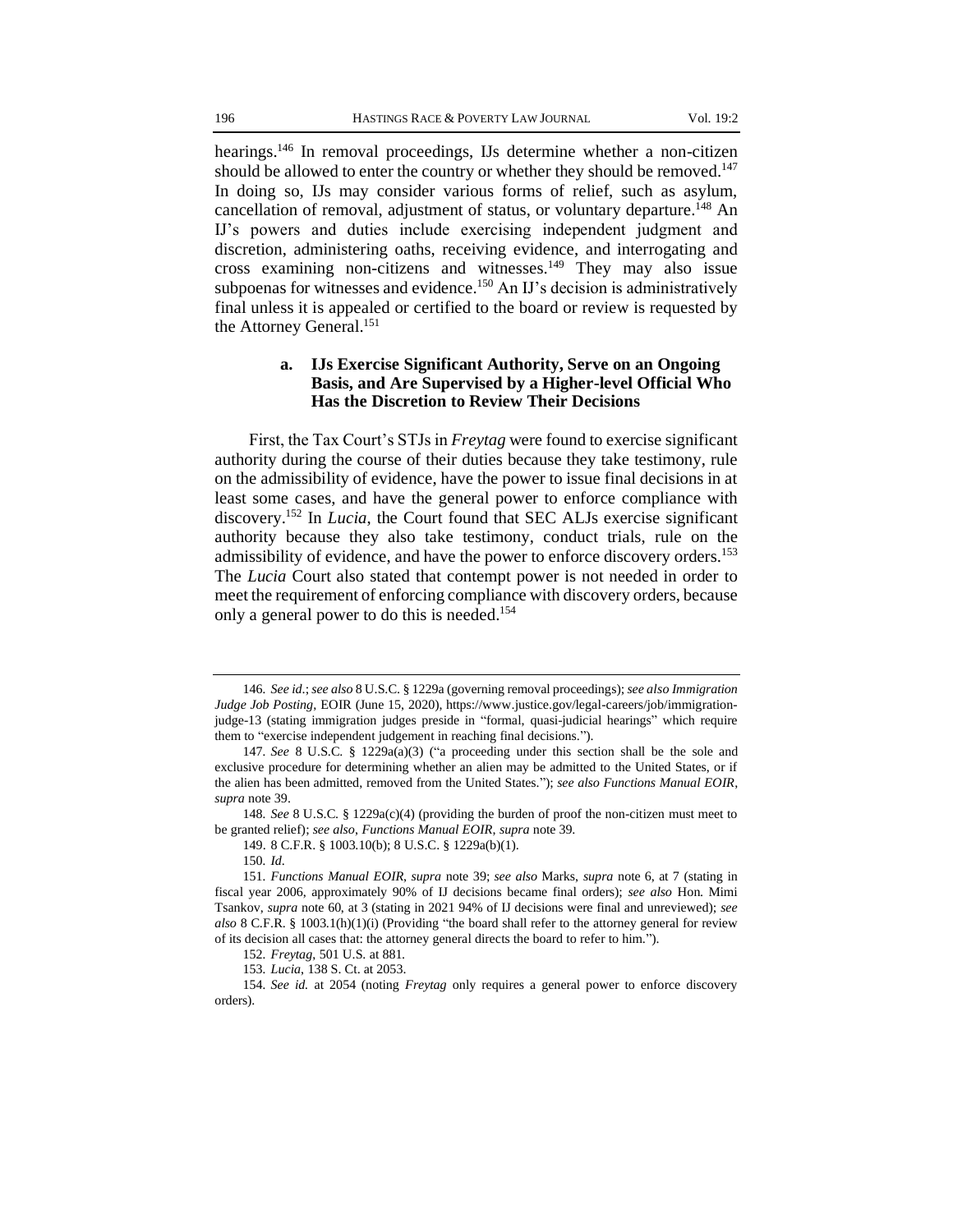In both *Hurtado v. Barr* and *Ramirez v. Barr*, the Ninth Circuit, following the logic in *Freytag*, *Lucia,* and *Edmond*, concluded that IJs are inferior officers who are constitutionally appointed by the Attorney General of the United States.<sup>155</sup> First, the court concluded IJs are officers rather than employees because "they are adjudicative officials who exercise significant authority."<sup>156</sup> Second, the court found that they are inferior rather than principal officers because they are "subject to both judicial and managerial supervision."<sup>157</sup> Third, the court noted that IJ appointments do not offend the Appointments Clause because IJs are appointed by the Attorney General with authority granted by Congress.<sup>158</sup>

Similar to the Tax Court's STJs and the SEC's ALJs in *Freytag* and *Lucia*, respectively, IJs take testimony, conduct trials, rule on the admissibility of evidence, and enforce discovery orders.<sup>159</sup> However, IJs are most similar to *Lucia's* SEC ALJs, who have "less capacious power to sanction misconduct," while their STJ counterparts in *Freytag* could punish contempt through fines and imprisonment.<sup>160</sup> Presently,  $\overrightarrow{Us}$  do not have contempt authority, even though it was mandated by Congress in 1996.<sup>161</sup> But as the majority noted in *Lucia*, all that is needed to exercise significant authority is the general power to enforce discovery orders, and this task is not limited in scope to holding parties in contempt.<sup>162</sup> Thus, IJs exercise significant authority pursuant to the laws of the United States.<sup>163</sup>

Next, IJs are inferior rather than principal officers because they are appointed to a continuing office; judgeships are not temporary as evidenced by the distinction between "temporary IJs" and "IJs" in 8 C.F.R. § 1003.10(a)

<sup>155</sup>*. Hurtado*, 817 Fed. App'x at 313 (unpublished opinion). *Ramirez*, 814 Fed. App'x at 264 (unpublished opinion).

<sup>156</sup>*. Hurtado*, 817 Fed. App'x at 313 (unpublished opinion) (citing *Lucia* and *Freytag*). *Ramirez*, 814 Fed. App'x at 264 (unpublished opinion) (citing *Lucia* and *Freytag)*.

<sup>157</sup>*. Id*. (citing *Edmond* to distinguish between inferior and principal officers).

<sup>158</sup>*. Hurtado*, 817 Fed. App'x at 313. Both *Hurtado* and *Ramirez* were decided prior to *Arthrex*, but because IJ decisions are subject to review by the Attorney General, it is likely IJs would have been found to act within the scope of permissible power for inferior officers.

<sup>159.</sup> 8 C.F.R. § 1003.10(b) (providing IJ powers and duties); *see also* 8 U.S.C. § 1229a(b)(1) (providing IJ authority in removal proceedings); *see also Immigration Judge Job Posting*, *supra* note 146 (stating that immigration judges preside in "formal, quasi-judicial hearings" which require them to "exercise independent judgement in reaching final decisions."); *see also Hurtado*, 817 Fed. App'x at 313 (finding IJs are inferior officers); *see also Ramirez*, 814 Fed. App'x at 264 (finding IJs are inferior officers).

<sup>160</sup>*. See Lucia*, 138 S. Ct. at 2054; *see also Freytag*, 501 U.S. at 891 (stating STJs have the power to punish contempt through fines and imprisonment); *see also* Marks, *supra* note 6, at 10 (stating IJs do not have contempt authority).

<sup>161</sup>*. See* Marks, *supra* note 6, at 10. *See also* Hon. A. Ashley Tabaddor, *supra* note 6, at 3 (stating DHS has blocked the DOJ from promulgating regulations that would allow IJs to have contempt power even though Congress gave IJs this authority over 20 years ago). Additionally, a bill was recently introduced in the House of Representatives that would give IJs contempt authority. *See* Empowering Immigration Courts Act, H.R. 1121, 117th Cong. (2021).

<sup>162</sup>*. Lucia*, 138 S. Ct. at 2054.

<sup>163</sup>*. See id*.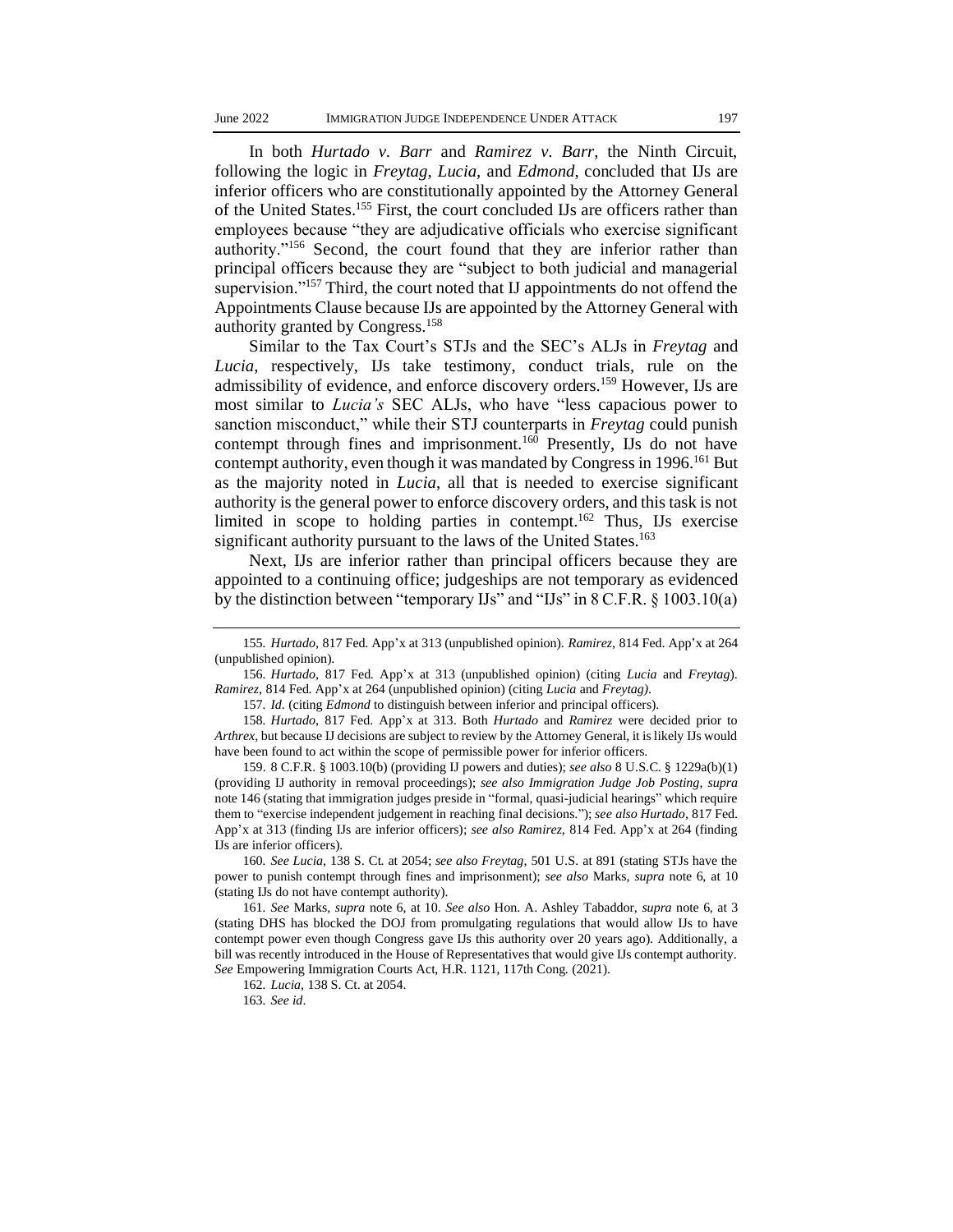and (e).<sup>164</sup> And finally, IJs have a superior that was appointed by the President.<sup>165</sup> IJs are subject to supervision by the Attorney General of the United States, who may review their decisions, and they act under the Attorney General's delegated authority.<sup>166</sup> The Attorney General is the head of the DOJ, a "Head of Department" under the Appointments Clause.<sup>167</sup> Therefore, because IJs are inferior officers, they are constitutionally appointed by the Attorney General of the United States. <sup>168</sup>

Although the current method of IJ appointment is constitutional, it creates concerns regarding the real and perceived impartiality of IJs. IJs are ultimately subordinate to "prosecuting officials" who appoint, supervise, and rate their performance.<sup>169</sup> This method of appointment implicates more than the Appointments Clause of the Constitution; it implicates the Separation of Powers principal because executive and judicial *functions* are combined within an agency. This exposes impartial adjudication to law enforcement priorities, pressure, and influence.<sup>170</sup>

### **C. Separation of Powers and the Appointments Clause**

The Appointments Clause is "more than a matter of etiquette or protocol,"<sup>171</sup> and must be seen as a "structural safeguard of the constitutional scheme."<sup>172</sup> In drafting the Constitution, the framers knew that a separation

165*. See* 8 U.S.C. § 1003.10(a) (stating that immigration judges are administrative judges appointed by the Attorney General); *see also* 28 U.S.C. § 503 (stating the Attorney General is appointed by the President with the advice and consent of the Senate).

<sup>164</sup>*. See* 8 C.F.R. § 1003.10(a), (e) (making a distinction between IJs and "temporary immigration judges" who serve in renewable terms that may not exceed six months). In January 2022, testimony before the Subcommittee on Immigration and Citizenship, House Judiciary Committee, explained because IJs do not have a fixed term of office, they can be removed at the discretion of the Attorney General. This undermines public confidence in the impartiality and independence of IJs. Grisez, *supra* note 4, at 2.

<sup>166</sup>*. See* 8 C.F.R. § 1003.10 (stating IJs "shall act as the Attorney General's delegates in the cases that come before them."). *See also* 8 C.F.R. §1003.1(h)(1)(i) stating cases requested by the Attorney General must be referred to them for review.

<sup>167</sup>*. See* 28 U.S.C. § 503 (stating Attorney General is the head of the DOJ); *see also* U.S. CONST. art. II, § 2, cl. 2 (providing that inferior officers can be appointed by the Heads of Departments); *see also DOJ Organizational Chart*, *supra* note 13 (providing a visual representation of the DOJ structure with the Attorney General as the Head of the Department).

<sup>168</sup>*. Hurtado*, 817 F. App'x at 313; *see also* Jennifer L. Cotton, *If Established by Law, Then an Administrative Judge is an Officer*, 53 GA. L. REV. 309, 331 (2018) (arguing that the test for whether a non ALJ adjudicator is an officer should be whether their position is established by law). There, the author notes that IJs are officers under the established by law test because their position is established by law in 8 U.S.C § 1229a(a)(1). *Id*.

<sup>169.</sup> Rosenfield, *supra* note 6, at 172 ("it is straining at human nature to expect true independence from the special inquiry officer [IJ] whose career and future advancement is still completely in the hands of enforcement officials.").

<sup>170</sup>*. Id*. at 175.

<sup>171</sup>*. Edmond*, 520 U.S. at 660.

<sup>172</sup>*. Id*.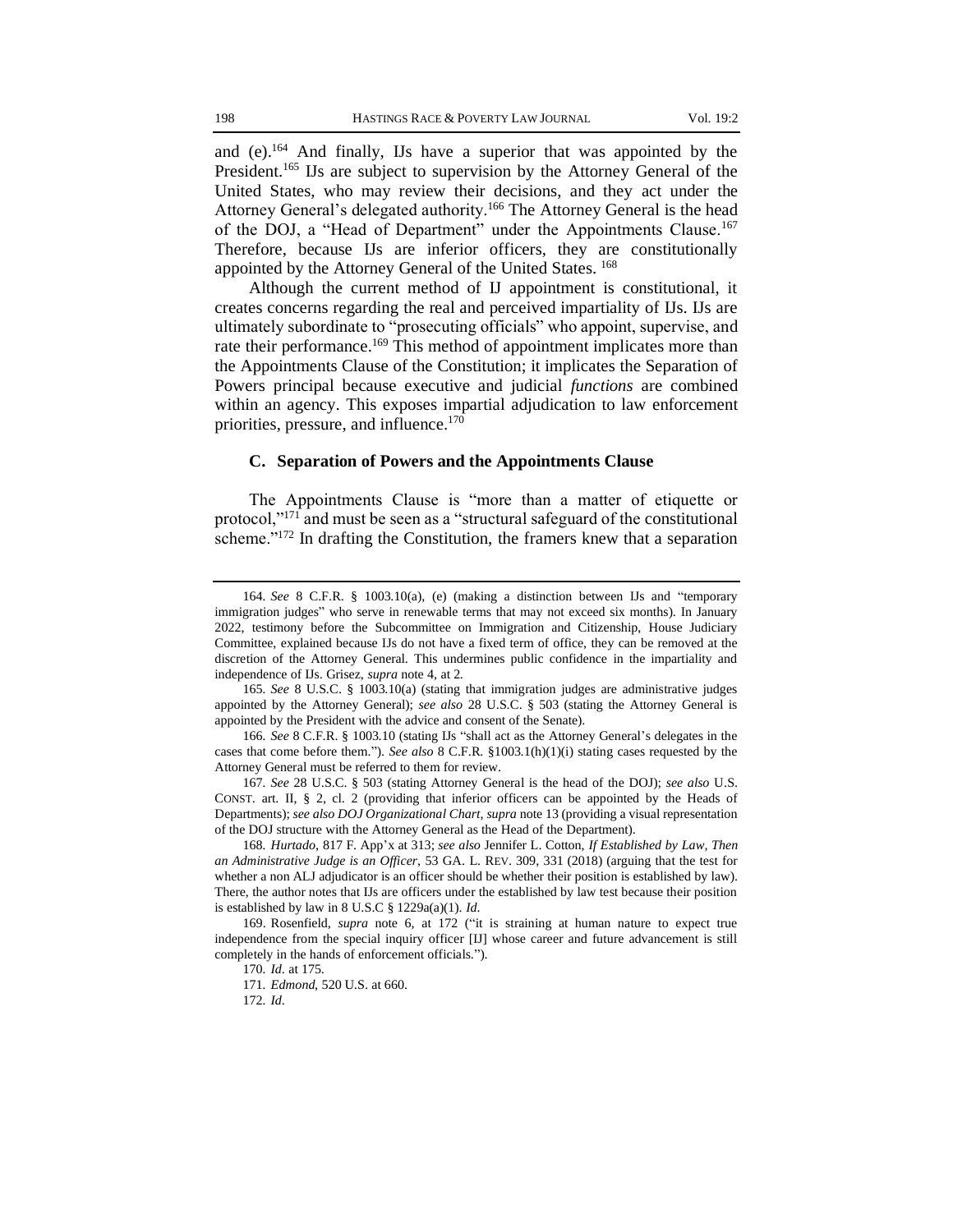of power among the three branches of government was essential and that the legislative, executive, and judicial functions must be "separate and distinct" from one another.<sup>173</sup> The framers understood that if the power of judging were joined with the legislative power, the judge would become the legislature.<sup>174</sup> Similarly, if the power of judging were joined with the executive power, the judge would become law enforcement.<sup>175</sup>

The Appointments Clause serves a Separation of Powers function because it vests the power to select principal officers exclusively in the President, which prevents congressional encroachment in this task.<sup>176</sup> This keeps the selection of principal officers within the executive branch. Then the Senate, or the legislative branch, is tasked with confirming those principal officers chosen by the President.<sup>177</sup> Inferior officers are appointed by a different process only requiring the President alone, Courts of Law, or Heads of Departments to appoint.<sup>178</sup> The appointment of inferior officers can also serve an important Separation of Powers function by keeping the functions

174*. Buckley*, 424 U.S. at 120.

175*. Id.* (quoting Montesquieu "[w]ere the power of judging … to be joined to the executive power, the judge might behave with all the violence of the oppressor."); *see also J.W. Hampton, Jr. & Co. v. U.S.*, 276 U.S. 394, 406 (1928) ("the rule is that in the actual administration of the government, Congress or the Legislature should exercise the legislative power, the President… the executive… and the Courts or the judiciary the judicial power.").

176*. Edmond*, 520 U.S. at 659.

<sup>173</sup>*. Buckley*, 424 U.S. at 120 (using Montesquieu's "well known maxim" to discuss the purpose of Separation of Powers within the United States Constitution). *See also* Black's Law Dictionary defining separation of powers as "the division of governmental authority into three branches of government – legislative, executive, and judicial– each with specified duties on which neither of the other branches can encroach." *Separation of Powers*, BLACK'S LAW DICTIONARY (11th ed. 2019). Separation of Power is thought to protect "individual liberty by allocating particular governmental powers to specific branches." Eric M. Freedman, *Habeas Corpus in three dimensions dimension III: Habeas Corpus as an instrument of Checks and Balances*, 8 NE. UNIV. L.J. 251, 253 (2016). *See also* Anthony R. Enriquez, *Structural Due Process in Immigration Detention*, 21 CUNY L. REV. 35, 37 (arguing that the current immigration court system which consolidates "jailer and judge" within the executive branch offends due process requirements in immigration detention cases).

<sup>177</sup>*. Id.* at 659-60. For the government to function effectively, the branches must also be interdependent. *Buckley*, 424 U.S. at 160 (quoting Justice Jackson's concurring opinion in *Youngstown Sheet & Tube Co v. Sawyer*, "while the Constitution diffuses power the better to secure liberty, it also contemplates that practice will integrate the dispersed powers into a workable government. It enjoins upon its branches separateness but interdependence, autonomy but reciprocity."); *see also Buckley*, 424 U.S. at 160 (explaining that to appoint principal officers the executive and legislative branch must work together). The Framers believed the President would be less vulnerable to pressure and favoritism than would a "collective body," but they also acknowledged the dangers of leaving the appointment power unguarded. *Edmond*, 520 U.S. at 660. Thus, The Appointments Clause requires the executive and legislative branches to work together when appointing principal officers. *Id*.

<sup>178</sup>*. Edmond*, 520 U.S. at 660; *see also* U.S. CONST. art. II, § 2, cl. 2 (detailing the procedure for appointing inferior officers).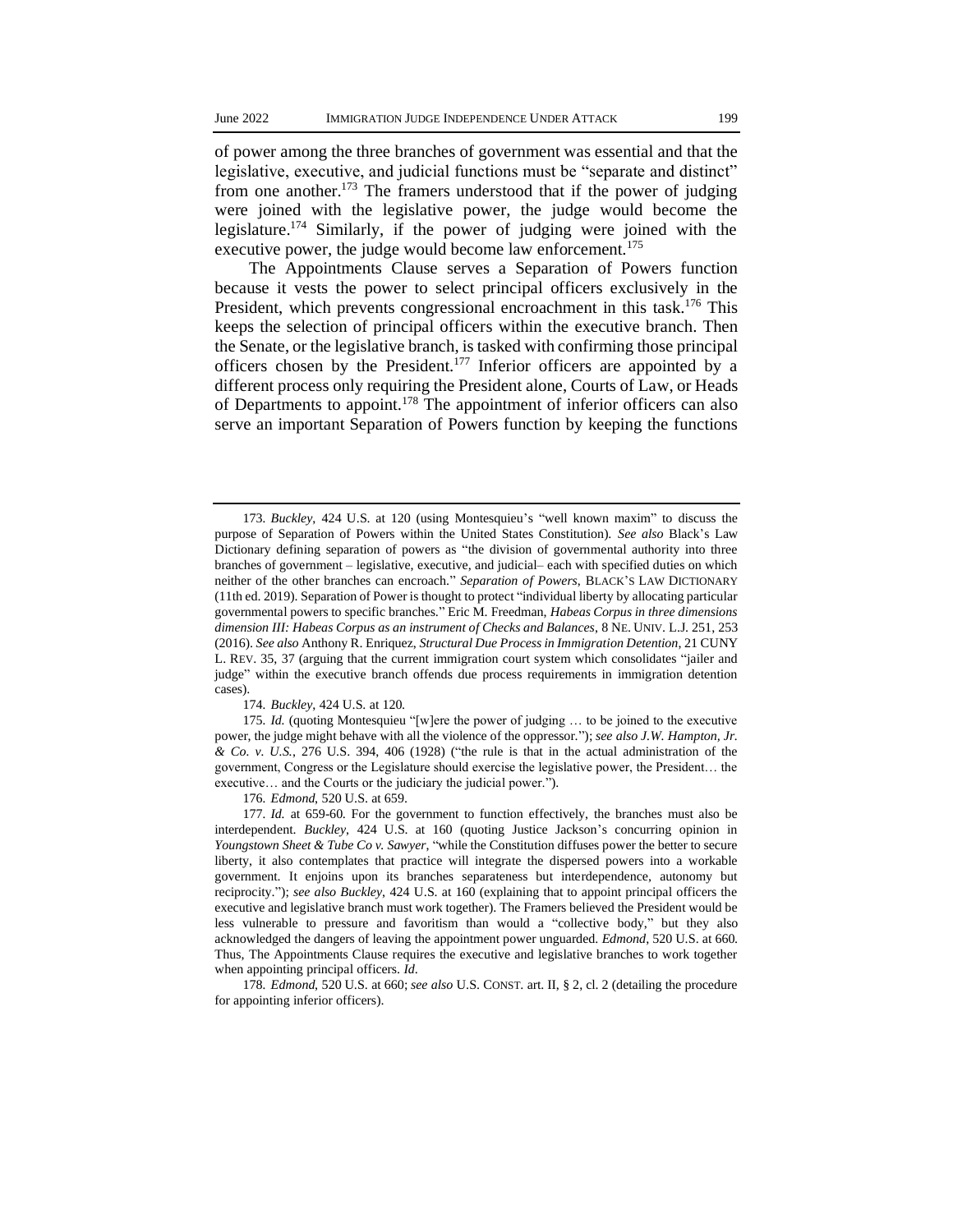of the three branches separate by allowing agency judges, who are inferior officers, to be appointed by "Courts of Law." <sup>179</sup>

The goal of the Separation of Powers principle was to protect against "tyranny," which today might be better understood as a guard against unfairness.<sup>180</sup> Yet administrative agencies do not follow the Separation of Power principal because they combine government functions of the legislative, judicial, and executive branches. $1^{81}$  The immigration court system and the DOJ encompass both quasi-judicial roles and law enforcement functions, creating overlap between the judicial and executive roles which operate within the agency. The APA was passed to protect against the unfairness that can result when governmental functions are combined.<sup>182</sup> Despite this, Congress and the Supreme Court have said the APA does not apply in deportation proceedings.<sup>183</sup> Without these protections, the appointment power becomes an increasingly important tool to maintain Separation of Powers. IJs should be appointed by a neutral party, such as a separate immigration court system, that can provide a constitutional appointment scheme that is not controlled by a prosecutorial or law enforcement body. To ensure impartial and independent adjudication, IJs should be appointed by a Court of Law, similarly to the Tax Court's STJs in *Freytag*. <sup>184</sup> For this to occur, an Article I Immigration Court, like the United States Tax Court, should be created.

<sup>179</sup>*. See* Karen M. Sams, *Out of the Hands of One: Toward Independence in Immigration Adjudication*, 5 ADMIN. L. REV. ACCORD 85, 108 (2019) ("[b]ecause the [attorney general] is the head of law enforcement officer tasked with implementing the policies of the President, the position is inherently at odds with the responsibilities of an impartial [and] neutral arbitrator ...". See U.S. CONST. art. II § 2, cl. 2 (providing that for inferior officers Congress can vest the appointment power in the President alone, Courts of Law, or Heads of Departments).

<sup>180.</sup> Suzanne Antley, *The "Appearance of Fairness" Versus "Actual Unfairness": Which Standard Should the Arkansas Courts Apply to Administrative Agencies?*, 16 UNIV. OF ARK. LITTLE ROCK L. REV. 587, 592 (1994).

<sup>181</sup>*. See id*. at 606 (quoting Representative Oates during a congressional debate over the creation of the Interstate Commerce Agency, "I believe it is absolutely unconstitutional and void, because to my mind it is a blending of the legislative, the judicial, and perhaps the executive powers of the government in the same law."); *see also* Sams, *supra* note 179, at 107-8 (explaining "[a]dministrative law is commonly adjudicated from within an agency precisely because the agency head is a policymaker who can oversee adjudications and ensure that policies of the agency are consistently applied.").

<sup>182</sup>*. See* 5 U.S.C. § 554(d) ("[a]n employee or agent engaged in the performance of investigative or prosecuting functions for an agency in a case may not, in that or a factually related case, participate or advise in the decision, recommended decision, or agency review. . ."); *see also*  Antley, *supra* note 180, at 607 (stating the APA was enacted to prevent unfairness in agency adjudications); *see also* Sams, *supra* note 179, at 106 (stating without the protections of the APA judicial independence is rendered optional).

<sup>183.</sup> Supplemental Appropriation Act of 1951, *supra* note 9 (establishing APA does not apply to deportation proceedings); *see also Marcello*, 349 U.S. at 306 (establishing APA does not apply to deportation proceedings).

<sup>184</sup>*. See Freytag*, 501 U.S. at 891.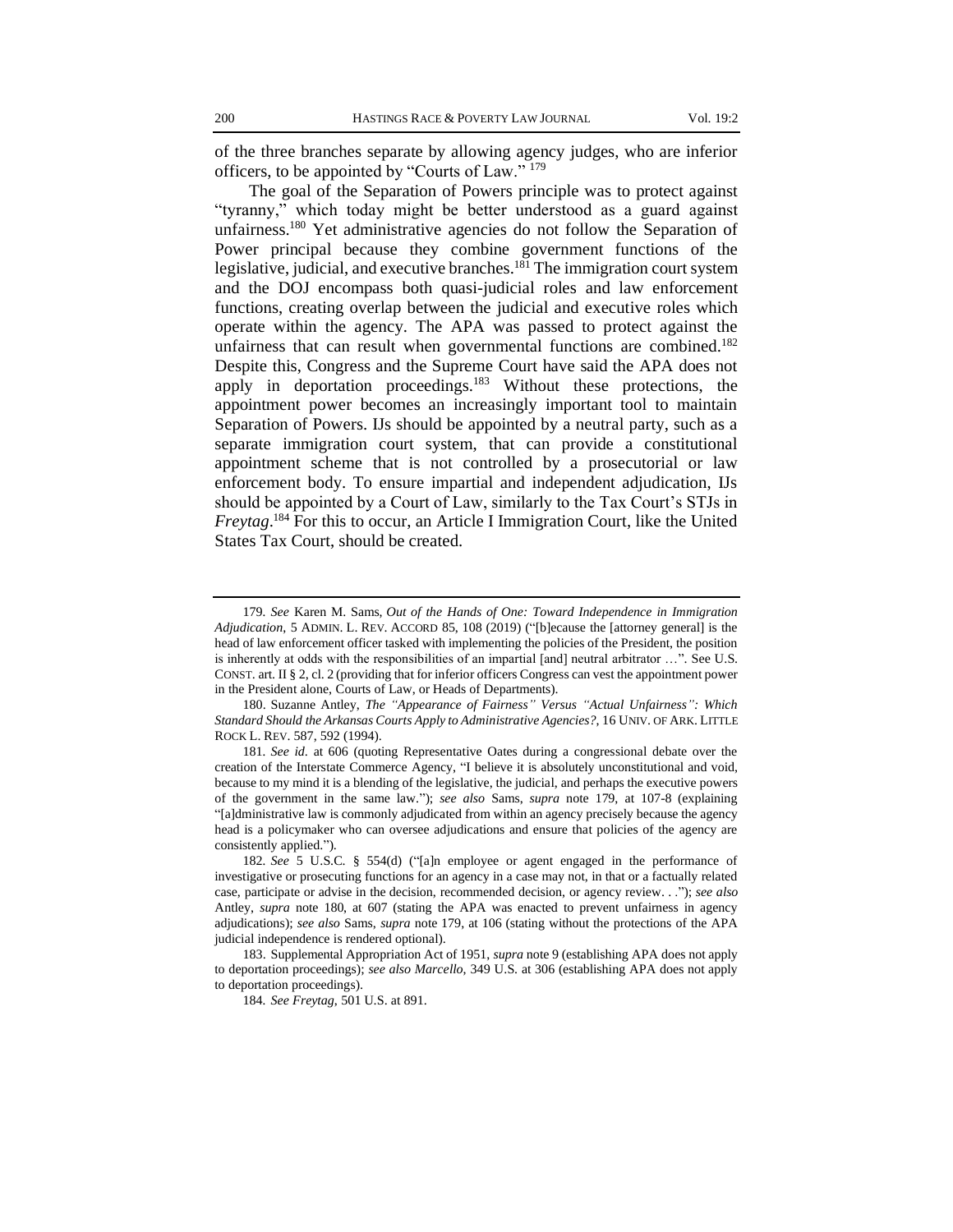# **PART III: PROPOSED SOLUTION: ARTICLE I COURT<sup>185</sup>**

Creating a separate Article I Immigration Court is the best way to ensure judicial independence and impartiality in immigration adjudication and guarantee a method of appointment that conforms to both the Appointments Clause and the Separation of Powers principal.<sup>186</sup> The new immigration court system should have two parts: an appellate level court<sup>187</sup> and a trial level court.<sup>188</sup> This would allow the Immigration Court to follow an appointment structure similar to the Tax Court with appellate level IJs being appointed by the President with advice and consent of the Senate, just like the Tax Court's judges.<sup>189</sup> IJs operating at the trial level could be appointed like the Tax Court's STJs are − by higher level judges.<sup>190</sup>

187. This would replace what is currently known as the BIA. *See* H.R. 4107, *supra* note 185 (proposing appellate level IJs be appointed by the President, by and with consent of the Senate).

<sup>185</sup>*. See Final Report and Recommendations of the Select Commission on Immigration and Refugee Policy with Supplemental Views by Commissioners*, U.S. IMMIGR. POL'Y AND THE NAT'L INT. 248-50 (Mar. 1, 1981), https://files.eric.ed.gov/fulltext/ED211612.pdf (recommending that an Article I Immigration Court be created). Legislation to establish an Article I immigration Court was also introduced in the House of Representatives in the later 1990s. *See* United States Immigration Court Act of 1999, H.R. 185, 106th Cong. (1999); United States Immigration Court Act of 1998, H.R. 4107, 105th Cong. (1998); United States Immigration Court Act of 1996, H.R. 4258, 104th Cong. (1996). More recently, advocates have also expressed support for an independent Article I immigration Court. *See Advocates Call on Congress to Establish an Independent Immigration Court*, AM. IMMIGR. LAW. ASS'N (Feb. 18, 2020), https://www.aila.org/advo-media/ailacorrespondence/2020/advocates-call-on-congress-establish-independent (signed by 54 organizations). *National Association of Immigration Judges Letter to Congresswoman Zoe Lofgren* (Dec. 14, 2020), https://www.naij-usa.org/images/uploads/publications/2020.12.14.00.pdf (signed by 125 organizations).

<sup>186.</sup> The United States Immigration Court should be modeled after the United States Tax Court. This would ensure that an IJs functions are not combined with prosecutorial functions. Under 26 U.S.C § 7441, "the members of the Tax Court shall be the chief judge and the judges of the Tax Court. The Tax Court is not an agency of and shall be *independent of the Executive Branch* of the Government." (emphasis added). *See* 26 U.S.C. § 7441. *See also* Marks, *supra* note 6, at 15 (recommending a separate Article I Immigration Court instead of an independent agency that would keep the immigration court within the Executive Branch).

<sup>188</sup>*. See id*. (proposing a separate immigration court system with an appellate division and trial division).

<sup>189</sup>*. See* 26 U.S.C. § 7443(b) ("judges of the Tax Court shall be appointed by the President, by and with advice and consent of the Senate). *See also* H.R. 4107, *supra* note 185 (proposing the Chief Immigration Appeals Judge and other immigration appeals judges be appointed by the President by and with advice and consent of the Senate.). *See* Stevens, *supra* note 99, at 8 (proposing that appellate level IJs could be appointed by the President by and with advice and consent of the Senate, and they in turn could appoint trial division judges).

<sup>190</sup>*. See* 26 U.S.C. § 7443(A)(a) (providing the chief judge appoints STJs); *see also* H.R. 4107, *supra* note 185 (proposing the trial level chief immigration judge and other IJs be appointed by the Chief Immigration Appeals Judge). This method of appointment was found to be constitutional because STJs are inferior officers. Under the framework the Court has provided it is likely that IJs would also be considered inferior officers. *See Freytag*, 501 U.S. at 882 (finding STJs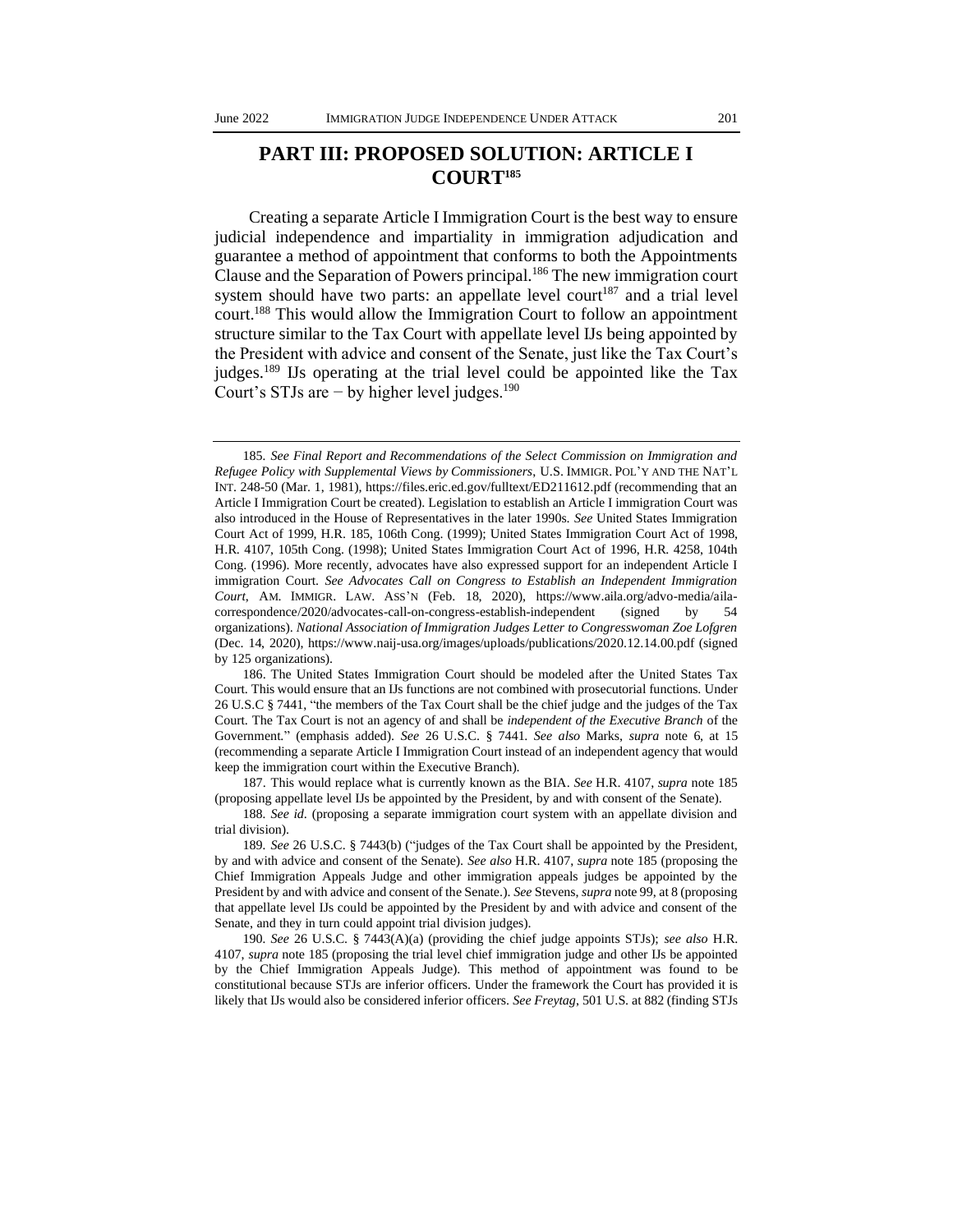Some may argue that because the current method of IJ appointment is constitutional, there is no need to change it. This conclusion ignores the purpose of the Appointments Clause. The Framers "embedded" the Separation of Powers principle within the Appointments Clause to avoid the commingling of functions of the legislative branch or the executive branch with the functions of judging.<sup>191</sup> Administrative agencies violate Separation of Powers, which is why the APA was enacted, in part, to ensure fair and impartial agency adjudication. Yet, the APA does not apply to insulate IJs from prosecutorial control in deportation proceedings where the stakes are high, and people can be separated from their families or sent back to their country of origin to face persecution, torture, or death. But IJ appointment by a Chief Appellate Immigration Judge within a separate Article I Immigration Court can ensure that IJs are appointed by other judges, thereby limiting prosecutorial control by way of appointment. <sup>192</sup> It would also conform to the Separation of Powers principle because adjudicatory functions and control of those functions would belong to higher level judges.

Those against a separate Immigration Court system might also argue this method of appointment will not free IJs from political pressure or control. But the goal should not be to limit all political pressure, but rather to insulate IJs within a court system where they are not under prosecutorial control.<sup>193</sup> Appointment under an Article I Court would allow the President to appoint a Chief Appellate Immigration Judge who then in turn would appoint each individual IJ.

An Article I Immigration Court has also been proposed by judges, scholars, non-governmental agencies, and various bar and professional associations to solve a myriad of other immigration court problems.<sup>194</sup> This

pdf-1.pdf; *see also* Marks*, supra* note 6; *see also* Roberts, supra note 193; *see also* Peter J. Levinson, *A Specialized Court for Immigration Hearings and Appeals*, 56 NOTRE DAME L. 644, 651-55; *see also Letter to Congress Must Establish an Independent Immigration Court* (Feb. 18, 2020),

are inferior officers); *see also Hurtado*, 817 Fed. App'x at 313 (finding IJs are inferior officers); *see also Ramirez*, 814 F. App'x at 265 (finding IJs are inferior officers).

<sup>191</sup>*. See Buckley*, 424 U.S. at 159.

<sup>192.</sup> As a principal officer appointed by the President who supervises and directs the conduct of IJs, the Chief Appellate IJ should also have discretion to review IJ decisions as required by *Arthrex*; *see Arthrex,* 141 S. Ct. at 1988.

<sup>193</sup>*. See* Maurice A. Roberts, *Proposed: A Specialized Statutory Immigration Court*, 18 SAN DIEGO L. REV. 1, 18 (1980) ("the jealously-guarded separation of functions principle makes for a judicial tradition of independence that renders courts less likely than other agencies of government to yield to political pressures.). *See* Stevens, *supra* note 99, at 8 (stating that an Article I Court "would cure the perception that immigration courts and the Board of Immigration Appeals have become so politicized that decisions are not based on the established law but on the changing views of any particular administration.").

<sup>194</sup>*. AILA Policy Brief: Restoring Independence to America's Immigration Courts*, AM. IMMIGRI. LAW. ASS'N (Jan. 24, 2020), https://www.aila.org/advo-media/aila-policy-briefs/ailacalls-for-independent-immigration-courts; *see also Summary of Proposed "United States Immigration Court Act" (as of 7-16-2019)*, FED. BAR ASS'N*,* https://www.fedbar.org/wpcontent/uploads/2019/10/proposed-Article-I-immigration-ct-summary-of-model-bill-07162019-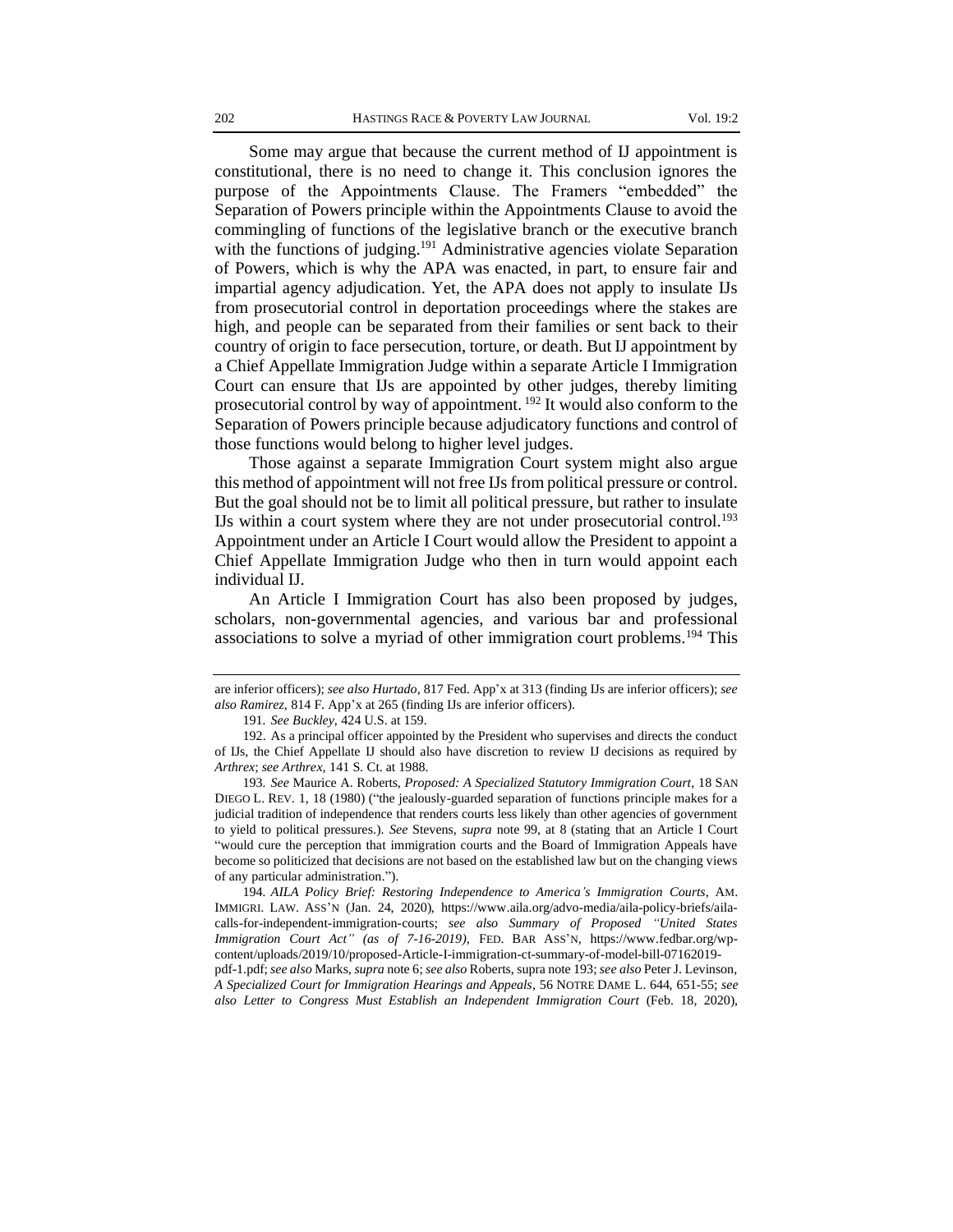new immigration court system could improve the credibility of the court, help address issues of due process, and cure prosecutorial influences that do not stem directly from the appointment process.<sup>195</sup> It could also create uniformity in immigration law, helping to ensure consistent outcomes in asylum cases.<sup>196</sup> The methods of politicized hiring seen during the Bush administration would be lessened because appointment of IJs would occur exclusively by higher level judges, and not the Attorney General who favors the DOJ's law enforcement priorities.<sup>197</sup>

# **CONCLUSION**

Removal hearings can have serious consequences, separating people from their homes, jobs, spouses, and children.<sup>198</sup> IJs who hear these cases should not be appointed and supervised by prosecutors, but this is exactly what occurs within our immigration court system today. This method of appointment creates the perception, real or not, that immigration cases are not adjudicated by impartial judges. The United States must consider the interests of both its citizens and non-citizens in receiving fair and impartial adjudication that is not undermined by prosecutorial control and create a separate Article I immigration court with a new constitutional IJ appointment scheme. The issues plaguing immigration courts—unmanageable caseloads, inconsistent rulings, and partiality— have not improved but have instead worsened. It is time we understand that the deficits of the immigration court system cannot be cured by political motivations or arbitrary performance evaluations. For these reasons, it is imperative that an Article I United States Immigration Court be established, finally liberating IJs from appointment and supervision by the Attorney General.

https://www.hrw.org/sites/default/files/supporting\_resources/ngo\_letter\_independent\_immigration \_court.pdf.

<sup>195</sup>*. See* Marks, *supra* note 6, at 16. There, Judge Marks discusses how an Article I Immigration Court would ensure due process, credibility in the court would be strengthened, and structural issues could be cured so that the court is "outside the imposing shadow of DHS and law enforcement priorities." *Id*.

<sup>196</sup>*. See* Levinson, *supra* note 194, at 653.

<sup>197</sup>*. See Featured issue: Immigration Courts*, AM. IMMIGR. LAW. ASS'N (Apr. 9, 2021), https://www.aila.org/advo-media/issues/all/immigration-courts (suggesting Congress pass legislation creating an Article I Court to help solve problems within the immigration court system, including politicized hiring); *see also* Liptak, *supra* note 54.

<sup>198.</sup> Maslow, *supra* note 2, at 310 (describing deportation as "tearing" a non-citizen "physically" from their home, job, spouse, and children).